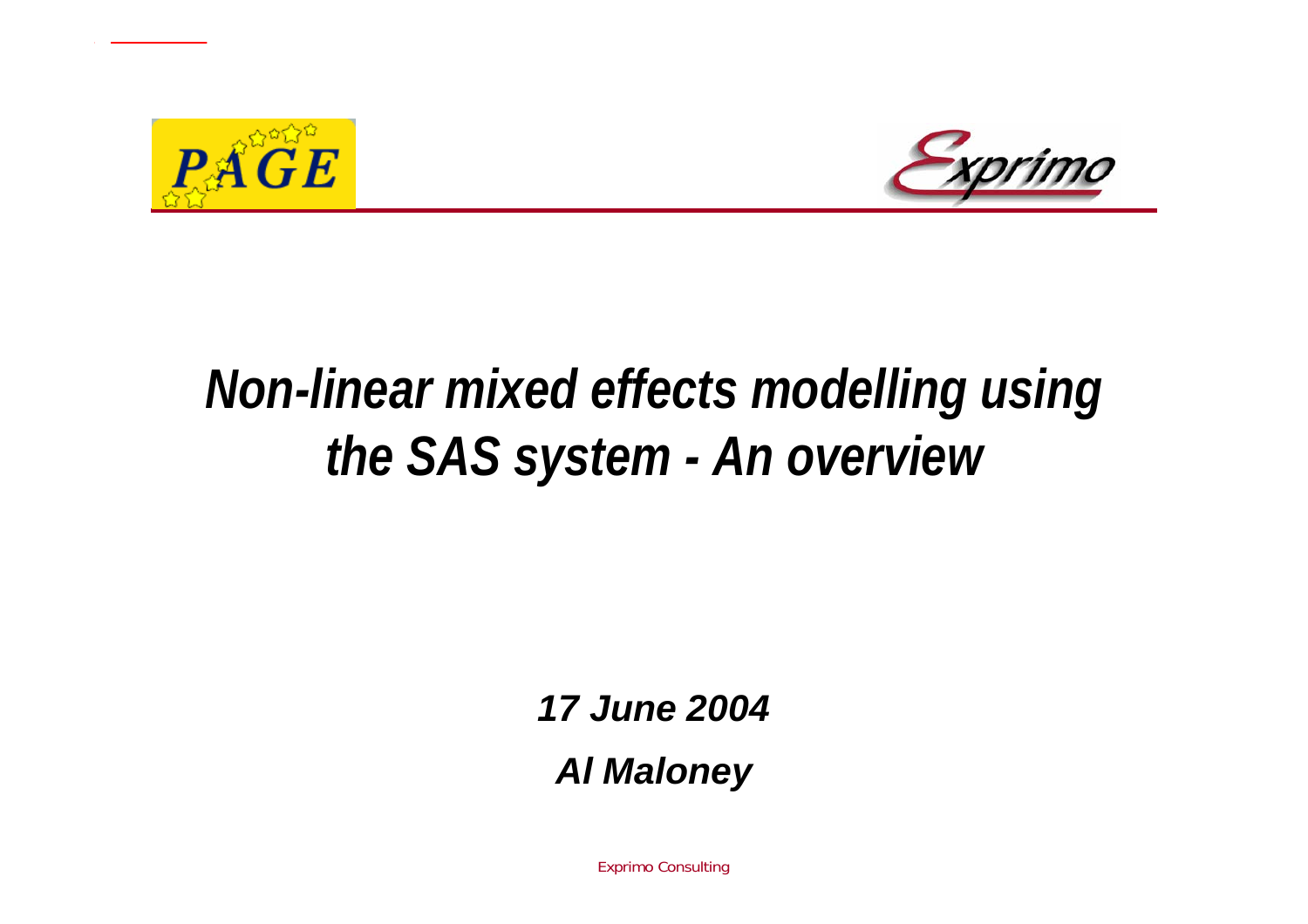# *What this talk hopes to show...*

Fitting non-linear mixed effect models in SAS using the NLMIXED procedure.

- $\blacksquare$ **Background**
- $\blacksquare$ The syntax - defining the model
- $\blacksquare$ The options - defining the criteria for fitting the model
- $\blacksquare$ Strengths and Limitations
- $\blacksquare$ **Summary**
- $\blacksquare$ (If time, a very brief example using NLMIXED - adaptive design)

This outline is based on the SAS online documentation !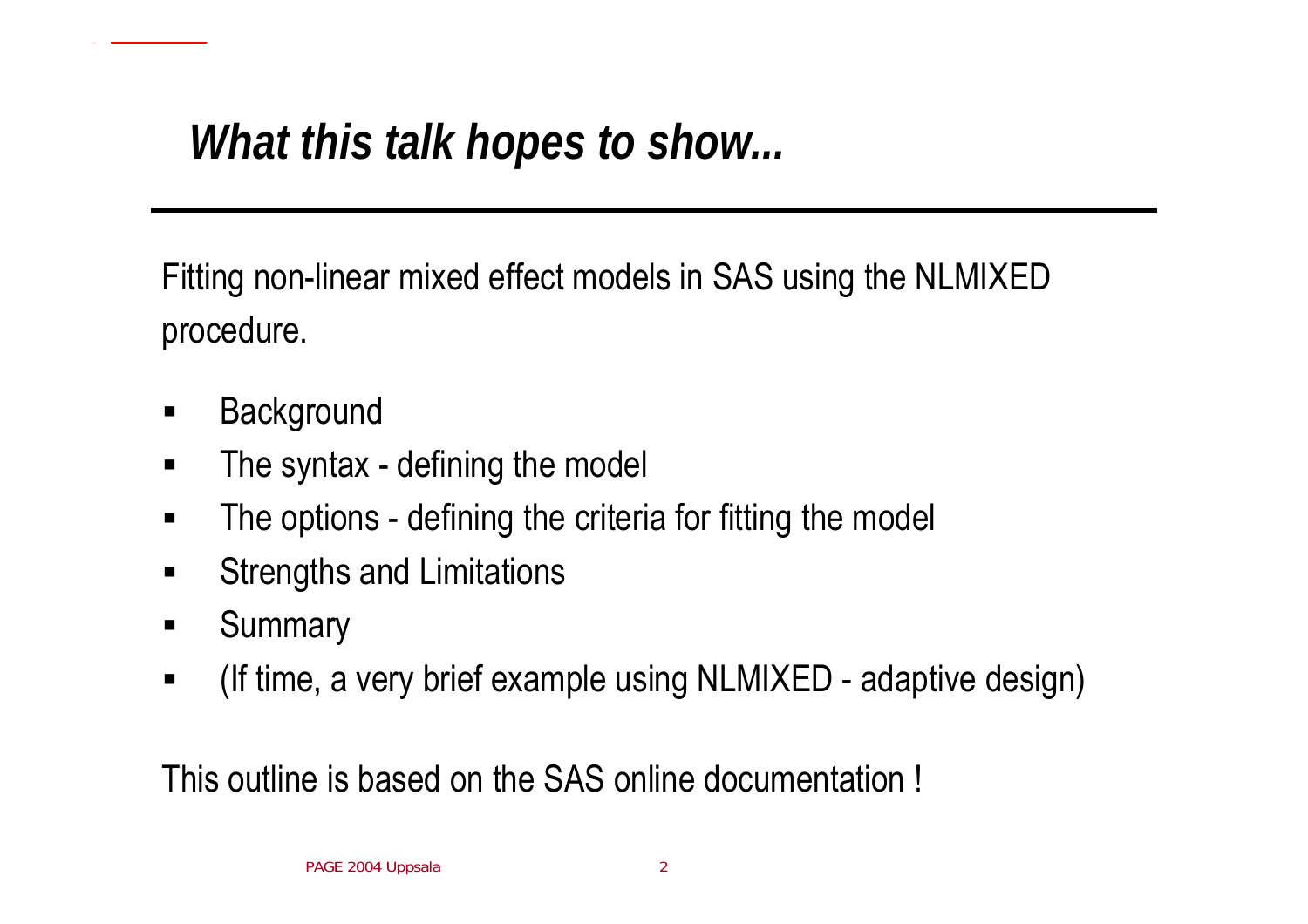# *A brief note on the nomenclature used*

| <b>General term</b>       | NM term       |
|---------------------------|---------------|
| <b>Fixed effects</b>      | <b>Thetas</b> |
| Random effects            | Etas          |
| Var-Cov of random effects | Omega         |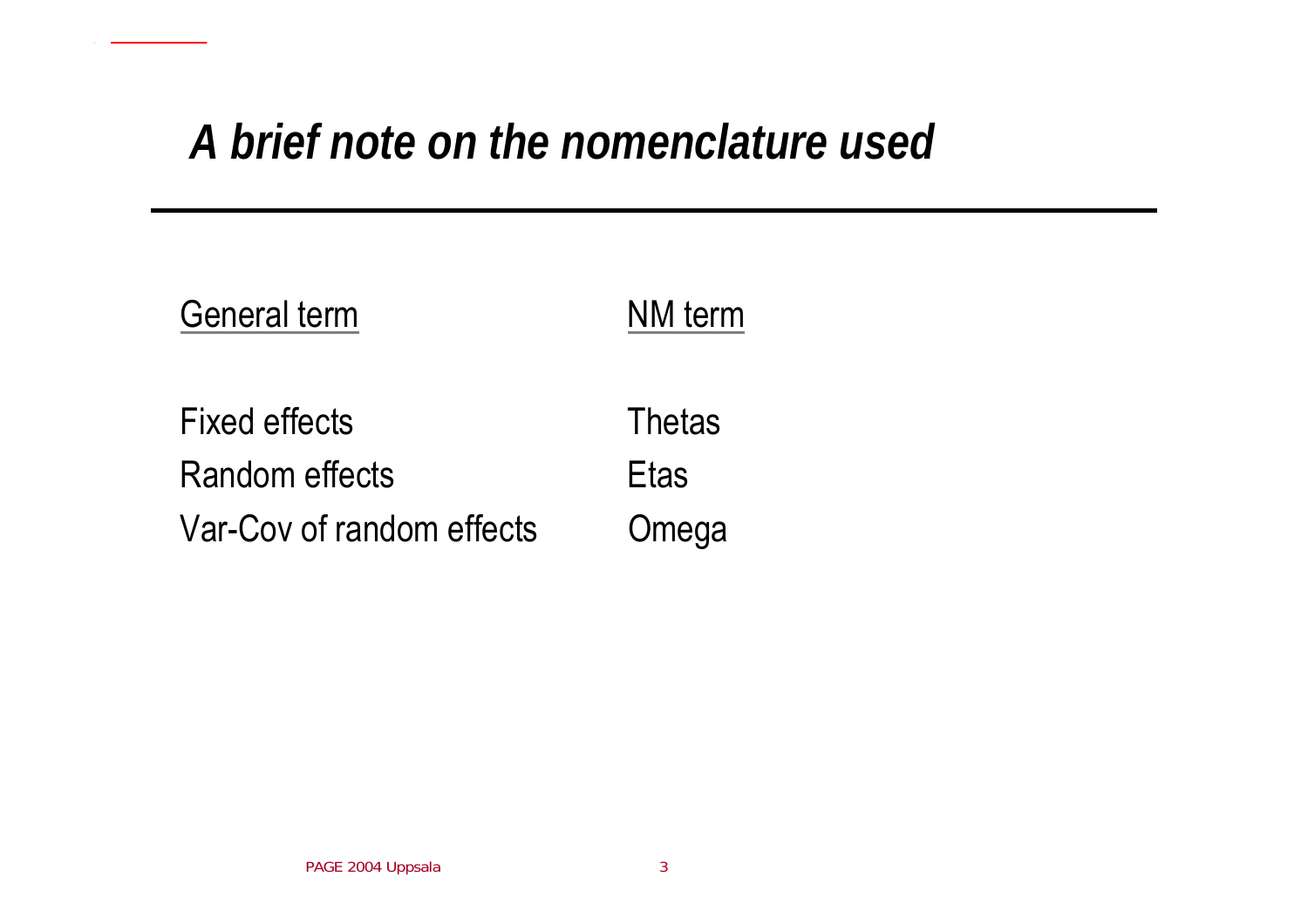# *SAS seem to have incorporated the current 'best' knowledge on NL mixed models methods*

Built on work from a number of 'different' fields including:

- $\blacksquare$
- ■

....

- 
- $\blacksquare$
- ■

 Beal, Sheiner... Mixed models in PK / PK-PD Goldstein... Hierarchical mixed models Longford, Diggle... Generalised linear mixed models Lindstrom, Bates, Pinheiro... General applied mixed models Davidian, Giltinan... Heteroscedastistic/NP mixed models

+ SAS's own knowledge as well !

This has been 'packaged' in a new SAS procedure - PROC NLMIXED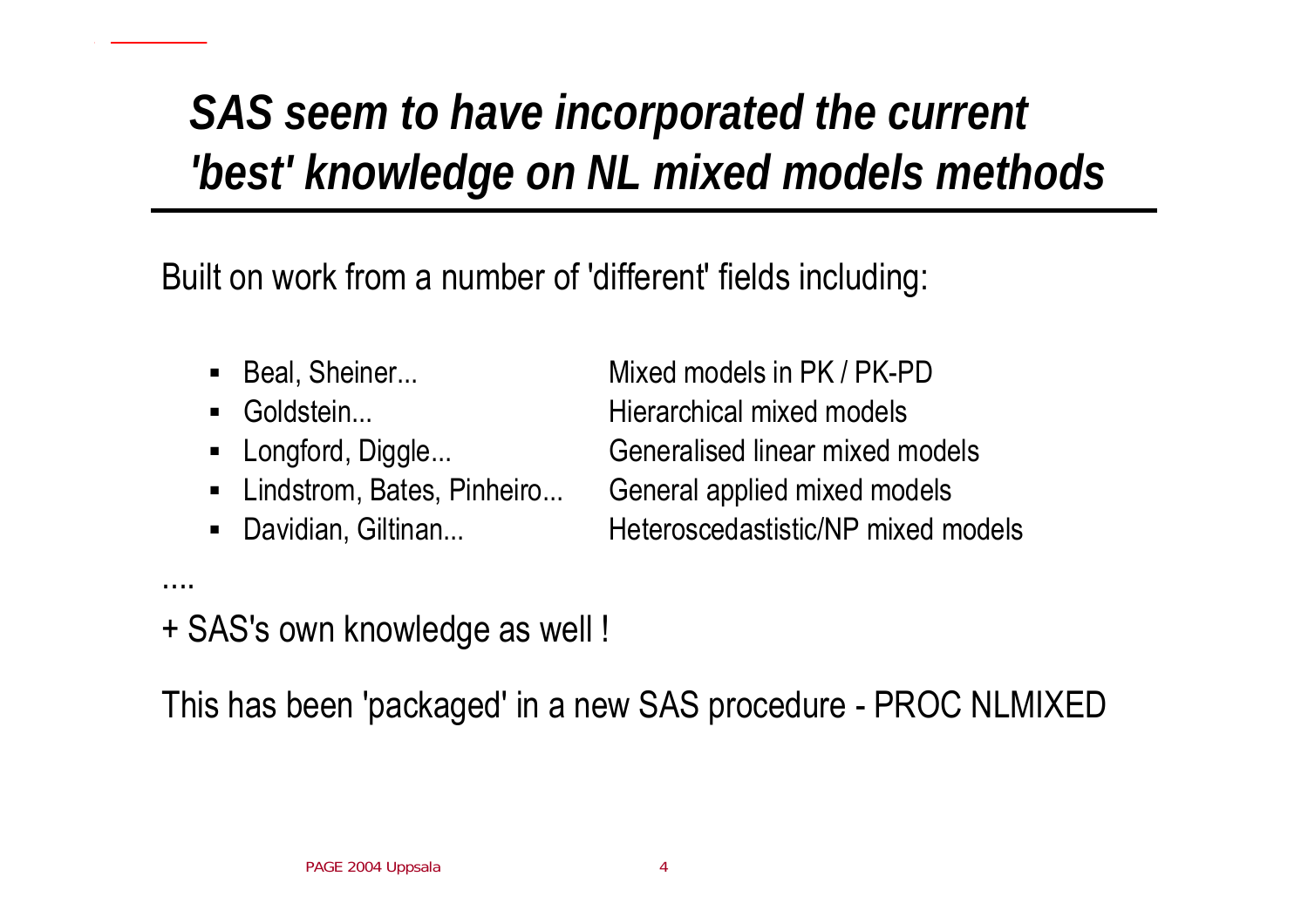## *PROC NLMIXED has a number of program statements which can be used*

The following statements can be used with the NLMIXED procedure:

**PROC NLMIXED options procedure call and options ARRAY array specification PARMS parameters and starting values BOUNDS boundary constraints BY variables CONTRAST 'label' expressi on ID expressions MODEL model s pecification RANDOM random effects s pecification PREDICT expression ESTIMATE**  $\qquad \qquad$  **'label' expression ODS output control REPLICATE** replicate variable **Program statements usual SAS programming statements Run;**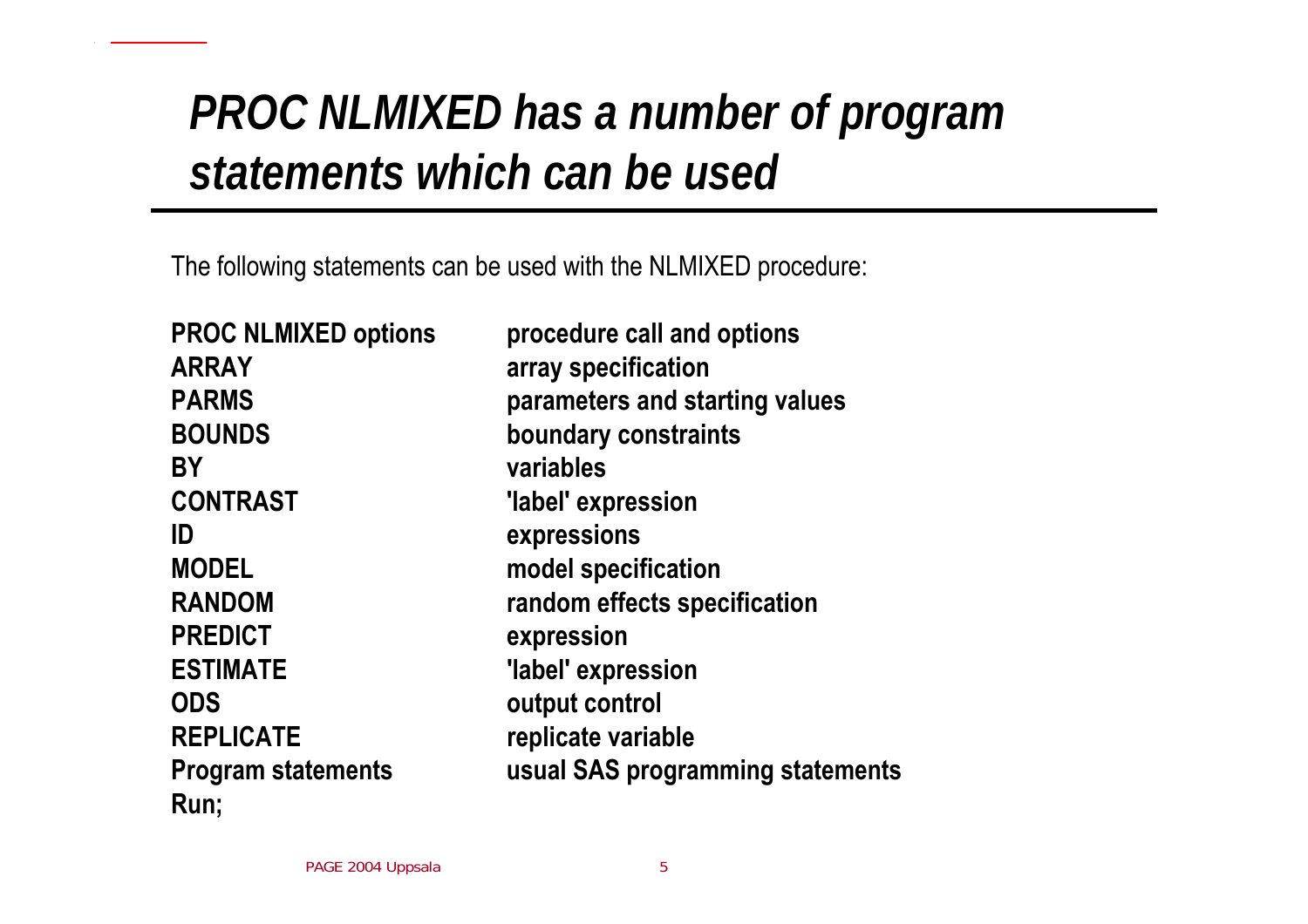# *This talk will focus on the main statements*

The most important statements are:

**PROC NLMIXED options procedure call and options ARRAY array specification PARMS parameters and starting values BOUNDS boundary constraints BY variables CONTRAST 'label' expressi o n ID expressions MODEL model s pecification RANDOM random effects s pecification PREDICT expression ESTIMATE** 'label' expression **ODS output control REPLICATE** replicate variable **Program statements usual SAS programming statements Run;**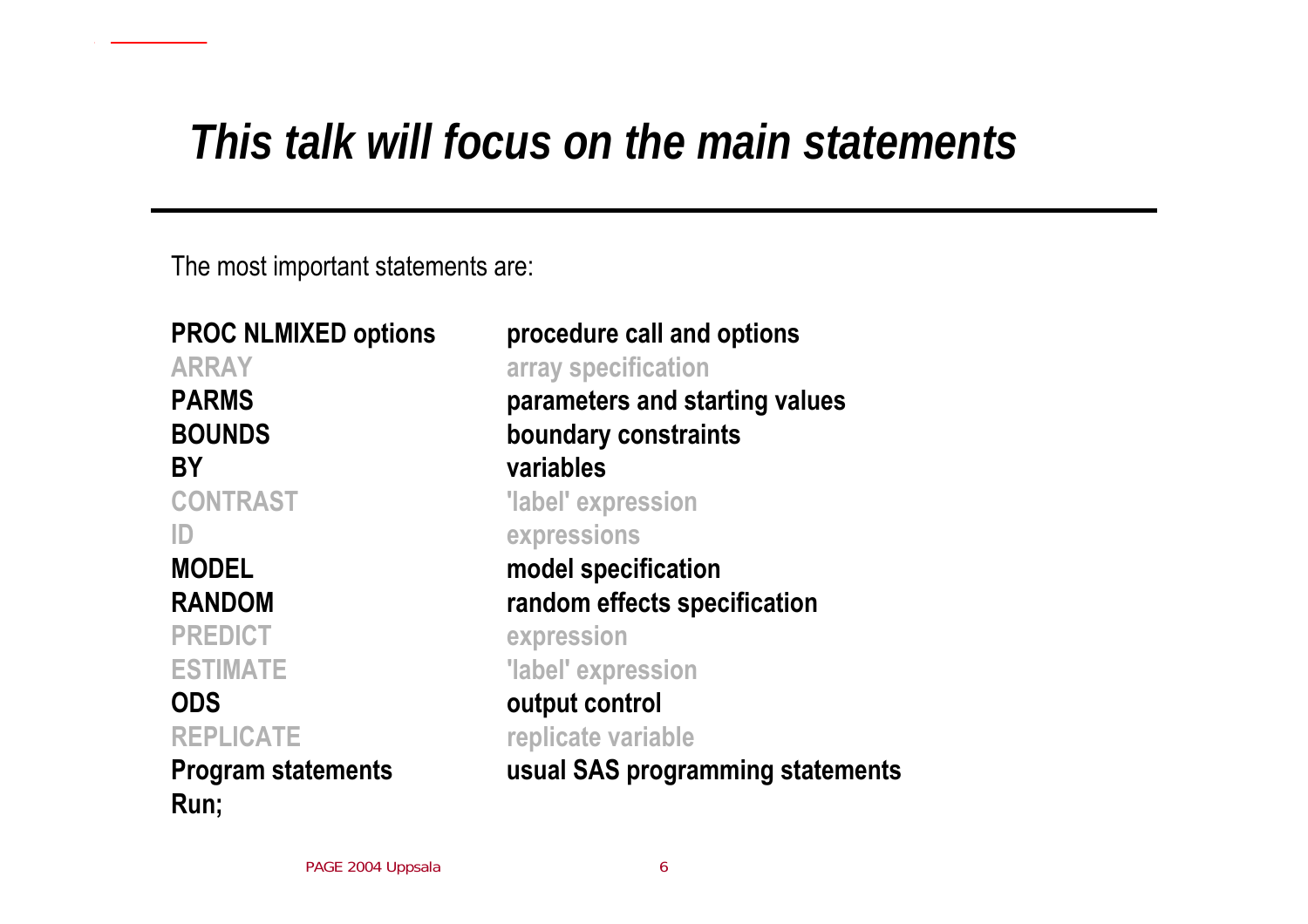## *To help interpret the programming statements, consider some artificial data*

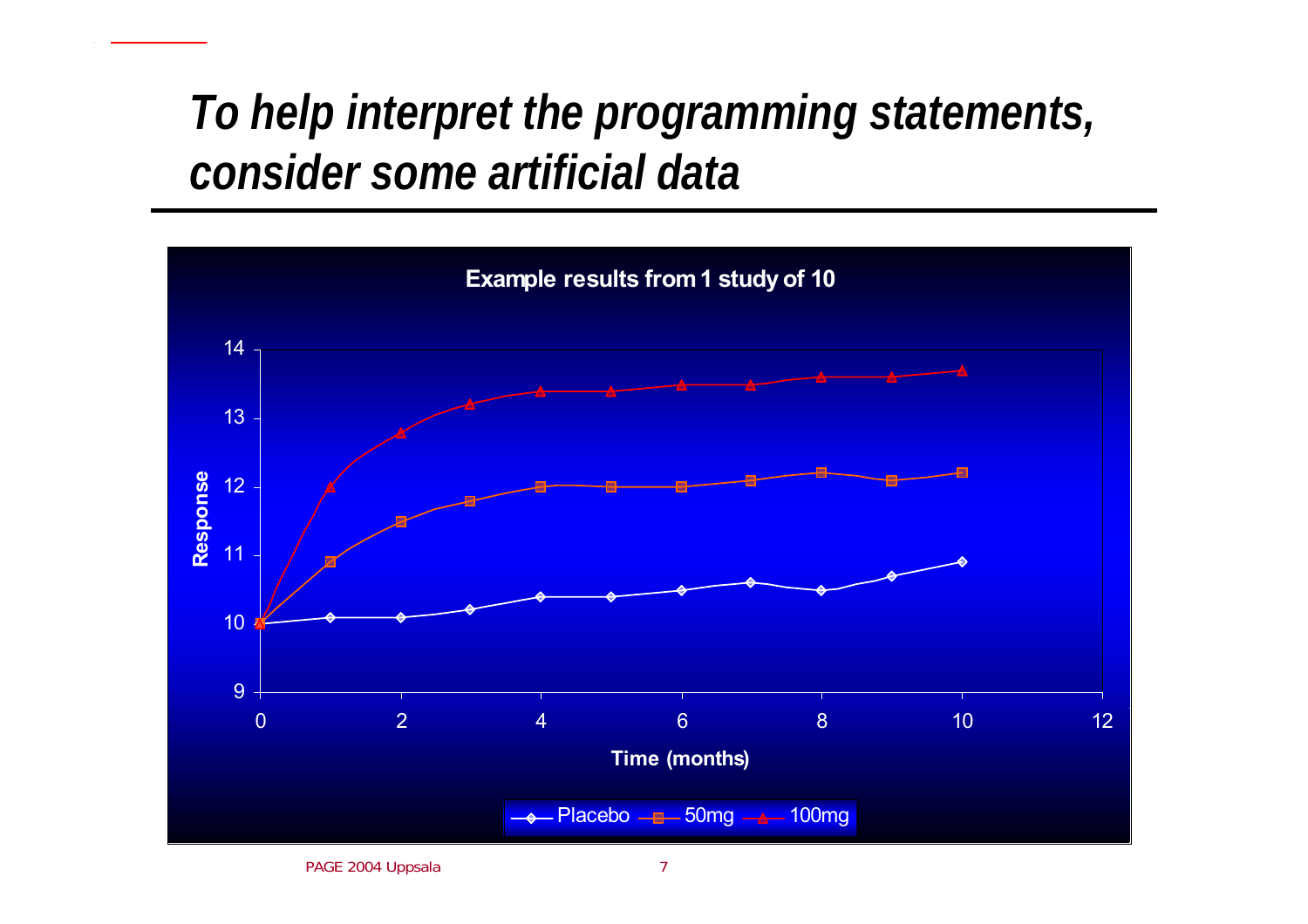## *To help interpret the programming statements, consider some artificial data*

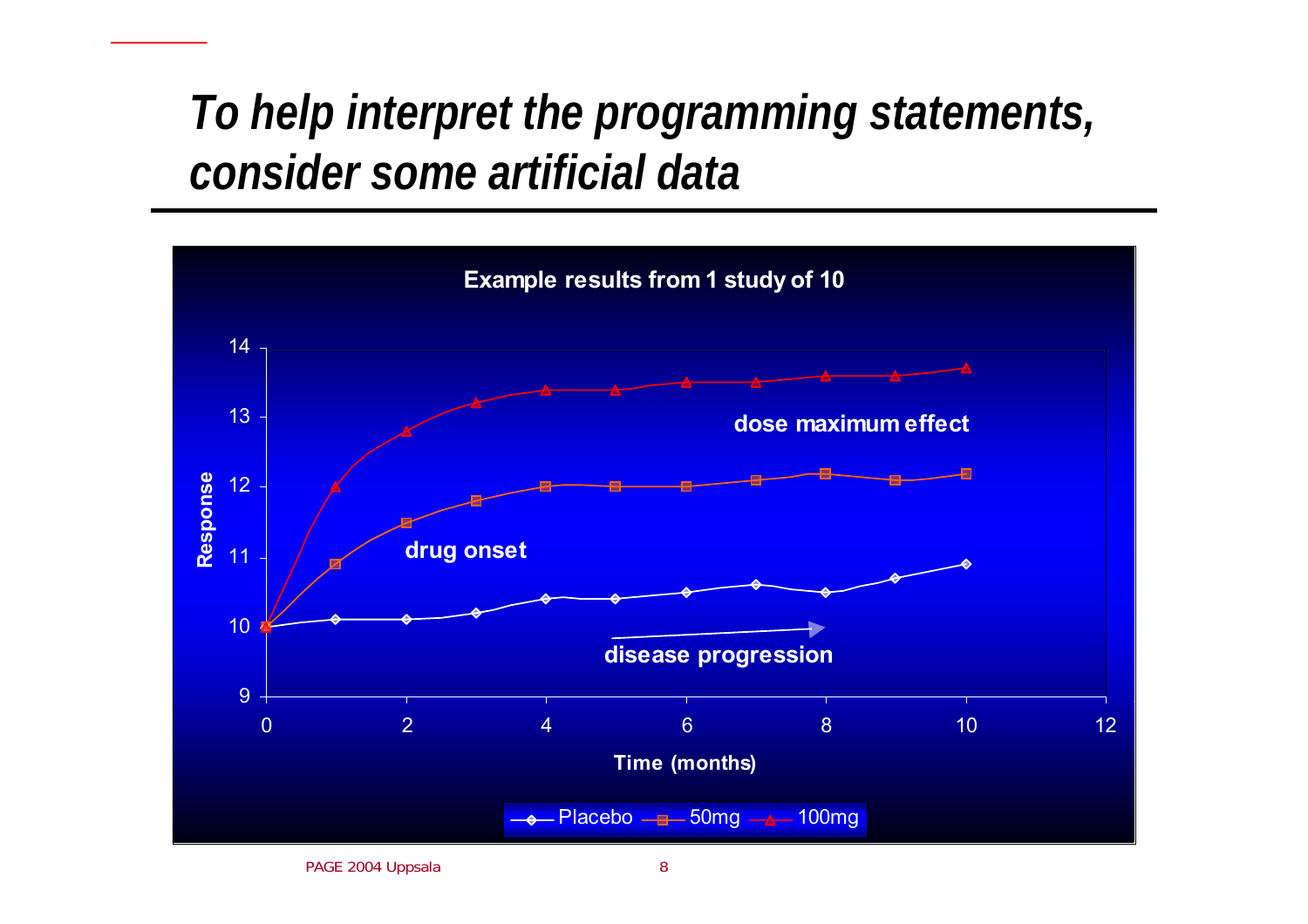## *The dataset to be used in the NLMIXED procedure has the relevant data*

Data PAGE;

...

...

....

Input Study Drug Dose Time Observed

| -1  | $\Delta$ | 50 | 10.0 |
|-----|----------|----|------|
| - 1 | $\Delta$ | 50 | 10.9 |

2 B 0 0 10.0

10 Studies (random effect level) 3 Drugs ("A" "B" and "C")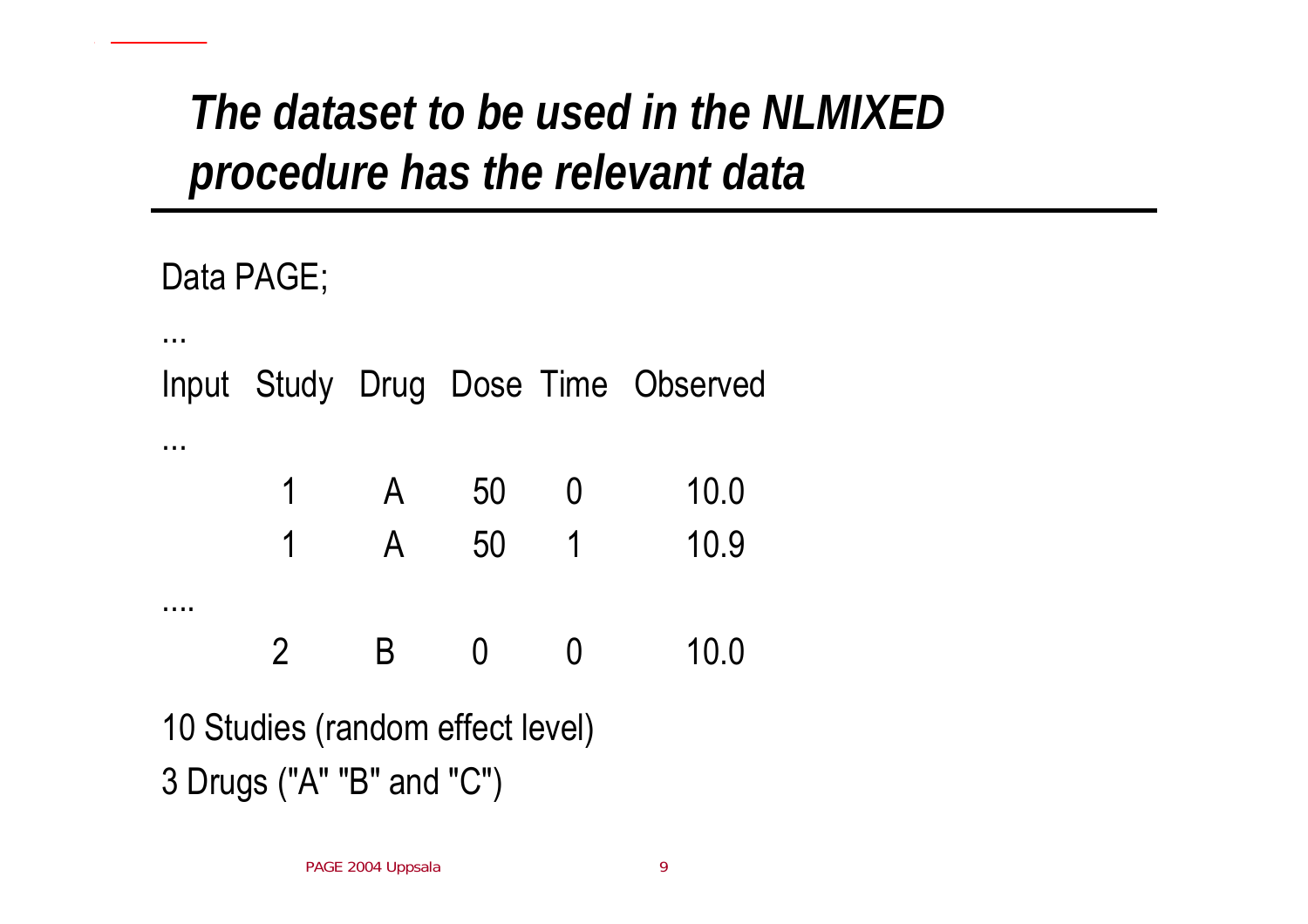### *For this artificial drug disease model, the SAS code might look like:*



```
if drug = "B" then LED50=LED50 B;
if drug = "C" then LED50=LED50 C;
drug eff = (EMAX+b22) * dose / (exp(LED50)+dose);drug_delay = 
1-exp(-RATE*time);
pred = disease*(
1+drug_eff*drug_delay);
                                                              drug
                                                              delay
                                                              response
```

```
model observed ~ normal(pred, s2);
random b11 b22 ~ normal([
0,0],[b11var, 
0, b22var]) subject=study out =checkran1; 
ods output ParameterEstimates = est1; ods output CovMatParmEst=cov1;
run;
```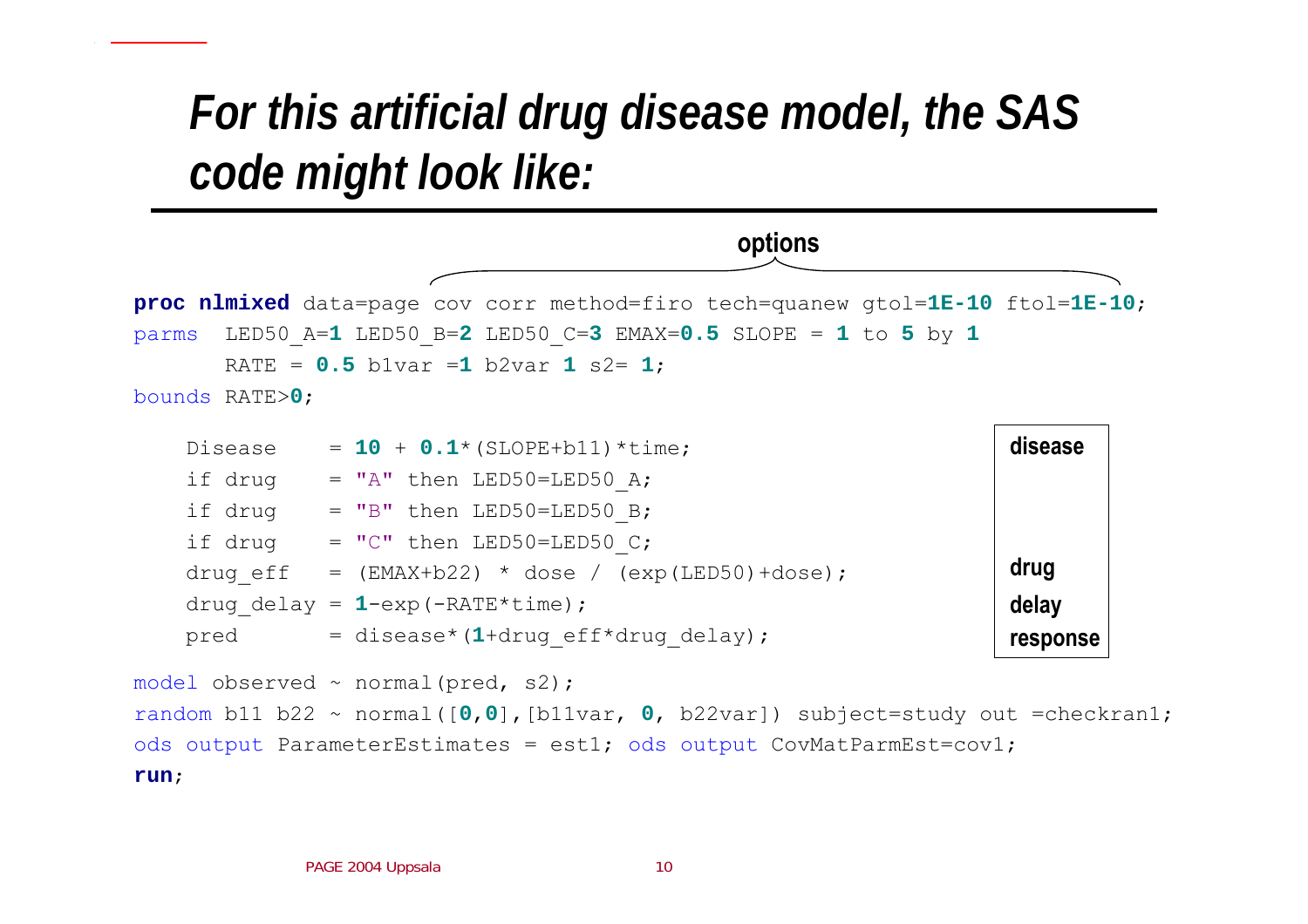### *For this artificial drug disease model, the SAS code might look like:*



| Disease | $= 10 + 0.1$ * (SLOPE+b11)*time;                      | disease  |
|---------|-------------------------------------------------------|----------|
| if drug | $= "A"$ then LED50=LED50 A;                           |          |
| if drug | $= "B"$ then LED50=LED50 B;                           |          |
| if drug | $= "C"$ then LED50=LED50 C;                           |          |
|         | drug eff = $(EMAX+b22) * dose / (exp(LED50) + dose);$ | drug     |
|         | drug delay = $1$ -exp (-RATE*time);                   | delay    |
| pred    | = disease* $(1+drug eff*drug delay)$ ;                | response |
|         |                                                       |          |

model observed ~ normal(pred, s2);

random b11 b22 ~ normal([ **0**,**0**],[b11var, **0**, b22var]) subject=study out =checkran1; ods output ParameterEstimates = est1; ods output CovMatParmEst=cov1; **run**;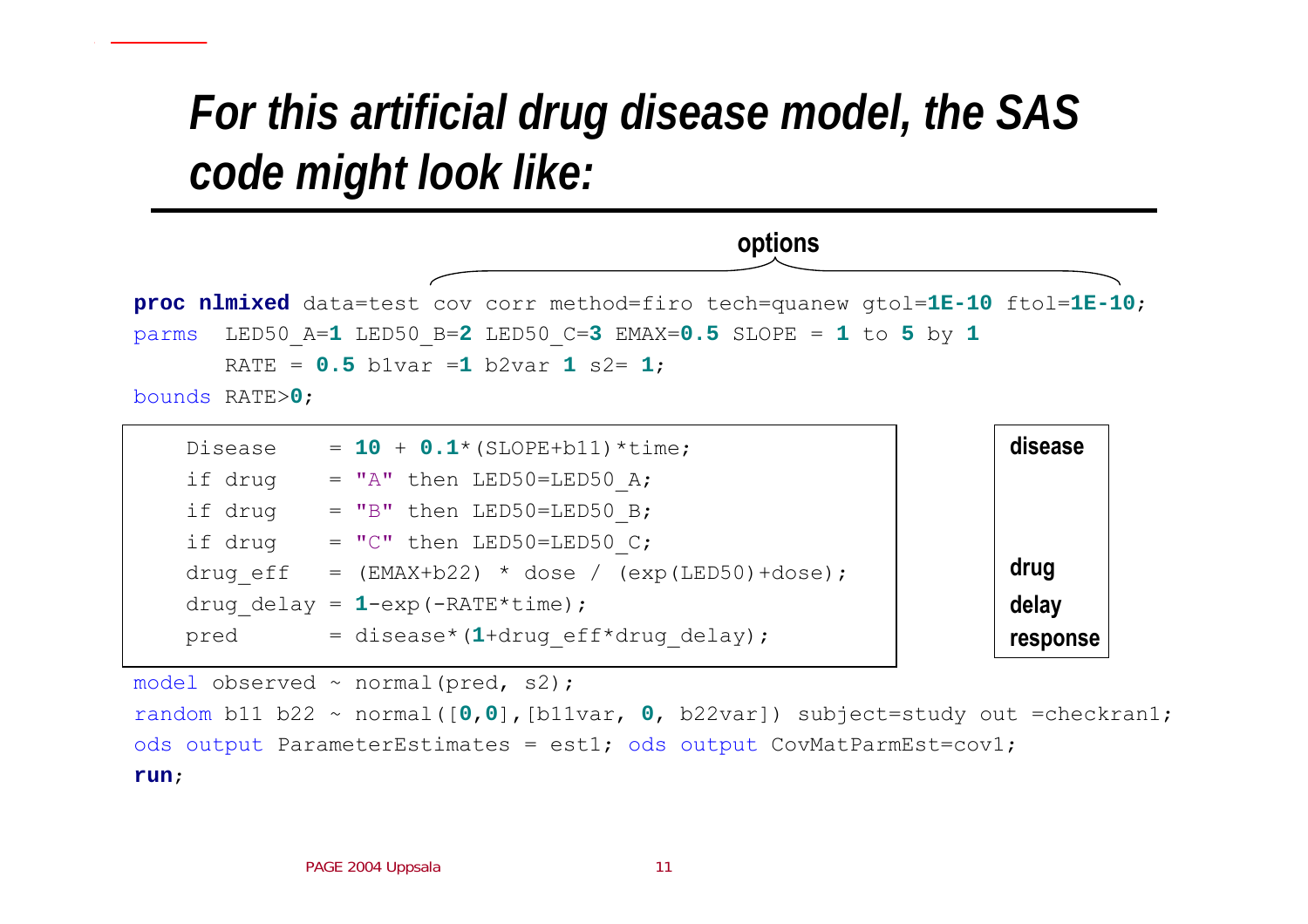## *The "PARMS" statement defines starting points or initial grid search for each parameter*

**proc nlmixed** data=test cov corr method=firo tech=quanew gtol=**1E-10** ftol=**1E-10**;

```
parms LED50_A=
1 LED50_B=
2 LED50_C=
3 EMAX=0.5 SLOPE
=
1 to 
5 by 
1
       RATE
= 0.5 b1var =
1 b2var 
1 s2= 
1;
```
bounds RATE> **0**;

Disease = **10** + **0.1**\*(SLOPE+b11)\*time; if drug  $= "A"$  then LED50=LED50 A; if drug  $= "B"$  then LED50=LED50 B; if drug  $= "C"$  then LED50=LED50 C; drug eff =  $(EMAX+b22) * dose / (exp(LED50)+dose);$ drug\_delay = **1**-exp(-RATE\*time); pred = disease\*( **<sup>1</sup>**+drug\_eff\*drug\_delay); model observed ~ normal(pred, s2); random b11 b22 ~ normal([ **0**,**0**],[b11var, **0**, b22var]) subject=study out =checkran1; ods output ParameterEstimates = est1; ods output CovMatParmEst=cov1; **run**; **diseasedrug delay response**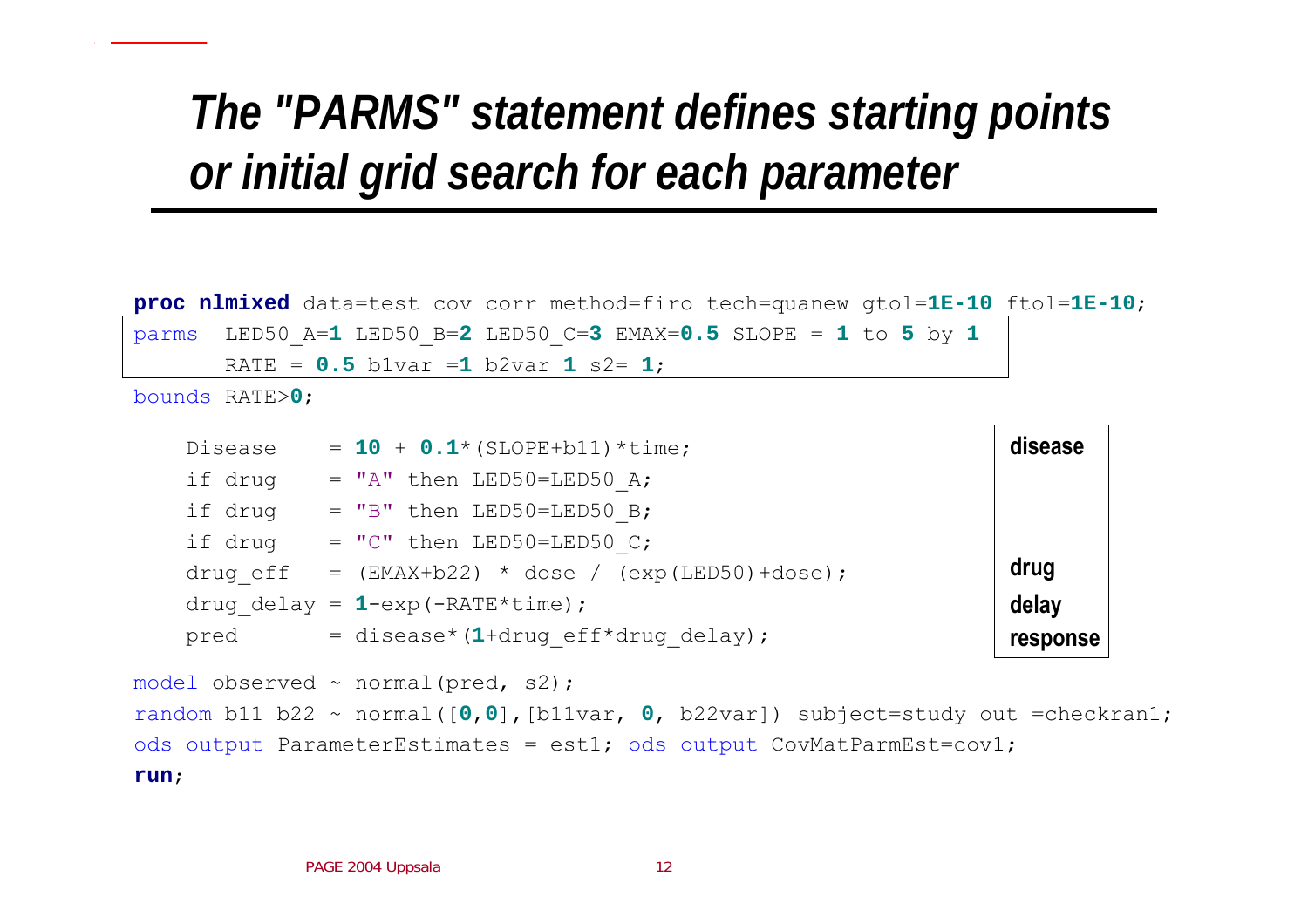# *The "PARMS" statement defines starting points or initial grid search for each parameter*

The "PARMS" statement gives initial estimates for the model parameters. You can also give a range of potential values. SAS will perform the grid search, and start the optimisation at the best combination.

Example:

| $\upmu$ parms $\upmu$ LED50 A=1 LED50 B=2 LED50 C=3 EMAX=0.5 |  |
|--------------------------------------------------------------|--|
| slope = 1 to 5 by 1 blvar=1 b2var=1 s2= 1 RATE = $0.5$ ;     |  |

- $\blacksquare$ Note the use of "TO" and "BY".
- $\blacksquare$ Can use this to simply plot the likelihood function (no fitting).
- $\blacksquare$ Can read in previous model fit parameters.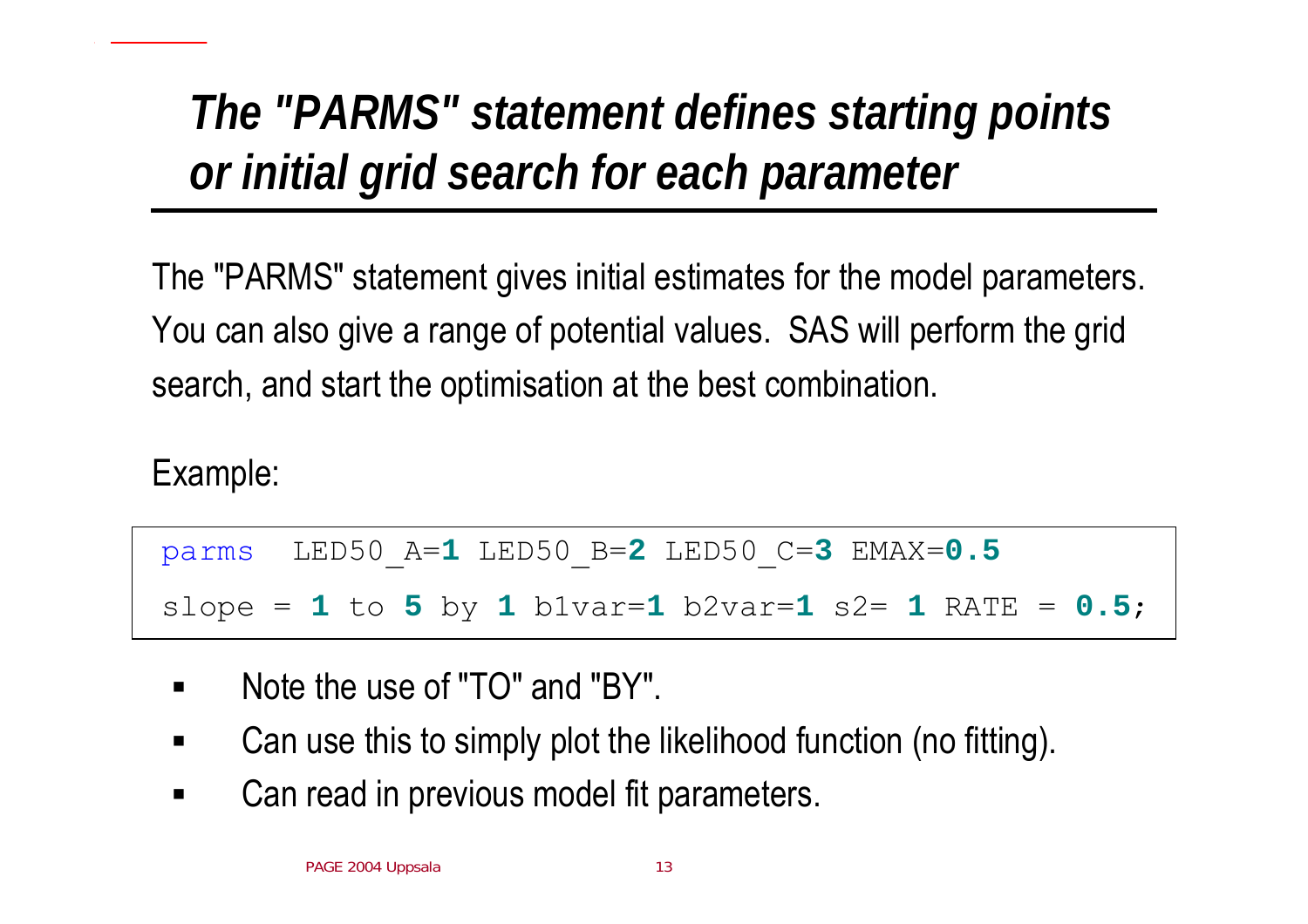## *The "BOUNDS" and "BY" statements do exactly what you would expect.*

```
proc nlmixed data=test cov corr method=firo tech=quanew gtol=1E-10 ftol=1E-10;
parms LED50_A=
1 LED50_B=
2 LED50_C=
3 EMAX=0.5 SLOPE
=
1 to 
5 by 
1
       RATE
= 0.5 b1var =
1 b2var 
1 s2= 
1;
bounds RATE>
0;
```

```
Disease = 10 + 0.1*(SLOPE+b11)*time;
   if drug = "A" then LED50=LED50 A;
   if drug = "B" then LED50=LED50 B;
   if drug = "C" then LED50=LED50 C;
   drug eff = (EMAX+b22) * dose / (exp(LED50)+dose);drug_delay = 
1-exp(-RATE*time);
    pred = disease*(
1+drug_eff*drug_delay);
model observed ~ normal(pred, s2);
random b11 b22 ~ normal([
0,0],[b11var, 
0, b22var]) subject=study out =checkran1; 
ods output ParameterEstimates = est1; ods output CovMatParmEst=cov1;
run;
                                                                   diseasedrug
                                                                   delay
                                                                   response
```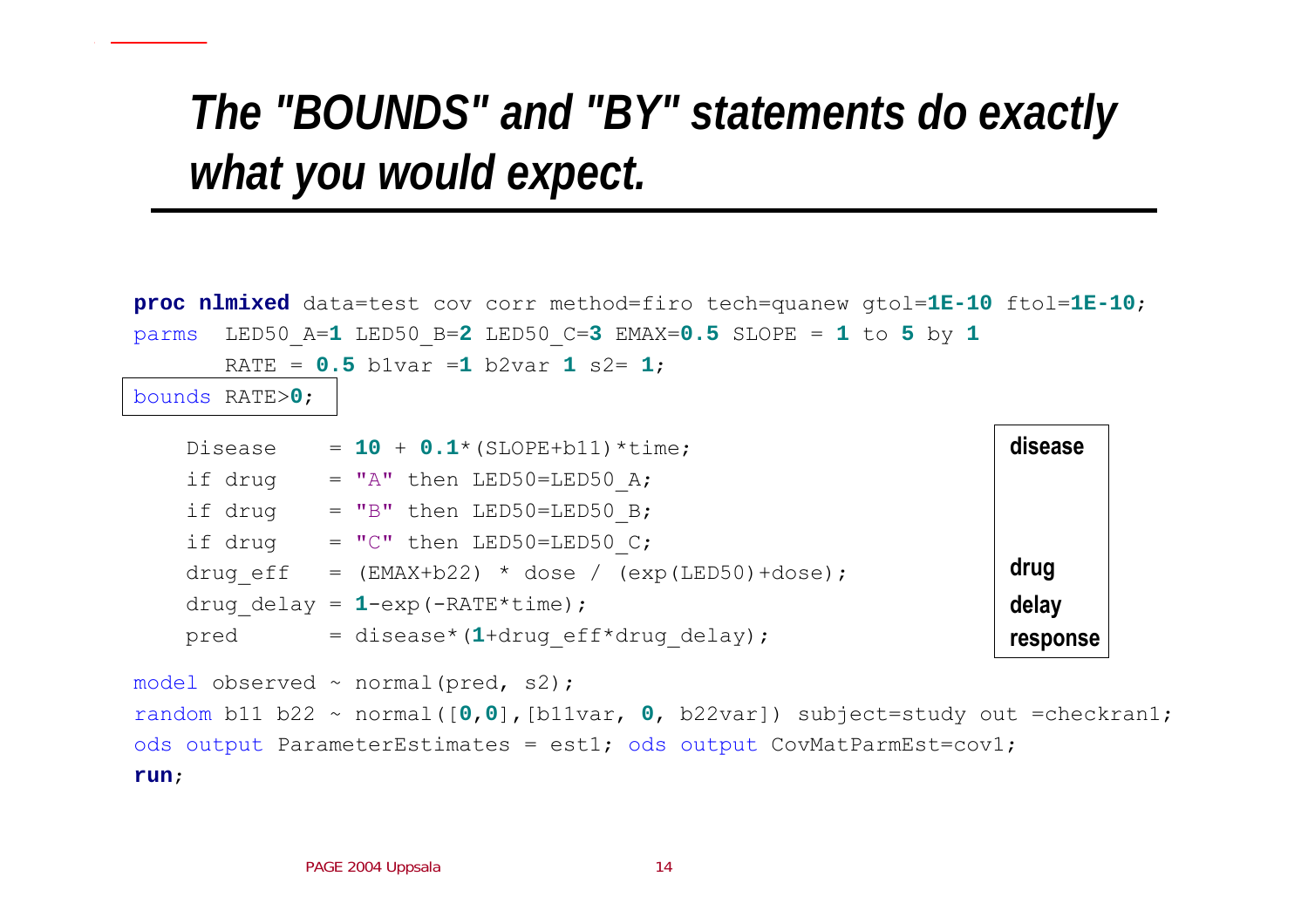# *The "BOUNDS" and "BY" statements do exactly what you would expect.*

The "BOUNDS" statement

 $\blacksquare$  Limits on any parameters (although should generally be avoided with model reparameterisation and/or reduction).

Example:

```
bounds RATE>
0;
```
The "BY" statement

 $\blacksquare$ Useful for repeated model fitting (e.g. bootstrap samples)

Example :

```
by boot sample;
```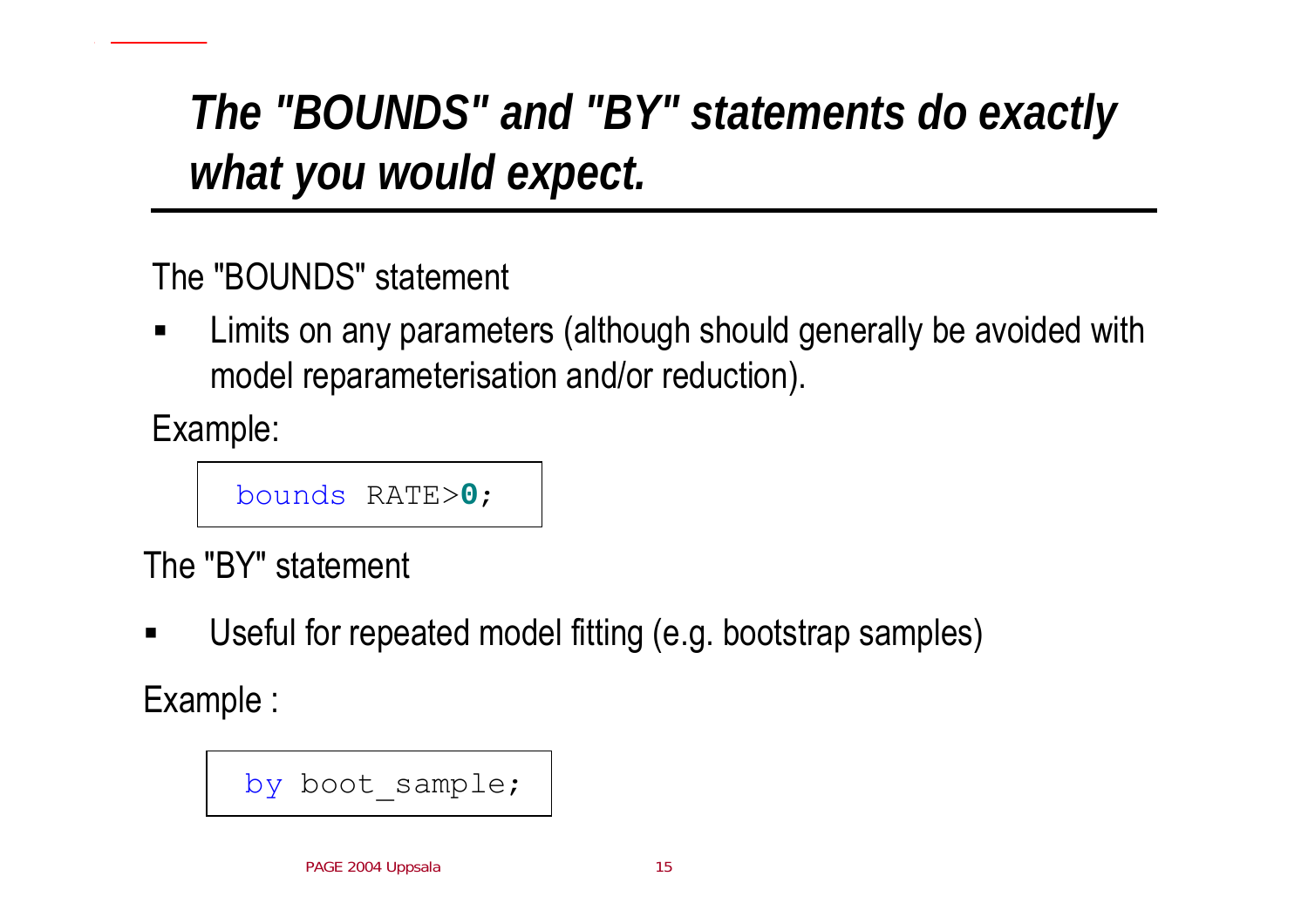# *The "MODEL" statement allows a wide variety of models, including defining your own log likelihood*

```
proc nlmixed data=test cov corr method=firo tech=quanew gtol=1E-10 ftol=1E-10;
parms LED50_A=
1 LED50_B=
2 LED50_C=
3 EMAX=0.5 SLOPE
=
1 to 
5 by 
1
       RATE= 0.5 b1var =
1 b2var 
1 s2= 
1;
bounds RATE>
0;
```
Disease = **10** + **0.1**\*(SLOPE+b11)\*time; if drug  $= "A"$  then LED50=LED50 A; if drug  $= "B"$  then LED50=LED50 B; if drug  $= "C"$  then LED50=LED50 C; drug eff =  $(EMAX+b22) * dose / (exp(LED50)+dose);$ drug\_delay = **1**-exp(-RATE\*time); pred = disease\*( **<sup>1</sup>**+drug\_eff\*drug\_delay); **diseasedrug delay response**

model observed ~ normal(pred, s2);

random b11 b22 ~ normal([ **0**,**0**],[b11var, **0**, b22var]) subject=study out =checkran1; ods output ParameterEstimates = est1; ods output CovMatParmEst=cov1; **run**;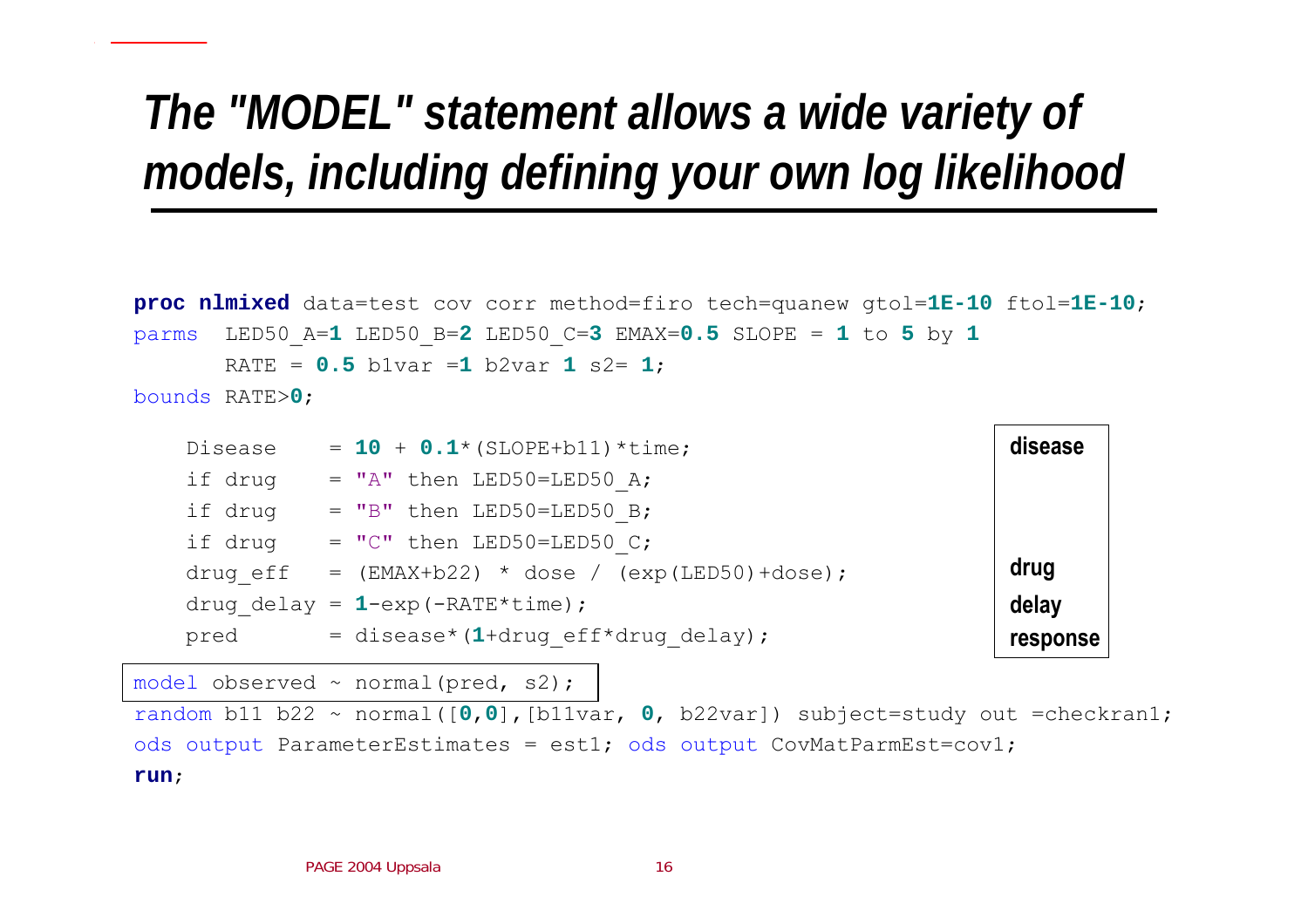# *The "MODEL" statement allows a wide variety of models, including defining your own log likelihood*

The "MODEL" statement defines the type of likelihood function.

Valid distributions are as follows.

- ■ *normal(m,v)* specifies a normal distribution with mean *m* and variance *v*.
- $\blacksquare$  binary(p) *binary(p)* specifies a binary (Bernouilli) distribution with probability *p*.
- $\blacksquare$ *binomial(n,p)* specifies a binomial distribution with count *n* and probability *p*.
- *poisson(m)* specifies a Poisson distribution with mean *m*.
- general(II) specifies a general log likelihood function that you define.

Examples

```
model observed ~ normal(pred, s2);
11=-.5*log(2*3.14159265358979*s2)-(.5/s2)*(y-pred)**2;model y~general(ll);
or equivalently
```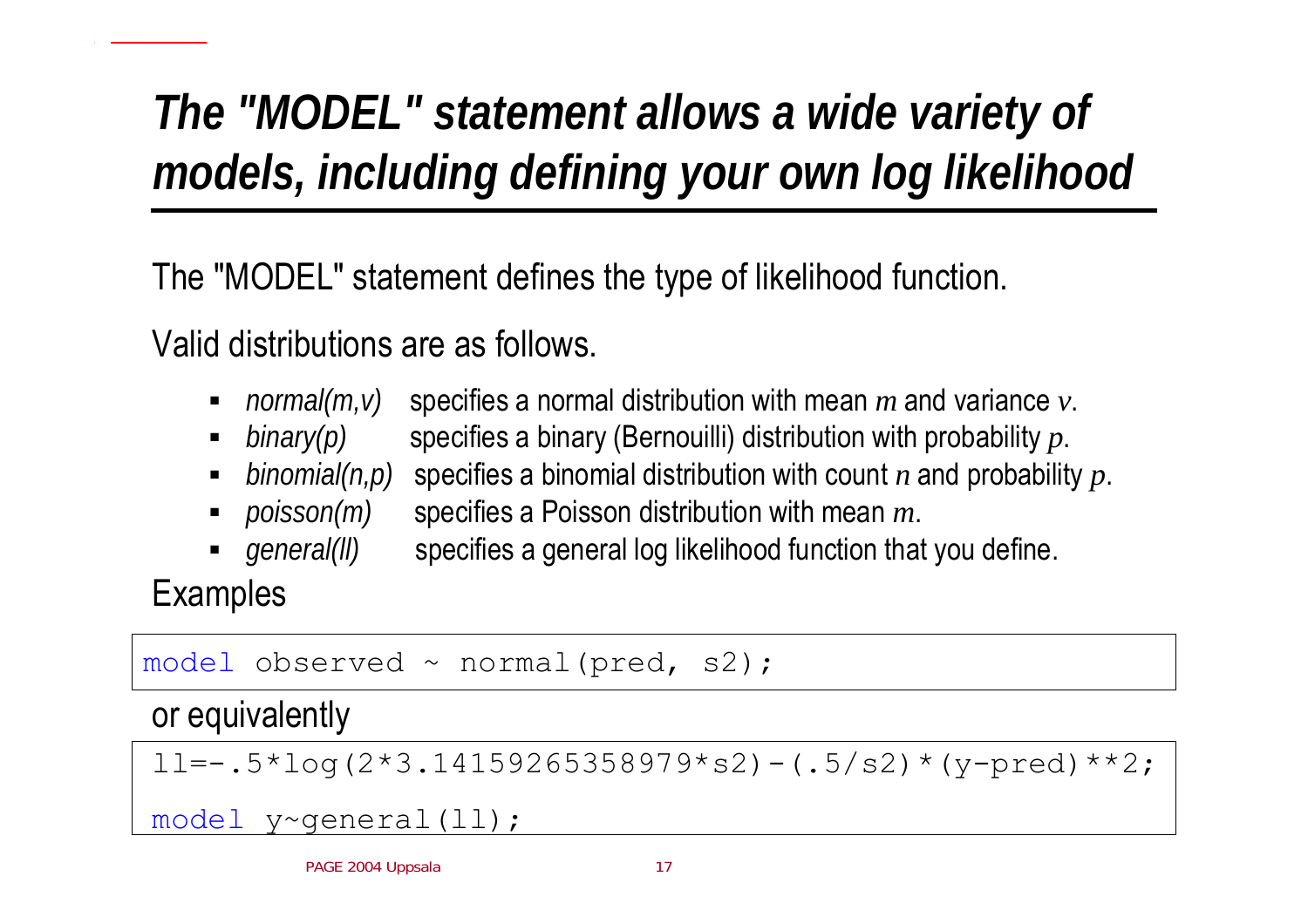### *The "RANDOM" statement defined the variance covariance matrix of random effects*

```
proc nlmixed data=test cov corr method=firo tech=quanew gtol=1E-10 ftol=1E-10;
parms LED50_A=
1 LED50_B=
2 LED50_C=
3 EMAX=0.5 SLOPE
=
1 to 
5 by 
1
       RATE= 0.5 b1var =
1 b2var 
1 s2= 
1;
bounds RATE>
0;
    Disease = 10 + 0.1*(SLOPE+b11)*time;
    if drug = "A" then LED50=\triangle EDSO A;
    if drug = "B" then LED50=LED50 B;
    if drug = "C" then \triangle EDS0=LED50 C;drug eff = (EMA\xi+b22) * dose / (exp (LED50) + dose);
    drug_delay = 
1-exp(-RATE*time);
    pred = disease*(
1+drug_eff*drug_delay);
model observed ~ normal(pred, s2);
                                                                       diseasedrug
                                                                      delay
                                                                       response
```
random b11 b22 ~ normal([ **0**,**0**],[b11var, **0**, b22var]) subject=study out =checkran1; ods output ParameterEstimates = est1; ods output CovMatParmEst=cov1; **run**;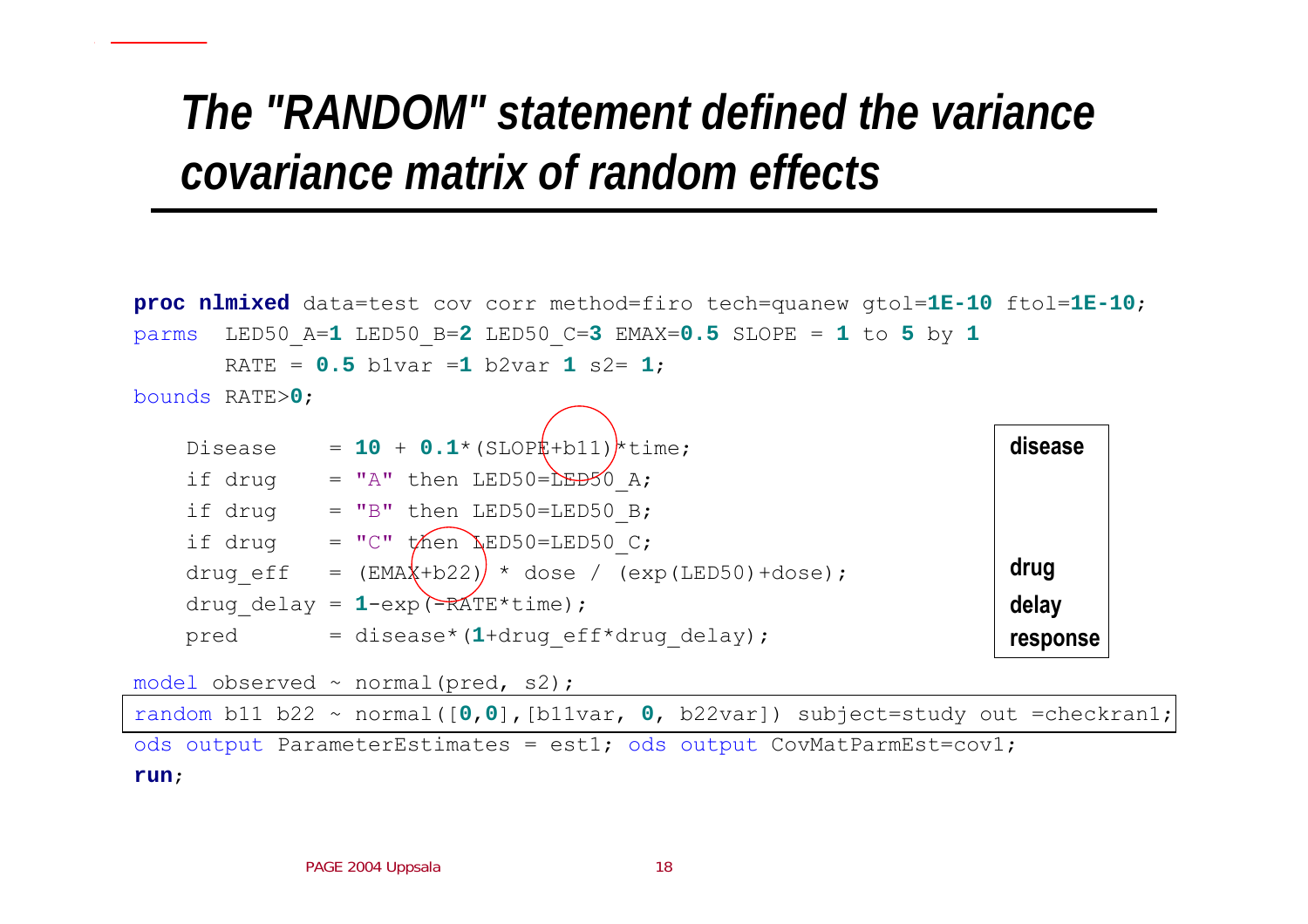# *The "RANDOM" statement defined the variance covariance matrix of random effects*

Define (lower) diagonal and off-diagonal random elements that need to be estimated.

e.g. Simple two random effects, no correlation



random b11 b22 ~ normal([ **0**,**0**],[b11var, **0**, b22var]) subject=study out =checkran1;

| e.g. |                                                                        | O <sup>12</sup> | O <sup>13</sup> |                 |
|------|------------------------------------------------------------------------|-----------------|-----------------|-----------------|
|      | $\begin{array}{l} \Omega^{11}\\ \Omega^{12}\\ \Omega^{13} \end{array}$ | O <sup>22</sup> | O <sup>23</sup> | O <sup>24</sup> |
|      |                                                                        | O <sup>23</sup> | O <sup>33</sup> |                 |
|      |                                                                        | O <sup>24</sup> | ! !             | O <sup>44</sup> |

random b1 b2 b3 b4 ~ normal([**0,0,0,0**],[Ω11,Ω12,Ω22,Ω13,Ω23,Ω33,0,Ω24,0,Ω44**]**) subject=study;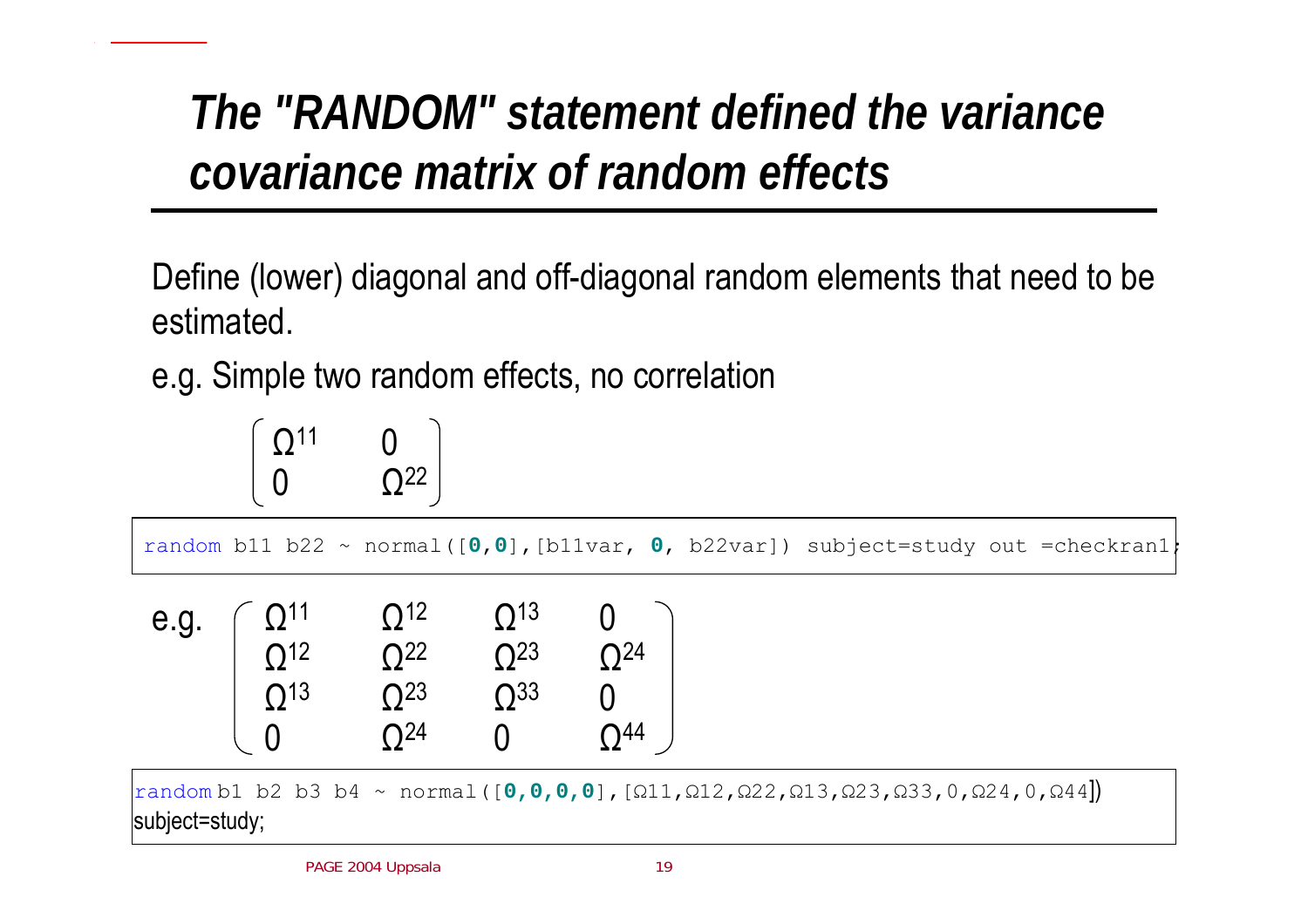# *The "RANDOM" statement defined the variance covariance matrix of random effects*

Define (lower) diagonal and off-diagonal random elements that need to be estimated.

e.g. Simple two random effects, no correlation



random b11 b22 ~ normal([ **0**,**0**],[b11var, **0**, b22var]) subject=study out =checkran1;



random b1 b2 b3 b4 ~ normal([**0,0,0,0**],[Ω11,Ω12,Ω22,Ω13,Ω23,Ω33,0,Ω24,0,Ω44**]**) subject=study;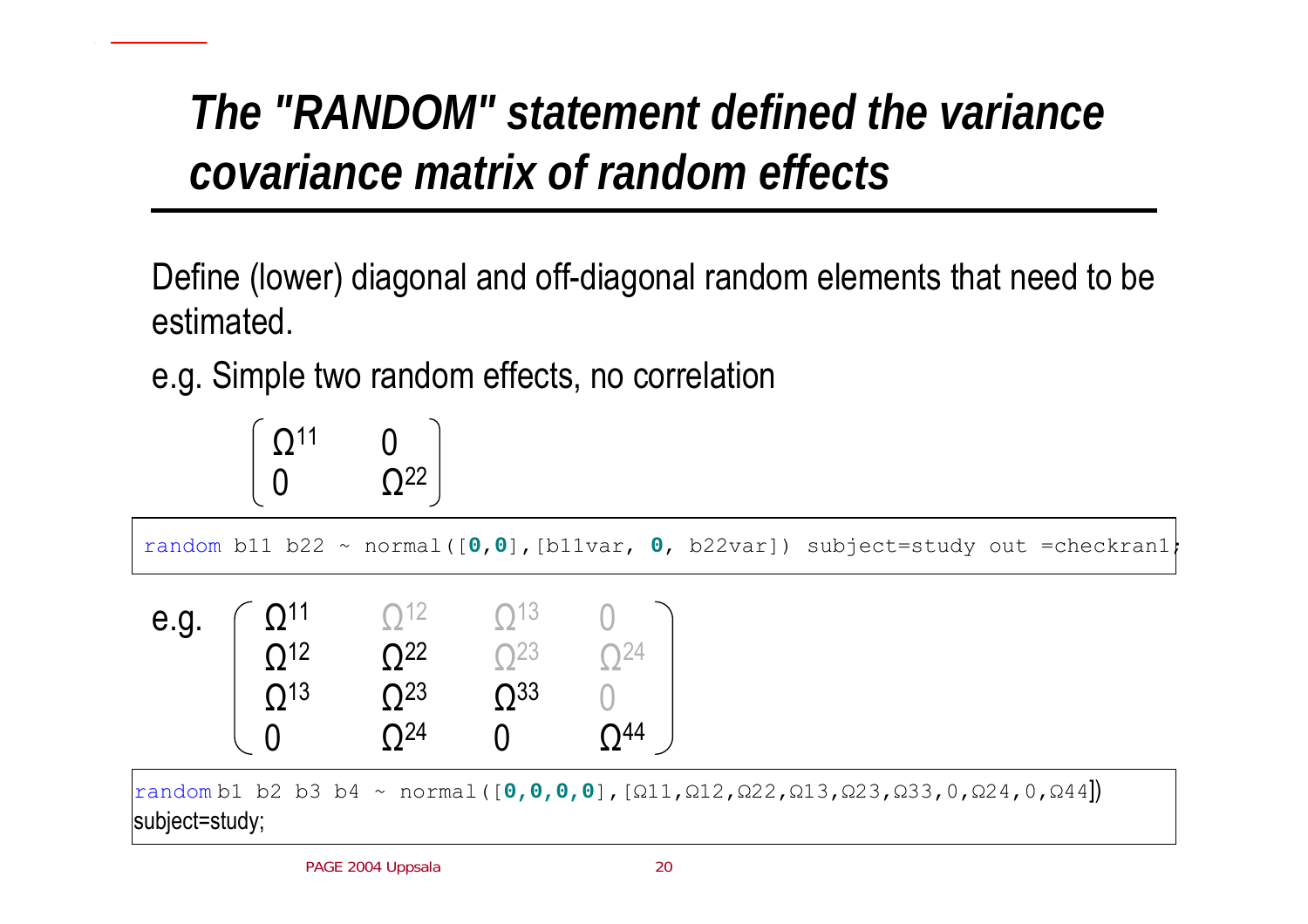# *The Output Deliver System (ODS) in SAS allows any output to be available later*

```
proc nlmixed data=test cov corr method=firo tech=quanew gtol=1E-10 ftol=1E-10;
parms LED50_A=
1 LED50_B=
2 LED50_C=
3 EMAX=0.5 SLOPE
=
1 to 
5 by 
1
       RATE= 0.5 b1var =
1 b2var 
1 s2= 
1;
bounds RATE>
0;
```

```
Disease = 10 + 0.1*(SLOPE+b11)*time;
    if drug = "A" then LED50=LED50 A;
    if drug = "B" then LED50=LED50 B;
    if drug = "C" then LED50=LED50 C;
   drug eff = (EMAX+b22) * dose / (exp (LED50)+dose);drug_delay = 
1-exp(-RATE*time);
    pred = disease*(
1+drug_eff*drug_delay);
model observed ~ normal(pred, s2);
random b11 b22 ~ normal([
0,0],[b11var, 
0, b22var]) subject=study out =checkran1; 
ods output ParameterEstimates = est1; ods output CovMatParmEst=cov1;
run;
                                                                   diseasedrug
                                                                   delay
                                                                   response
```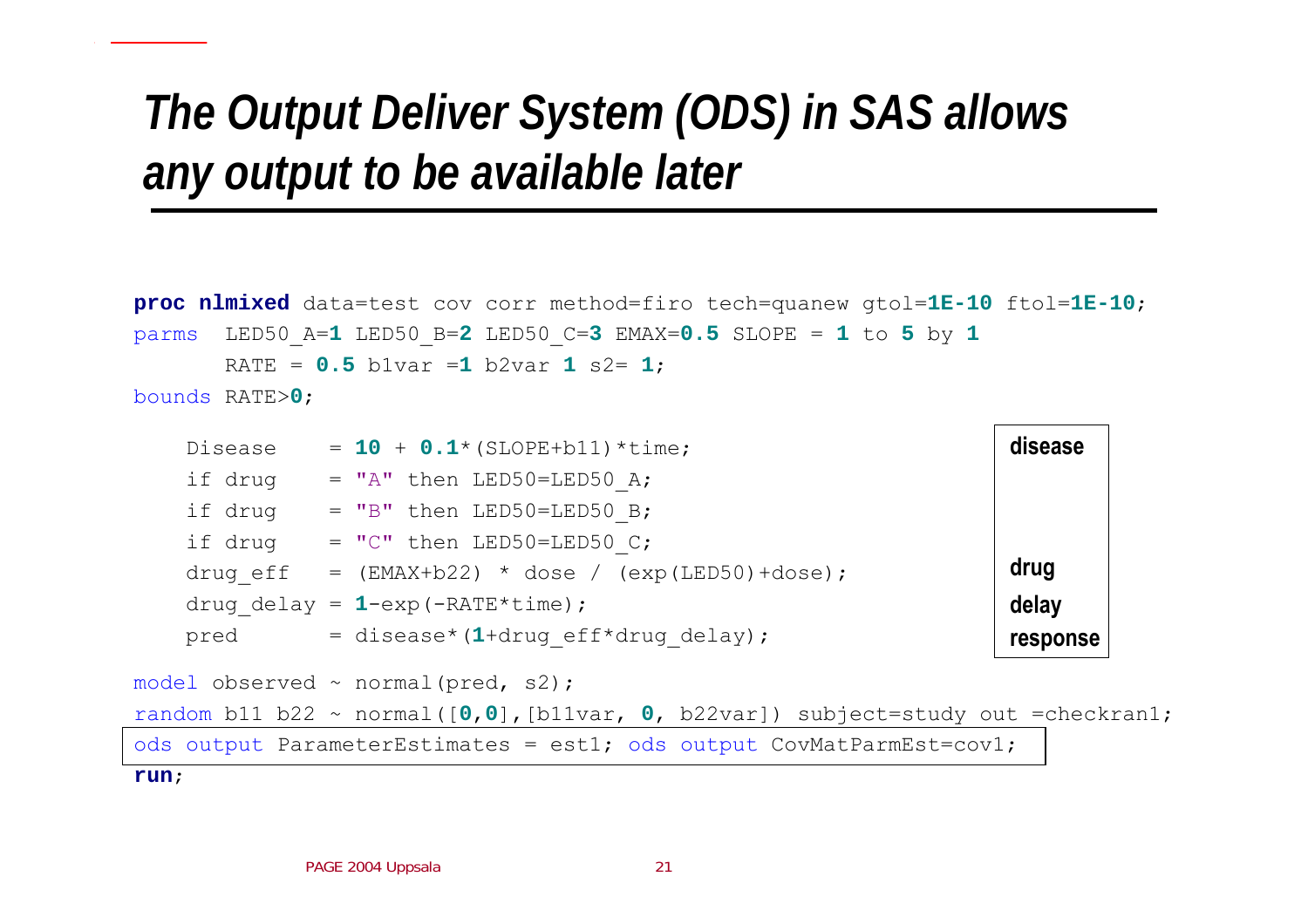# *The Output Deliver System (ODS) in SAS allows any output to be available later*

Any output that is can be written to the results file can also be saved to a dataset for subsequent manipulation. This includes:

- $\blacksquare$ Parameter estimates
- $\blacksquare$ Fit statistics
- П Model specification
- $\blacksquare$ Covariance matrix
- $\blacksquare$ Correlation matrix
- $\blacksquare$ Convergence status
- $\blacksquare$ etc.

### e.g.

ods output ParameterEstimates = est1; ods output CovMatParmEst=cov1;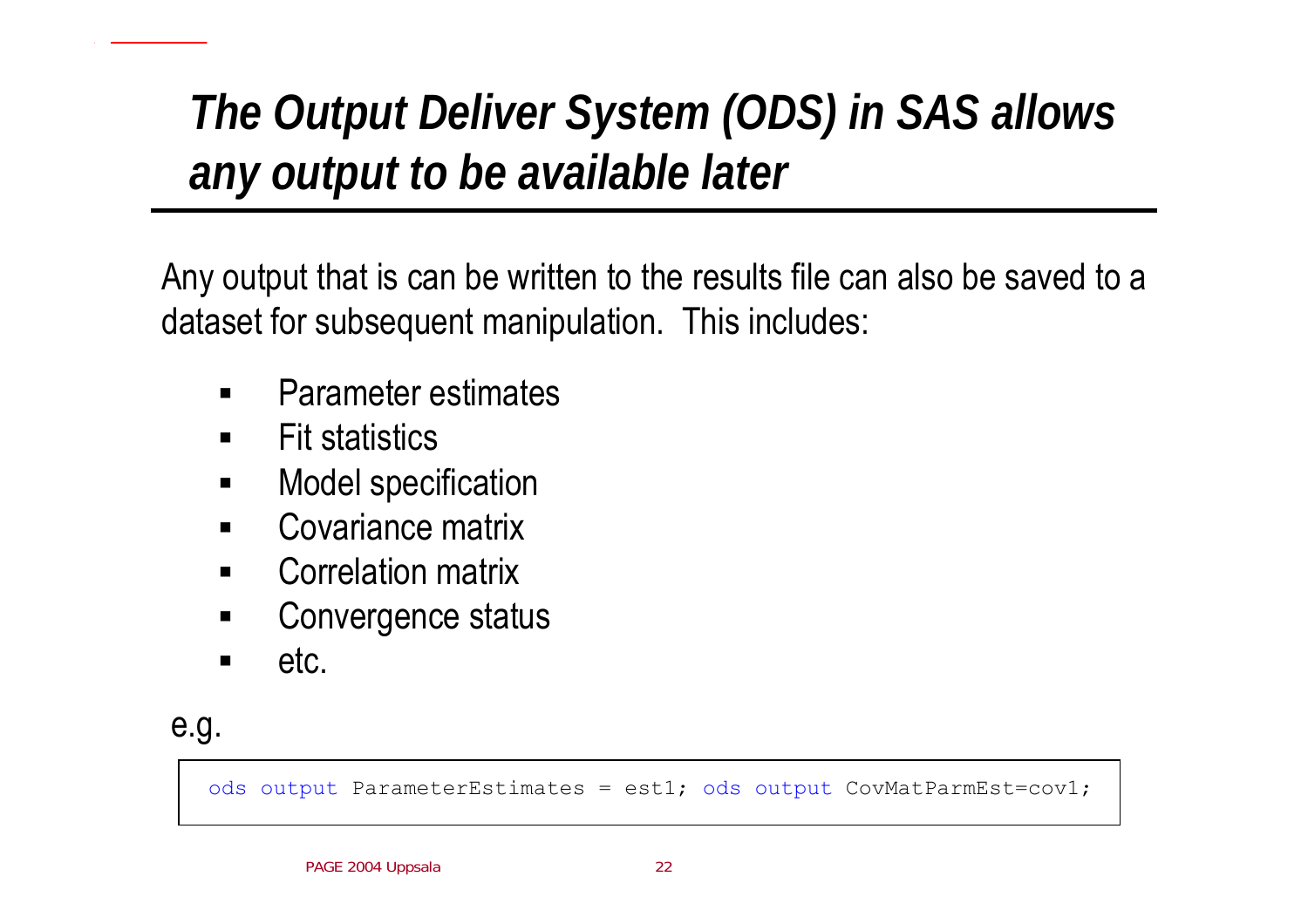## *Some additional nice features*

٠ Most SAS programming statements (e.g. "If..Then") are supported.

if drug = "A" then LED50=LED50 A; if drug = "B" then  $LED50 = LED50$  B; if drug = " $C$ " then LED50=LED50  $C$ ;

٠ Using previous model parameters (reading in the last fit)

```
ods output ParameterEstimates=pe;
...then on the next call...
```
\* (create dataset with estimated parameters);

- 
- parms / data=pe; \* **(read in dataset with previous estimates);**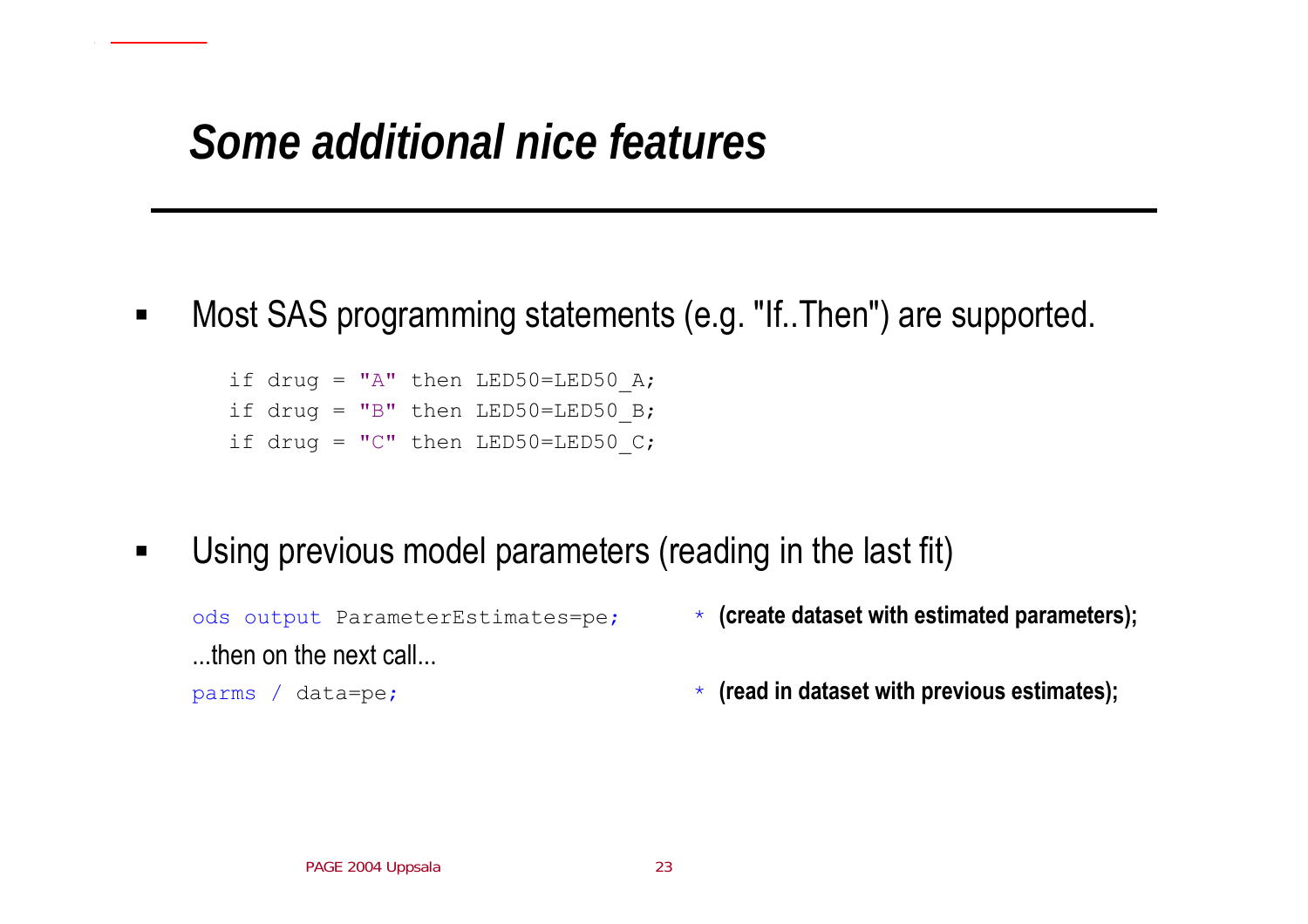# *Where SAS shows it's strength, and the complexities of fitting these models !*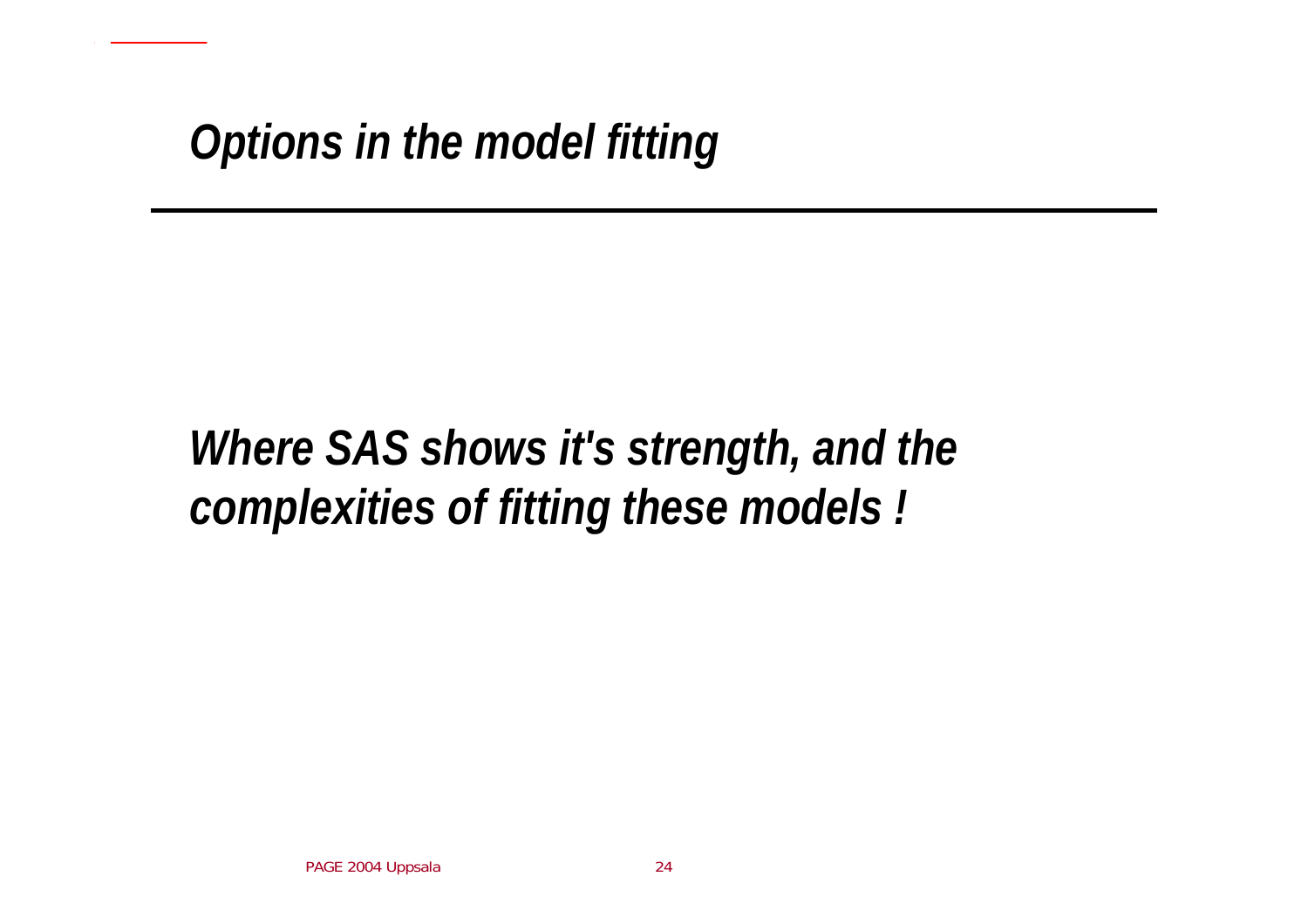### *Some of the main options are:*

#### **Basic Options**

DATA=input data set METHOD=integration m ethod

#### **Displayed Output Specifications**

START=gradient at starting values HESS=Hessian matrixITDETAILS=iteration detailsCORR=correlation matrixCOV=covariance matrixECORR=corr matrix of additional estimatesECOV=cov matrix of additional estimatesEDER=derivatives of additional estimatesALPHA==alpha f or confidence limitsDF=degrees of freedom for *p* values and confidence limits

#### **Derivatives Specifications**

FD[=]finite-difference deriv atives FDHESSIAN[=]finite-difference second derivatives DIAHES=use only diagonal of Hessian

#### **Optimisation Spe cifications**

TECHNIQUE=minimization technique UPDAT E=update technique LINESEARCH=line-search methodLSPRECISION=line-search precision HESCAL=type of Hessian scaling INHESSIAN=start for approximated Hessian RESTART=iteration number for update restart OPTCHECK[ =]check optimality in neighbourhood

#### **Termination Criteria Specifications**

MAXFUNC=maximum number of function callsMAXITER=maximum number of iterationsMINITER=minimum number of iterationsMAX TIME =upper limit sec onds of CPU time ABSCONV=absolute function convergence criteri on ABSFCONV=absolute function convergence criterion ABSGCONV=absolute gradient convergence criterion ABSXCONV=absolute paramet er convergence criterion FCONV=relative function convergence criterion FCONV2=relative function convergence criterion GCONV=relative gradient convergence criterion XCONV=relative parameter convergence criterion FDIGITS=number accurate digits in objective function FSIZE=used in FCONV, GCONV criterion XSIZE=used in XCONV criterion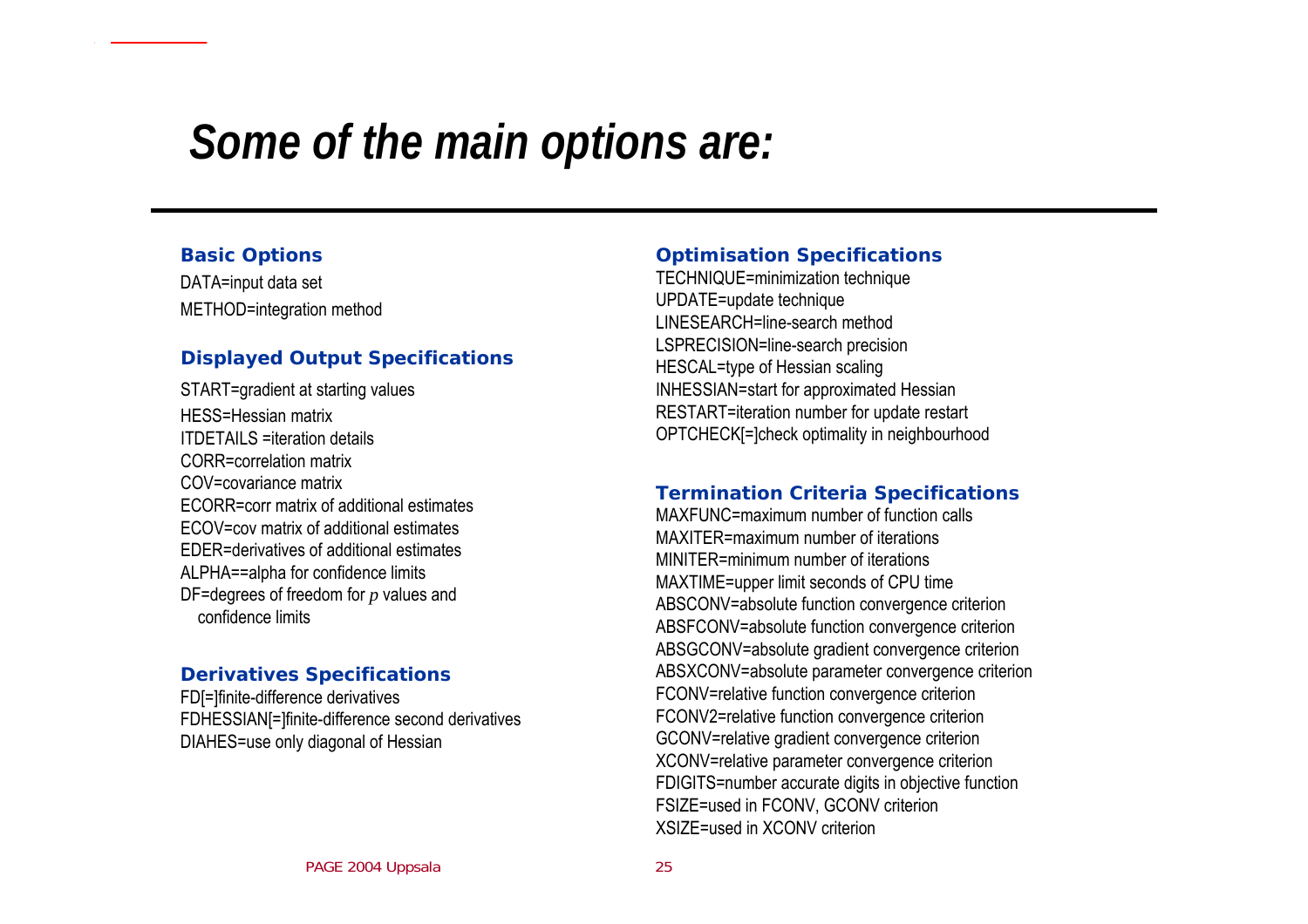# *Additional refinement and debugging of the model fitting can be achieved with other options*

#### **Quadrature Options**

NOAD=no adaptive centring NOADSCALE=no adaptive scaling OUTQ=output data set QFAC=search factor QMAX=maxi mum points QPOIN TS=number of points QSCALEF AC=scale factorQTOL=tolerance

#### **Debugging Output**

LIST=model program, variables LISTCODE=compiled model program LIS TDEP =model dependency listing LISTDER=model derivativeXREF=model cross referenceFLOW=model execution messages TRACE=detailed m odel execution m essages

#### **Singularity Tol erances**

SINGCHOL=tolerance f or Cholesky roots SINGHESS=tolerance for HessianSINGSWEEP=tolerance for sweep SINGVAR=tolerance for variances

#### **Empirical Bayes Options**

EBSTEPS=number of Newton steps EBSUBSTEPS=number of sub steps EBSSFRAC=step-shortening fraction EBSSTOL=step-shortening tolerance EBTOL=convergence tolerance EBOPT= comprehensive optimisation EBZSTART=zero starting values

#### **Step Length Specifications**

DAMPSTEP[ =]damped steps in line search MAXSTEP=maxi mum trust-region radius INSTEP=initi al trust-region radius

#### **Covariance Matrix Tolerances**

ASINGULAR=absolute singularity for inertia M SINGULAR=relative M singularity for inertia VSINGULAR=relati ve V singularity for inertia G4=threshold for Moore-Penrose inverseCOVSING=tolerance for singular COV matrix CF A CTOR=multiplication factor for COV matrix

#### **Constraint Speci fications**

LCEPSILON=range for active constraints LCDEACT=LM tolerance f or deactivating LCSINGULAR=tolerance for dependent constraints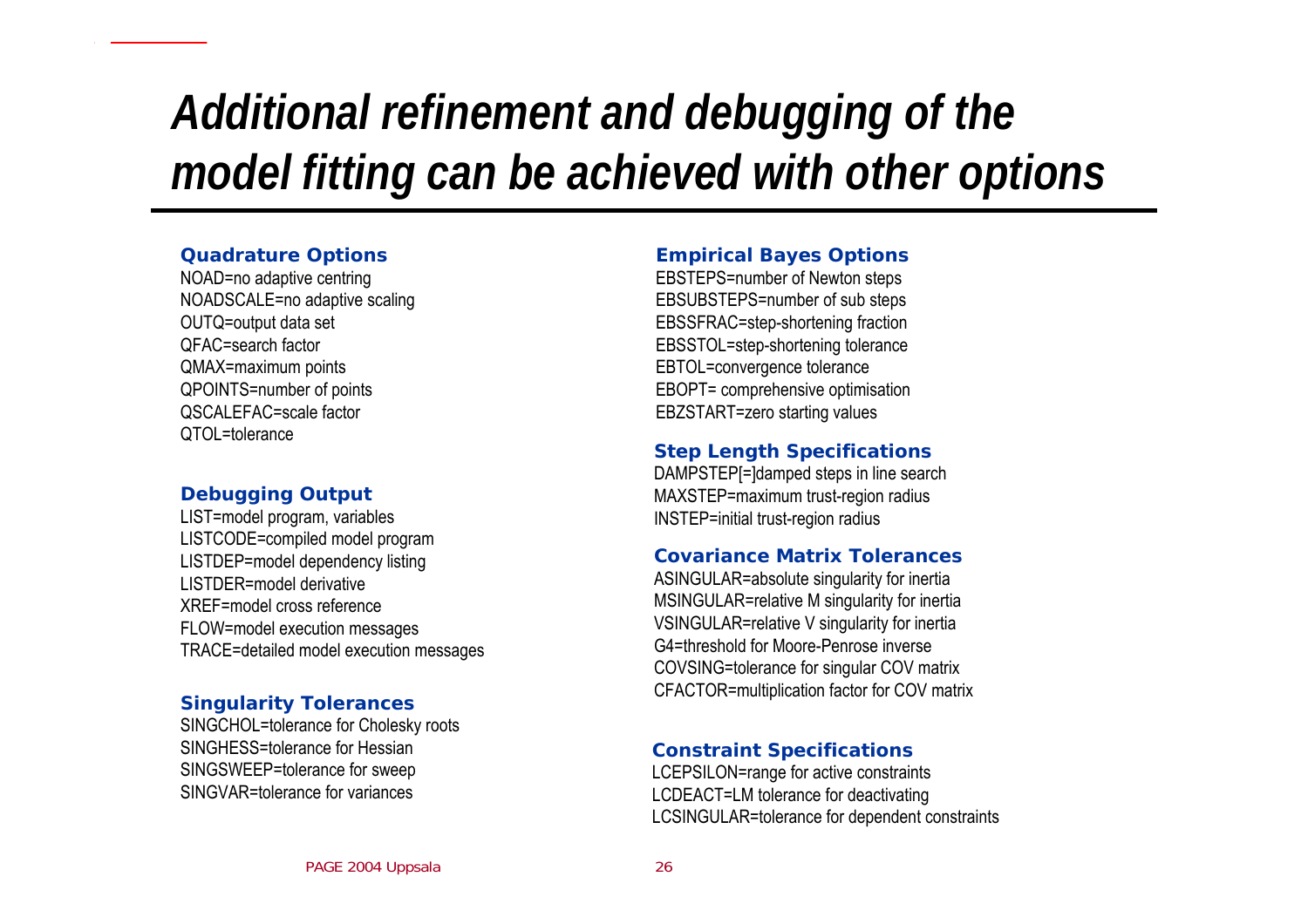### *A brief reminder of function optimisation and gradient/hessian terms*

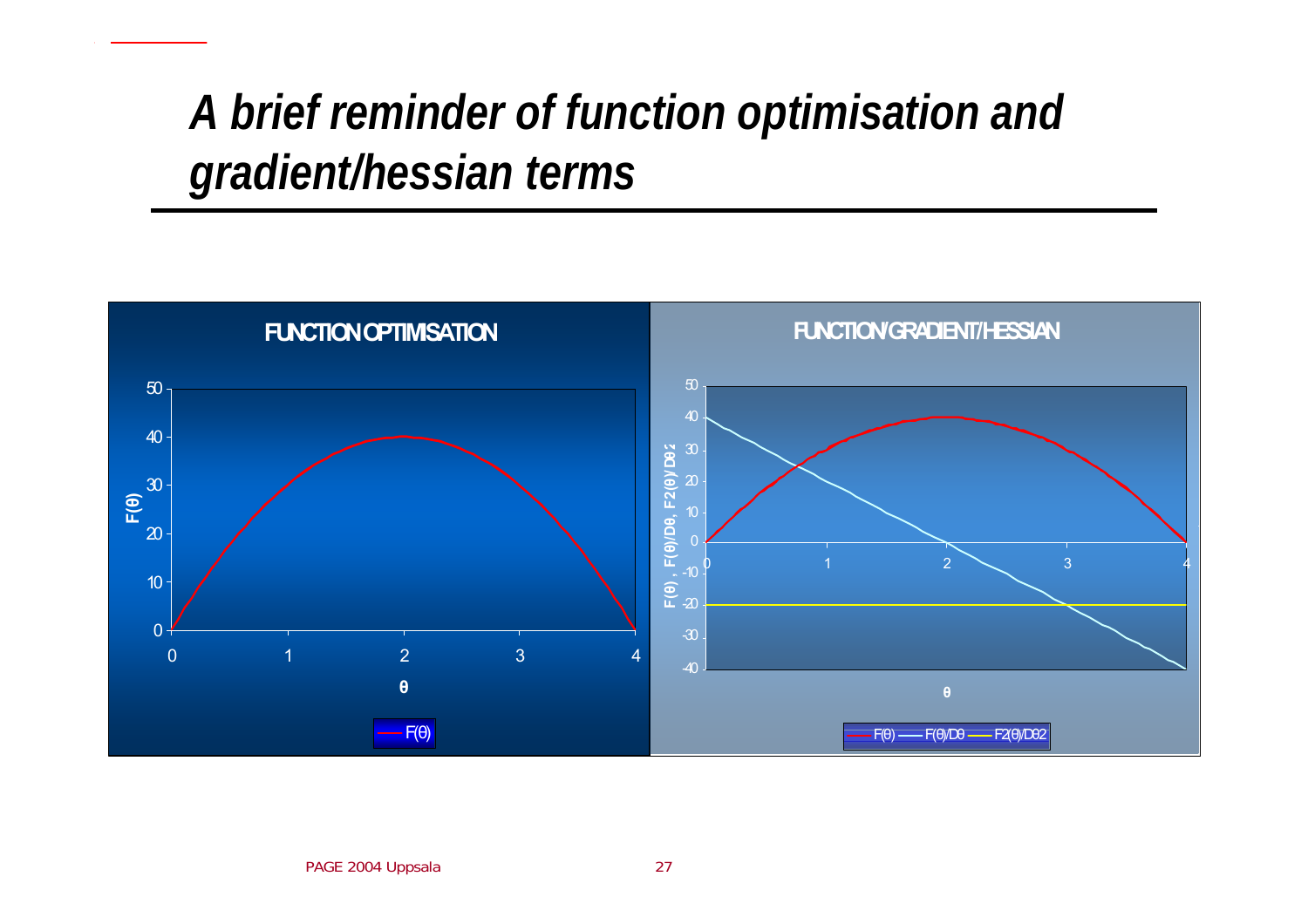# *Optimisation Algorithms*

| 7 function optimisation methods       |               | <b>Needs</b> |                |
|---------------------------------------|---------------|--------------|----------------|
|                                       |               | Gradient     | Hessian        |
| quasi-Newton (DBFGS, DDFP, BFGS, DFP) | QUANEW *      | Yes          | N <sub>o</sub> |
| trust region                          | <b>TRUREG</b> | Yes          | Yes            |
| Newton-Raphson with line search       | <b>NEWRAP</b> | Yes          | Yes            |
| Newton-Raphson with ridging           | <b>NRRIDG</b> | Yes          | Yes            |
| double-dogleg (DBFGS, DDFP)           | <b>DBLDOG</b> | Yes          | <b>No</b>      |
| conjugate gradient (PB, FR, PR, CD)   | <b>CONGRA</b> | Yes          | <b>No</b>      |
| Nelder-Mead method                    | <b>NMSIMP</b> | <b>No</b>    | <b>No</b>      |

### \*default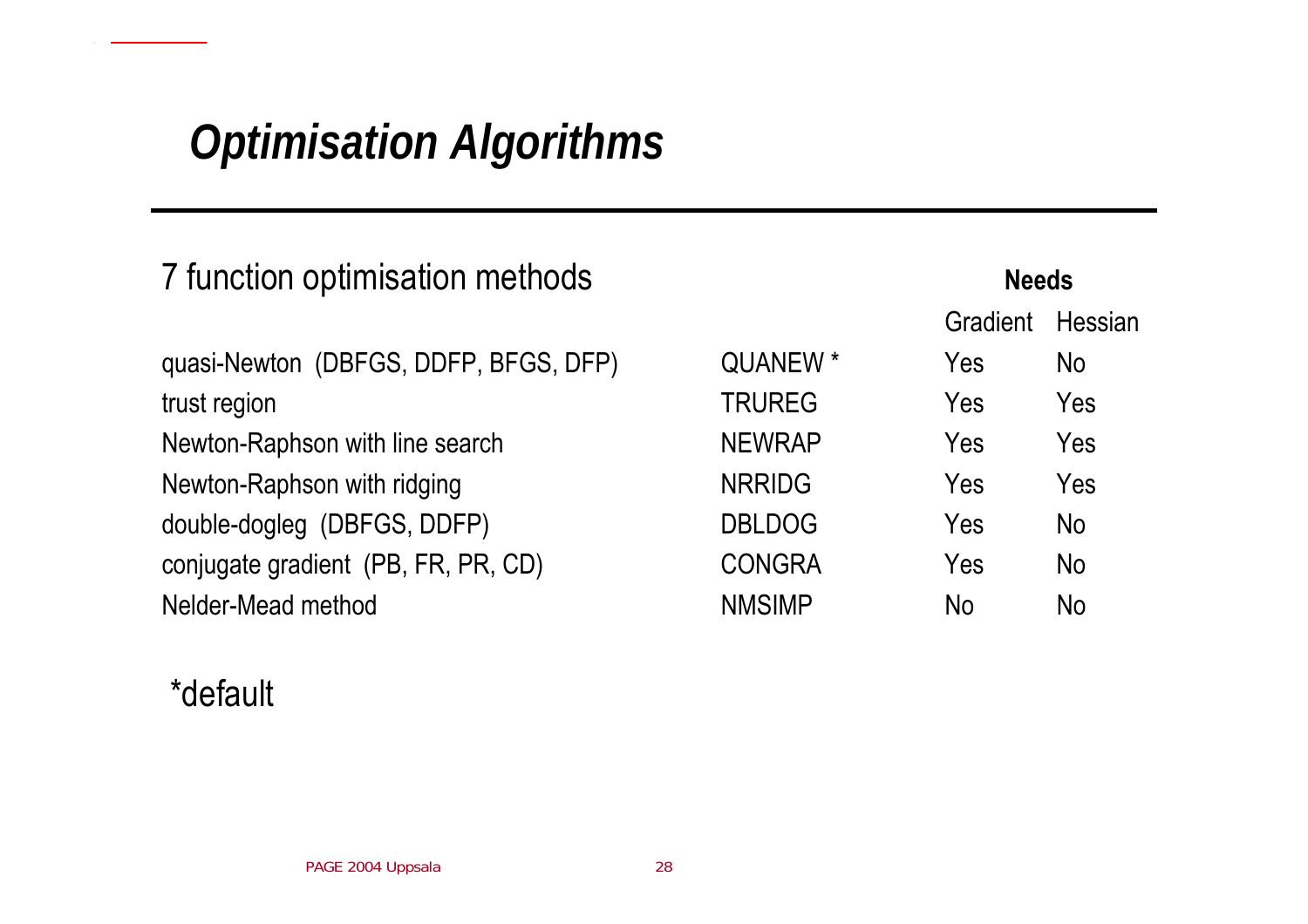## *Finite difference approximations of derivatives -forward or central?*

SAS uses numerical approximations for derivatives.

Gradient - first order derivatives - rate of change of function

Hessian -second order derivatives - rate of change of rate of change

Consider the gradient:

Forward

$$
g_i = \frac{\partial f}{\partial \theta_i} \approx \frac{f(\theta + h_i e_i) - f(\theta)}{h_i}
$$

 $g_i = \frac{\partial f}{\partial \theta_i} \approx \frac{f(\theta + h_i e_i) - f(\theta - h_i e_i)}{2h_i}$ 

Central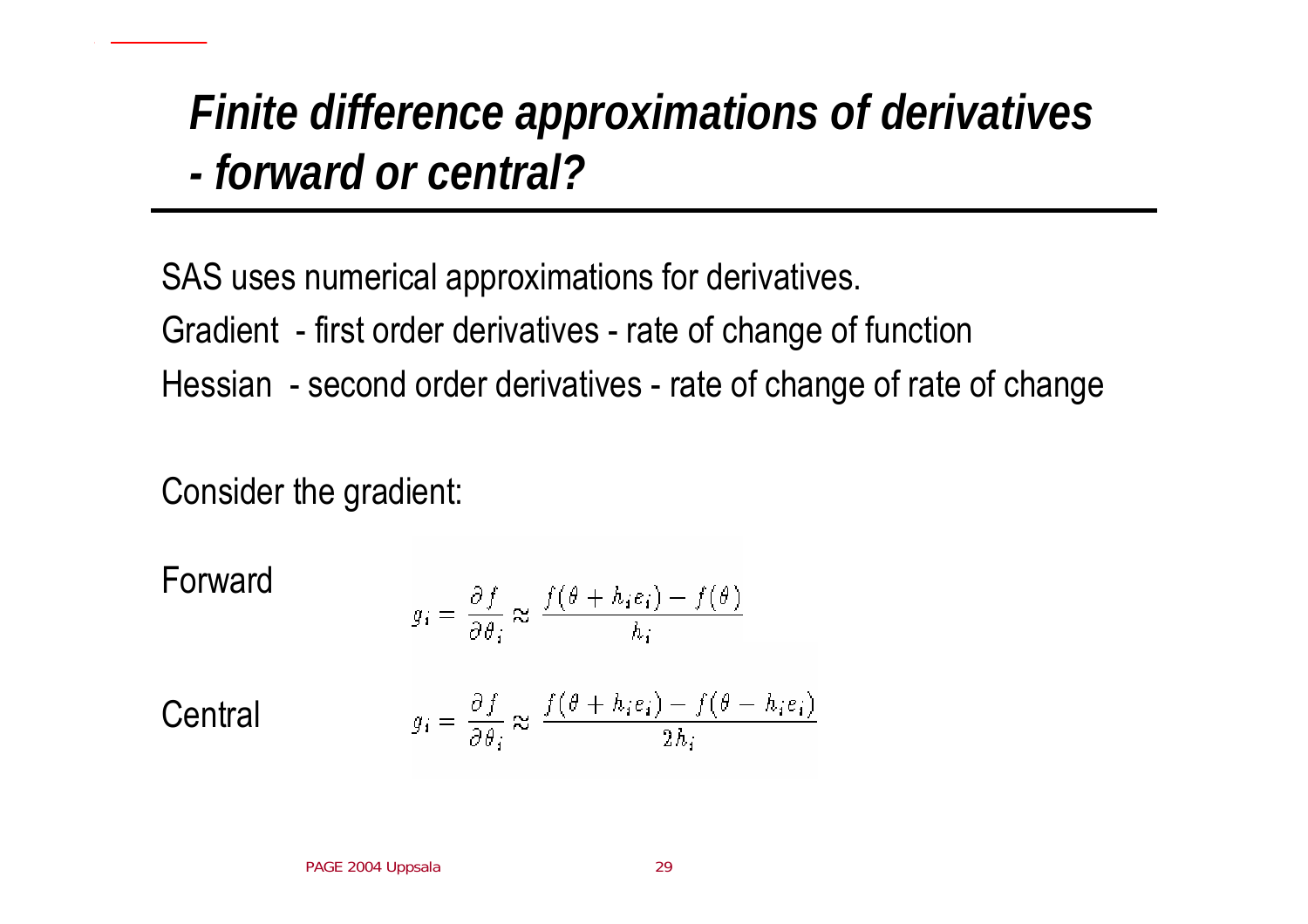## *A quick reminder of forward and central numerical derivatives calculations*

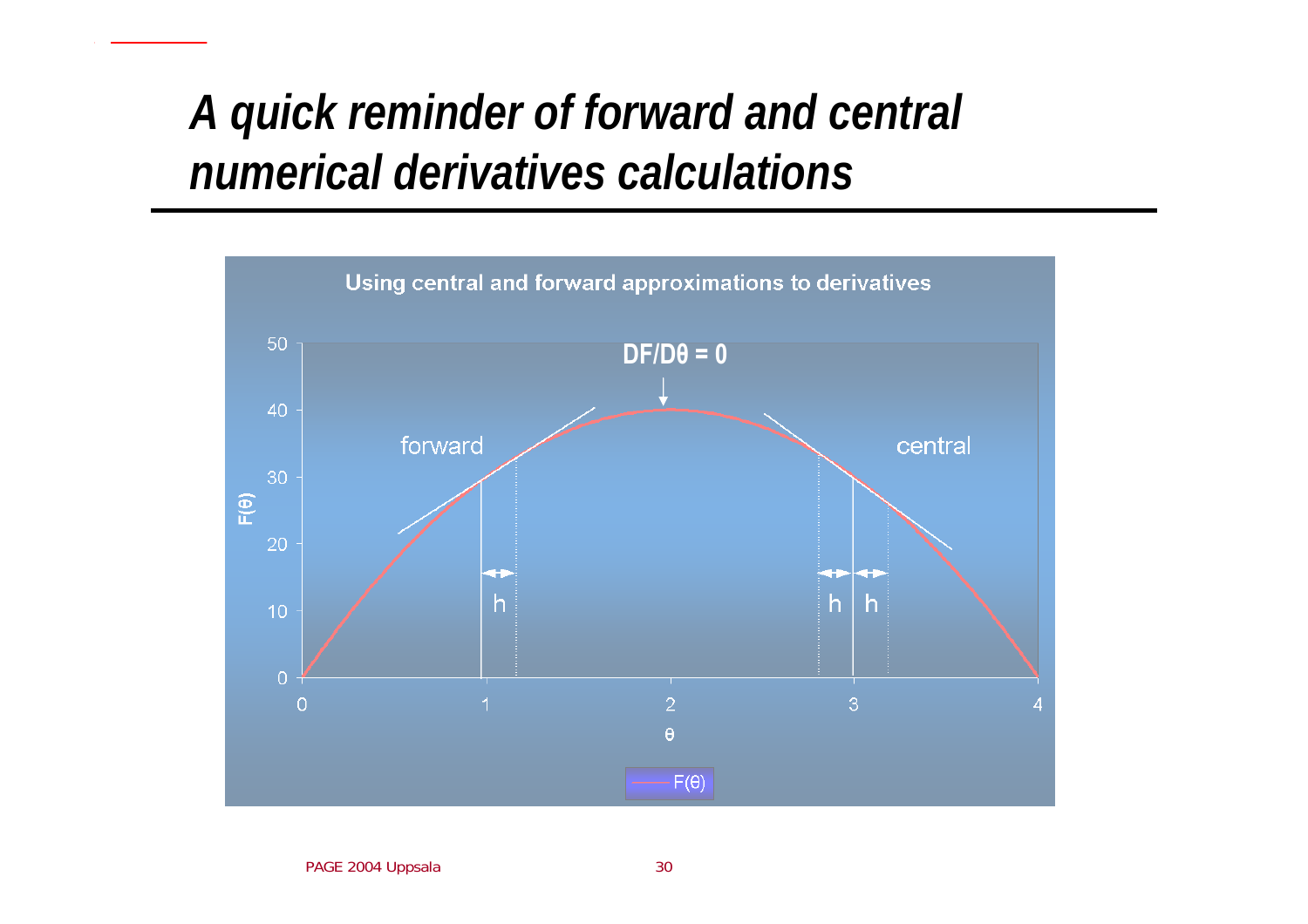# *Integral Approximations*

Likelihood 
$$
m(\theta) = \prod_{i=1}^{s} \int p(y_i | X_i, \phi, u_i) q(u_i | \xi) du_i
$$

- ٠ First Order (as per NM) Taylors series expansion around  $u_i=0$ Only normal data
- ٠ Adaptive gaussian quadrature (default) Centres integral at  $u_i$ , the empirical bayes estimate Can choose number of quadrature points (1 = Laplacian approx.)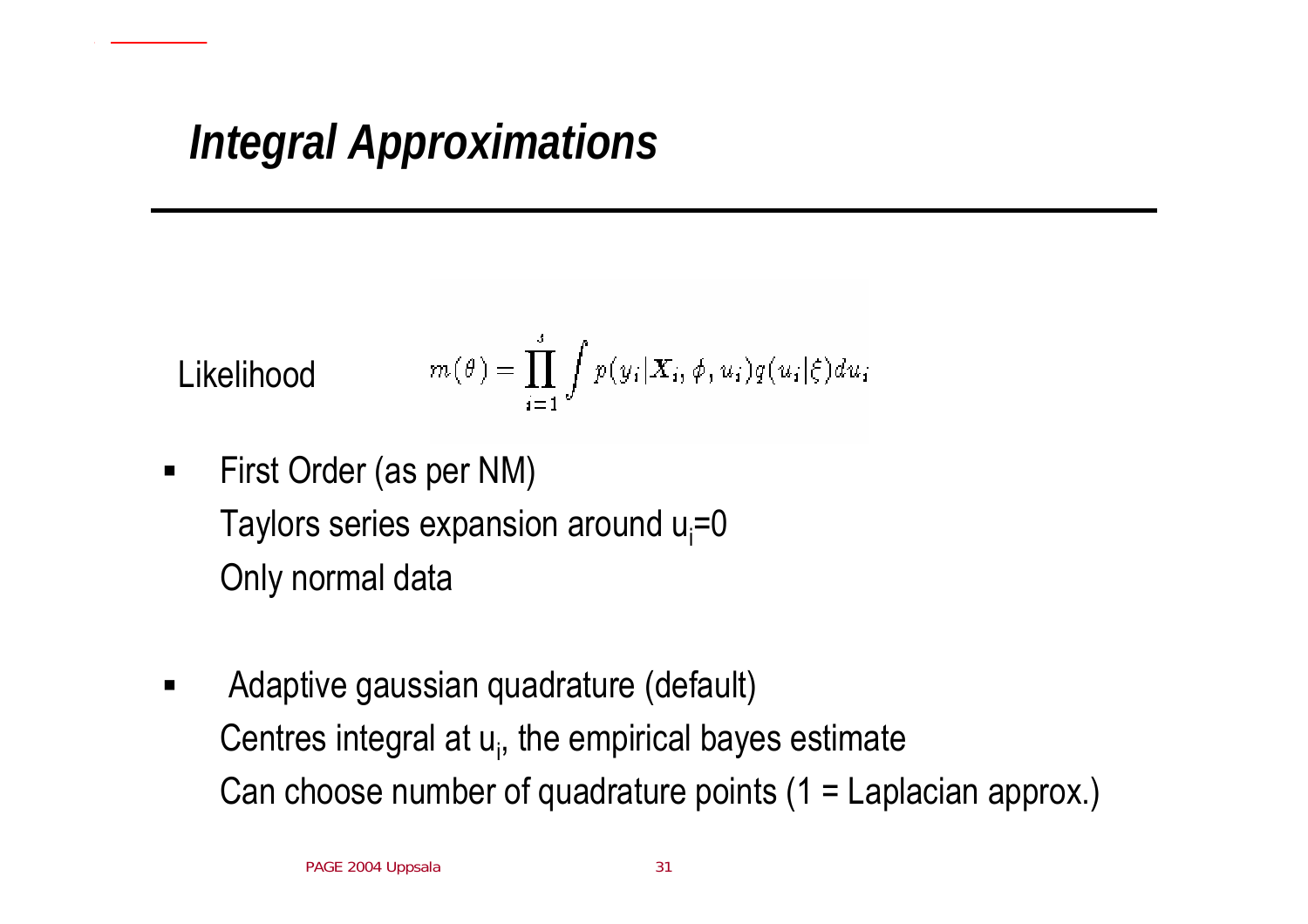# *Termination Criteria - Convergence limits and diagnostics*

Convergence is something you decide...not the computer package!

QUANEW algorithm will converge if any of the following are satisfied:

- 1. ABSGCONV < 10-5
- 2. FCONV <  $10^{-16}$ <sup>\*</sup>
- 3. or GCONV  $< 10^{-8}$
- 1) = Absolute gradient criteria
- 2) = Relative function criteria
- 3) = Relative gradient convergence

$$
\max_{j} |g_j(\theta^{(k)})| \le r
$$

$$
\frac{|f(\theta^{(k)}) - f(\theta^{(k-1)})|}{\max(|f(\theta^{(k-1)})|, \text{FSIZE})} \le r
$$

\* based on machine precision (=  $10^{-16}$  on my computer)

$$
\frac{g(\theta^{(k)})^T[H^{(k)}]^{-1}g(\theta^{(k)})}{\max(|f(\theta^{(k)})|,\text{FSIZE})} \leq r
$$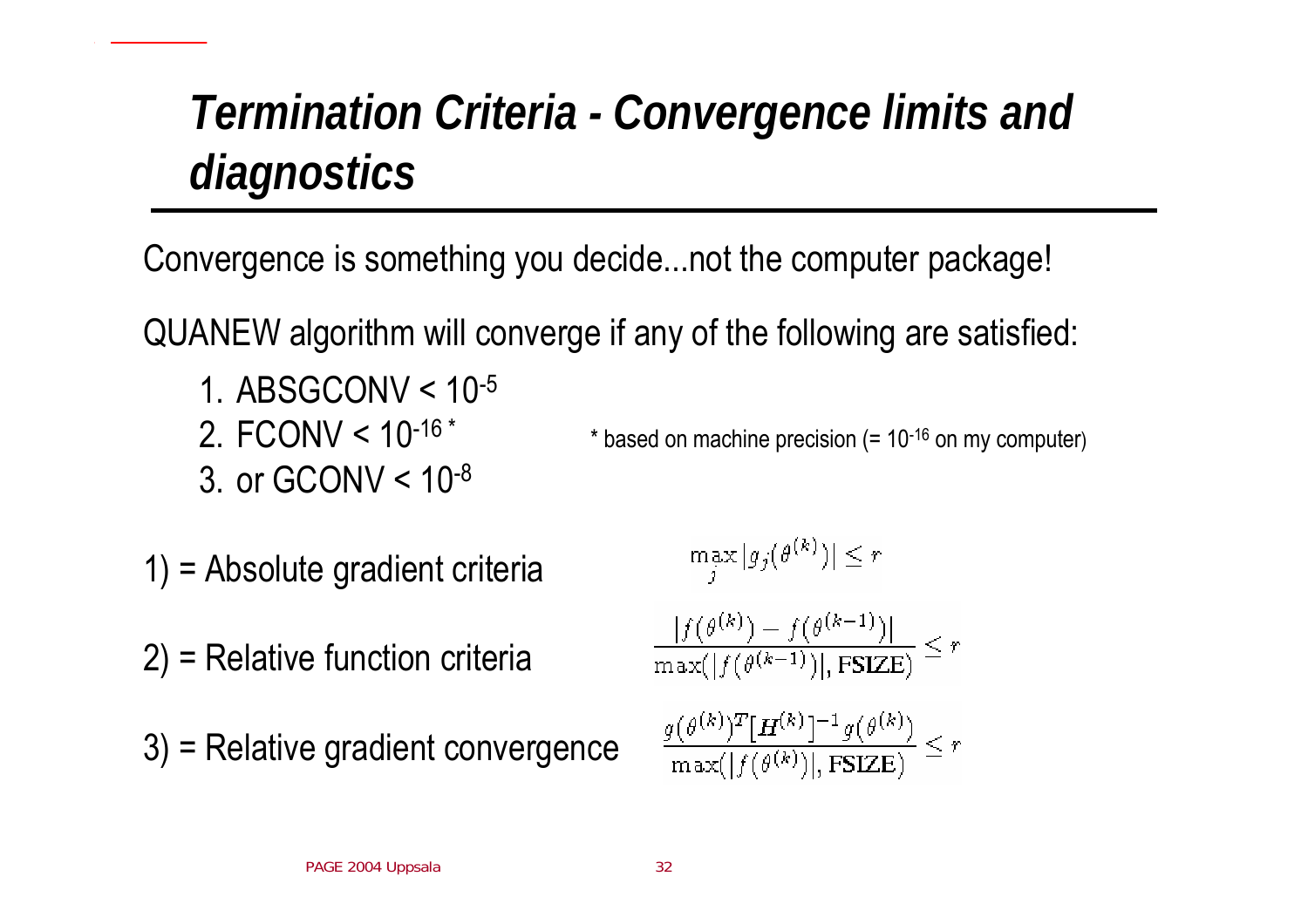# *Limitations!*

- $\blacksquare$  Only one level of random effect allowed (although can mimic a second level).
- $\blacksquare$ No link with differential equation solvers.
- $\blacksquare$ Complex dosing histories are not accommodated.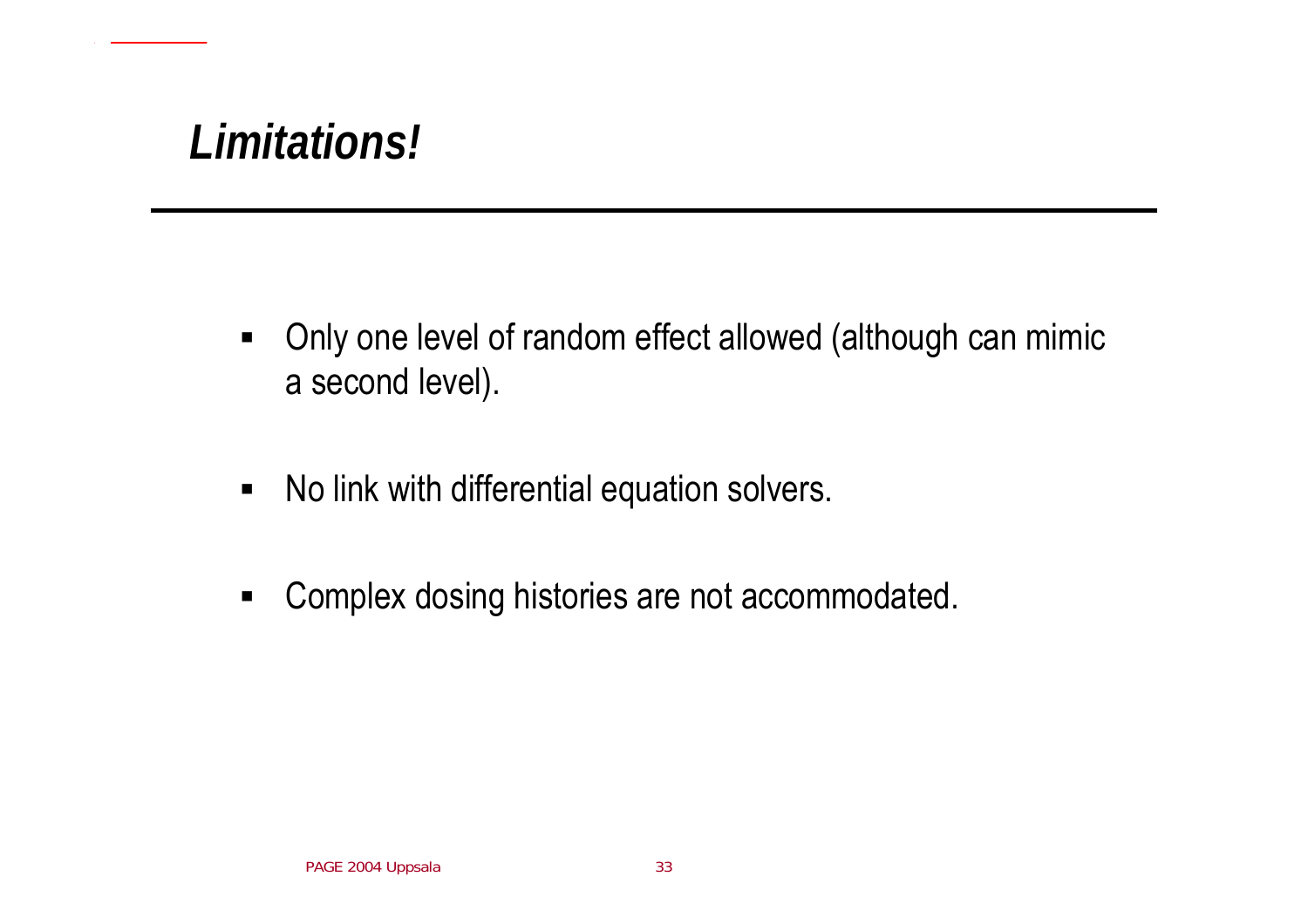

### PROC NLMIXED

- $\blacksquare$ Well developed.
- $\blacksquare$ Well documented.
- $\blacksquare$ Easy to use.
- $\blacksquare$ Does what is says it can do, very well.
- $\blacksquare$ Easy access to results.
- $\blacksquare$ Three key limitations limit widespread application within PK/PD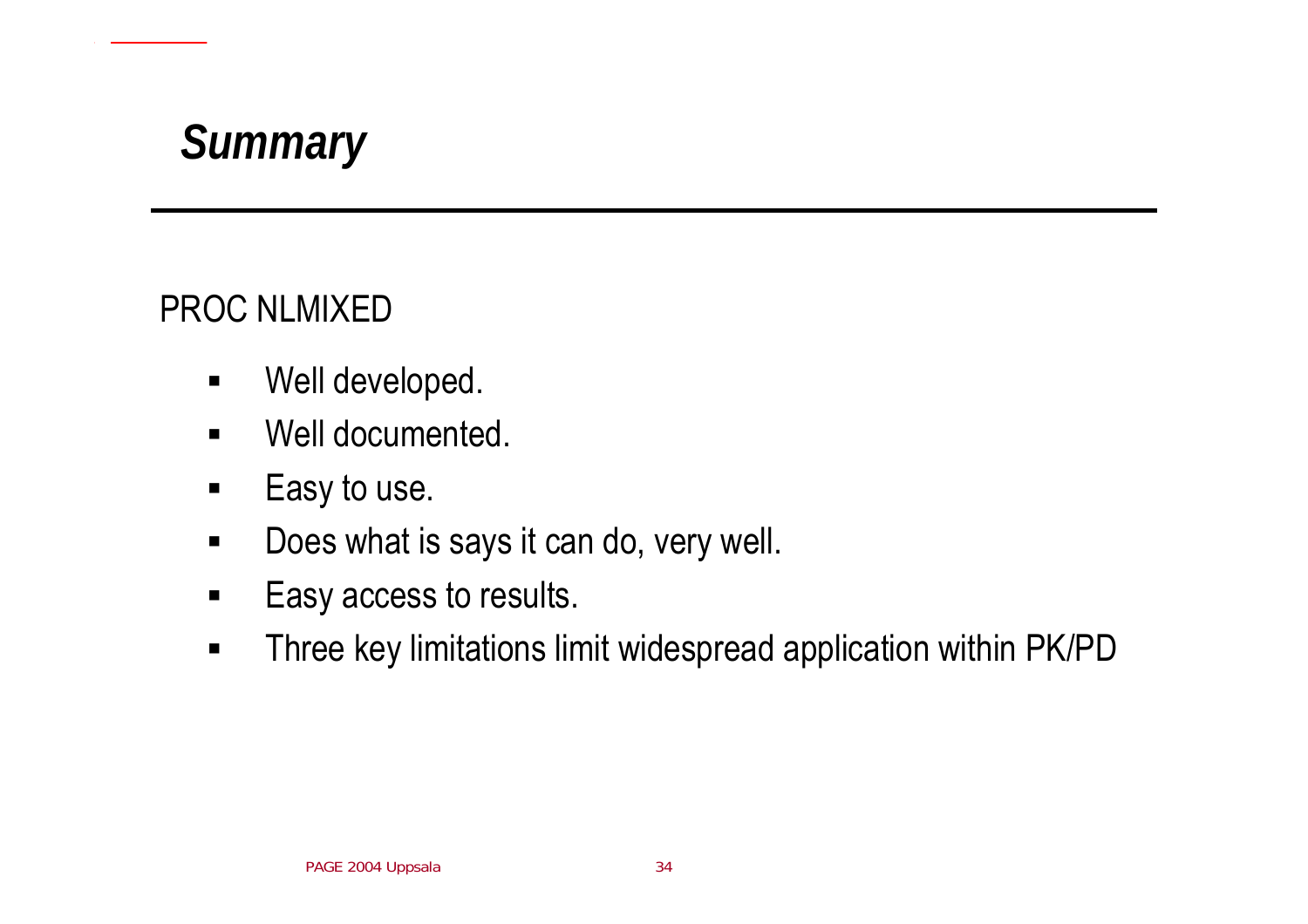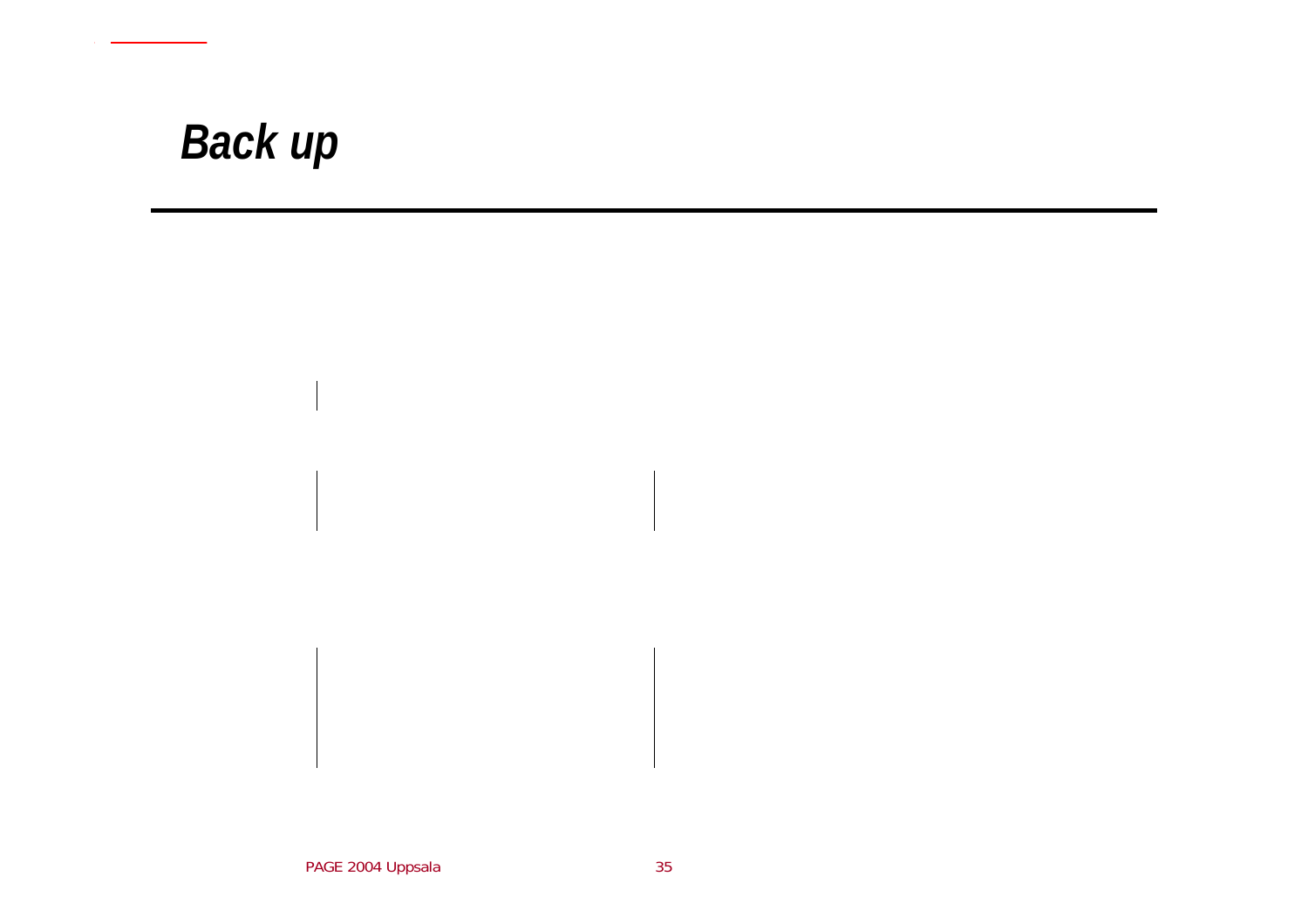# *SAS has well documented help files*

| File Edit View Favorites Tools Help<br>一部<br>↓Back ▼ → ▼ ◎ ◎ ۞ ۞ Search ③Favorites ※Media ③ B → ③ 丽 ▼ 目<br>Norton AntiVirus New<br>Address C:\Program Files\5A5OnlineDocV8\sasdoc\sashtml\onldoc.htm<br>▼ @ Go Links @ BBC @ Yahoo! UK   Ins   Epo @ Customize<br>Google -<br>▼ おsearch Web ▼ 39 BB533 blocked 日 AutoFill   20ptions 2<br>Contents Index Search Help<br>$-44$ $-1$<br>$\sim$ 4 $-$<br>$\rightarrow$<br><b>Book Contents</b><br>${\underline{\text{Next}}}$<br>Previous<br>E 88 SAS/STAT User's Guide<br>SAS/STAT User's Guide<br><b>E E</b> Changes and Enhancement<br>$\mathbb{E}$ $\Box$ Introduction<br><b>E Introduction to Regression P</b><br>The NLMIXED Procedure<br><b>E Introduction to Analysis-of-Vi</b><br><b>E E</b> Introduction to Categorical D<br><b>E E</b> Introduction to Multivariate P<br><b>E E</b> Introduction to Discriminant F<br>Overview<br><b>E E</b> Introduction to Clustering Pro<br>E E Introduction to Scoring, Stand<br><b>Getting Started</b><br><b>E</b> Introduction to Survival Analy<br><b>E E</b> Introduction to Survey Samp<br><b>Syntax</b><br><b>E E</b> The Four Types of Estimabl<br>E E Introduction to Nonparametri<br><b>E E</b> Introduction to Structural Equ<br><b>Details</b><br>E E Using the Output Delivery Sy<br>国国 The ACECLUS Procedure<br><b>Examples</b><br><b>E E</b> The ANOVA Procedure<br><b>⊞ En The BOXPLOT Procedure</b><br><b>References</b><br><b>⊞</b> The CALIS Procedure<br><b>⊞ The CANCORR Procedure</b><br>$-44$<br><b>Contract of the Contract</b><br>$\Delta$ .<br><b>E</b> The CANDISC Procedure<br><b>Book Contents</b><br>Previous<br>$\underline{\mathbf{Top}}$<br>Next<br><b>E E</b> The CATMOD Procedure<br><b>⊞ E</b> The CLUSTER Procedure<br>E The CORRESP Procedure<br>E E The DISCRIM Procedure<br><b>E</b> The FACTOR Procedure<br>E E The FASTCLUS Procedure<br>国国 The FREQ Procedure<br><b>E F</b> The GENMOD Procedure<br><b>E</b> The GLM Procedure<br><b>E</b> The GLMMOD Procedure<br>国国 The INBREED Procedure<br><b>E</b> The KDE Procedure<br><b>E E</b> The KRIGE2D Procedure<br>E <b>F</b> The LATTICE Procedure<br>E The LIFEREG Procedure<br>E The LIFETEST Procedure<br>⊞ The LOESS Procedure<br><b>E</b> The LOGISTIC Procedure<br>⊞ The MDS Procedure<br>E The MIXED Procedure<br><b>E E</b> The MODECLUS Procedure<br>E E The MULTTEST Procedure<br><b>E E</b> The NESTED Procedure<br><b>⊞ ■ The NLIN Procedure</b><br><b>⊞ The NLMIXED Procedure</b><br><b>E</b> The NPAR1WAY Procedure<br><b>E E</b> The ORTHOREG Procedure<br>E E The PHREG Procedure<br><b>⊞ The PLAN Procedure</b><br>E <b>E</b> The PLS Procedure<br>File The PRINCOMP Procedure,<br>My Computer<br><b>B</b> Start   [3] @ <b>BAGE &amp; 004 JPDS.ala</b> .  @Microsoft  @P SAS<br>SAS Online <b>X</b> Microsoft <b>2</b> Cannel <b>A.</b> SMSN Mes <b>3</b> SV: Price <b>1</b> Suntilled<br>5460000526000001, 22:42 | SAS OnlineDoc, V8 - Microsoft Internet Explorer | $ \boxed{B}$ $\times$ |
|--------------------------------------------------------------------------------------------------------------------------------------------------------------------------------------------------------------------------------------------------------------------------------------------------------------------------------------------------------------------------------------------------------------------------------------------------------------------------------------------------------------------------------------------------------------------------------------------------------------------------------------------------------------------------------------------------------------------------------------------------------------------------------------------------------------------------------------------------------------------------------------------------------------------------------------------------------------------------------------------------------------------------------------------------------------------------------------------------------------------------------------------------------------------------------------------------------------------------------------------------------------------------------------------------------------------------------------------------------------------------------------------------------------------------------------------------------------------------------------------------------------------------------------------------------------------------------------------------------------------------------------------------------------------------------------------------------------------------------------------------------------------------------------------------------------------------------------------------------------------------------------------------------------------------------------------------------------------------------------------------------------------------------------------------------------------------------------------------------------------------------------------------------------------------------------------------------------------------------------------------------------------------------------------------------------------------------------------------------------------------------------------------------------------------------------------------------------------------------------------------------------------------------------------------------------------------------------------------------------------------------------------------------------------------------------------------------------------------------------------------------------------------------------------------------------------------------------------------------------------------------------------------------------------------|-------------------------------------------------|-----------------------|
|                                                                                                                                                                                                                                                                                                                                                                                                                                                                                                                                                                                                                                                                                                                                                                                                                                                                                                                                                                                                                                                                                                                                                                                                                                                                                                                                                                                                                                                                                                                                                                                                                                                                                                                                                                                                                                                                                                                                                                                                                                                                                                                                                                                                                                                                                                                                                                                                                                                                                                                                                                                                                                                                                                                                                                                                                                                                                                                          |                                                 |                       |
|                                                                                                                                                                                                                                                                                                                                                                                                                                                                                                                                                                                                                                                                                                                                                                                                                                                                                                                                                                                                                                                                                                                                                                                                                                                                                                                                                                                                                                                                                                                                                                                                                                                                                                                                                                                                                                                                                                                                                                                                                                                                                                                                                                                                                                                                                                                                                                                                                                                                                                                                                                                                                                                                                                                                                                                                                                                                                                                          |                                                 |                       |
|                                                                                                                                                                                                                                                                                                                                                                                                                                                                                                                                                                                                                                                                                                                                                                                                                                                                                                                                                                                                                                                                                                                                                                                                                                                                                                                                                                                                                                                                                                                                                                                                                                                                                                                                                                                                                                                                                                                                                                                                                                                                                                                                                                                                                                                                                                                                                                                                                                                                                                                                                                                                                                                                                                                                                                                                                                                                                                                          |                                                 |                       |
|                                                                                                                                                                                                                                                                                                                                                                                                                                                                                                                                                                                                                                                                                                                                                                                                                                                                                                                                                                                                                                                                                                                                                                                                                                                                                                                                                                                                                                                                                                                                                                                                                                                                                                                                                                                                                                                                                                                                                                                                                                                                                                                                                                                                                                                                                                                                                                                                                                                                                                                                                                                                                                                                                                                                                                                                                                                                                                                          |                                                 |                       |
|                                                                                                                                                                                                                                                                                                                                                                                                                                                                                                                                                                                                                                                                                                                                                                                                                                                                                                                                                                                                                                                                                                                                                                                                                                                                                                                                                                                                                                                                                                                                                                                                                                                                                                                                                                                                                                                                                                                                                                                                                                                                                                                                                                                                                                                                                                                                                                                                                                                                                                                                                                                                                                                                                                                                                                                                                                                                                                                          |                                                 |                       |
|                                                                                                                                                                                                                                                                                                                                                                                                                                                                                                                                                                                                                                                                                                                                                                                                                                                                                                                                                                                                                                                                                                                                                                                                                                                                                                                                                                                                                                                                                                                                                                                                                                                                                                                                                                                                                                                                                                                                                                                                                                                                                                                                                                                                                                                                                                                                                                                                                                                                                                                                                                                                                                                                                                                                                                                                                                                                                                                          |                                                 |                       |
|                                                                                                                                                                                                                                                                                                                                                                                                                                                                                                                                                                                                                                                                                                                                                                                                                                                                                                                                                                                                                                                                                                                                                                                                                                                                                                                                                                                                                                                                                                                                                                                                                                                                                                                                                                                                                                                                                                                                                                                                                                                                                                                                                                                                                                                                                                                                                                                                                                                                                                                                                                                                                                                                                                                                                                                                                                                                                                                          |                                                 |                       |
|                                                                                                                                                                                                                                                                                                                                                                                                                                                                                                                                                                                                                                                                                                                                                                                                                                                                                                                                                                                                                                                                                                                                                                                                                                                                                                                                                                                                                                                                                                                                                                                                                                                                                                                                                                                                                                                                                                                                                                                                                                                                                                                                                                                                                                                                                                                                                                                                                                                                                                                                                                                                                                                                                                                                                                                                                                                                                                                          |                                                 |                       |
|                                                                                                                                                                                                                                                                                                                                                                                                                                                                                                                                                                                                                                                                                                                                                                                                                                                                                                                                                                                                                                                                                                                                                                                                                                                                                                                                                                                                                                                                                                                                                                                                                                                                                                                                                                                                                                                                                                                                                                                                                                                                                                                                                                                                                                                                                                                                                                                                                                                                                                                                                                                                                                                                                                                                                                                                                                                                                                                          |                                                 |                       |
|                                                                                                                                                                                                                                                                                                                                                                                                                                                                                                                                                                                                                                                                                                                                                                                                                                                                                                                                                                                                                                                                                                                                                                                                                                                                                                                                                                                                                                                                                                                                                                                                                                                                                                                                                                                                                                                                                                                                                                                                                                                                                                                                                                                                                                                                                                                                                                                                                                                                                                                                                                                                                                                                                                                                                                                                                                                                                                                          |                                                 |                       |
|                                                                                                                                                                                                                                                                                                                                                                                                                                                                                                                                                                                                                                                                                                                                                                                                                                                                                                                                                                                                                                                                                                                                                                                                                                                                                                                                                                                                                                                                                                                                                                                                                                                                                                                                                                                                                                                                                                                                                                                                                                                                                                                                                                                                                                                                                                                                                                                                                                                                                                                                                                                                                                                                                                                                                                                                                                                                                                                          |                                                 |                       |
|                                                                                                                                                                                                                                                                                                                                                                                                                                                                                                                                                                                                                                                                                                                                                                                                                                                                                                                                                                                                                                                                                                                                                                                                                                                                                                                                                                                                                                                                                                                                                                                                                                                                                                                                                                                                                                                                                                                                                                                                                                                                                                                                                                                                                                                                                                                                                                                                                                                                                                                                                                                                                                                                                                                                                                                                                                                                                                                          |                                                 |                       |
|                                                                                                                                                                                                                                                                                                                                                                                                                                                                                                                                                                                                                                                                                                                                                                                                                                                                                                                                                                                                                                                                                                                                                                                                                                                                                                                                                                                                                                                                                                                                                                                                                                                                                                                                                                                                                                                                                                                                                                                                                                                                                                                                                                                                                                                                                                                                                                                                                                                                                                                                                                                                                                                                                                                                                                                                                                                                                                                          |                                                 |                       |
|                                                                                                                                                                                                                                                                                                                                                                                                                                                                                                                                                                                                                                                                                                                                                                                                                                                                                                                                                                                                                                                                                                                                                                                                                                                                                                                                                                                                                                                                                                                                                                                                                                                                                                                                                                                                                                                                                                                                                                                                                                                                                                                                                                                                                                                                                                                                                                                                                                                                                                                                                                                                                                                                                                                                                                                                                                                                                                                          |                                                 |                       |
|                                                                                                                                                                                                                                                                                                                                                                                                                                                                                                                                                                                                                                                                                                                                                                                                                                                                                                                                                                                                                                                                                                                                                                                                                                                                                                                                                                                                                                                                                                                                                                                                                                                                                                                                                                                                                                                                                                                                                                                                                                                                                                                                                                                                                                                                                                                                                                                                                                                                                                                                                                                                                                                                                                                                                                                                                                                                                                                          |                                                 |                       |
|                                                                                                                                                                                                                                                                                                                                                                                                                                                                                                                                                                                                                                                                                                                                                                                                                                                                                                                                                                                                                                                                                                                                                                                                                                                                                                                                                                                                                                                                                                                                                                                                                                                                                                                                                                                                                                                                                                                                                                                                                                                                                                                                                                                                                                                                                                                                                                                                                                                                                                                                                                                                                                                                                                                                                                                                                                                                                                                          |                                                 |                       |
|                                                                                                                                                                                                                                                                                                                                                                                                                                                                                                                                                                                                                                                                                                                                                                                                                                                                                                                                                                                                                                                                                                                                                                                                                                                                                                                                                                                                                                                                                                                                                                                                                                                                                                                                                                                                                                                                                                                                                                                                                                                                                                                                                                                                                                                                                                                                                                                                                                                                                                                                                                                                                                                                                                                                                                                                                                                                                                                          |                                                 |                       |
|                                                                                                                                                                                                                                                                                                                                                                                                                                                                                                                                                                                                                                                                                                                                                                                                                                                                                                                                                                                                                                                                                                                                                                                                                                                                                                                                                                                                                                                                                                                                                                                                                                                                                                                                                                                                                                                                                                                                                                                                                                                                                                                                                                                                                                                                                                                                                                                                                                                                                                                                                                                                                                                                                                                                                                                                                                                                                                                          |                                                 |                       |
|                                                                                                                                                                                                                                                                                                                                                                                                                                                                                                                                                                                                                                                                                                                                                                                                                                                                                                                                                                                                                                                                                                                                                                                                                                                                                                                                                                                                                                                                                                                                                                                                                                                                                                                                                                                                                                                                                                                                                                                                                                                                                                                                                                                                                                                                                                                                                                                                                                                                                                                                                                                                                                                                                                                                                                                                                                                                                                                          |                                                 |                       |
|                                                                                                                                                                                                                                                                                                                                                                                                                                                                                                                                                                                                                                                                                                                                                                                                                                                                                                                                                                                                                                                                                                                                                                                                                                                                                                                                                                                                                                                                                                                                                                                                                                                                                                                                                                                                                                                                                                                                                                                                                                                                                                                                                                                                                                                                                                                                                                                                                                                                                                                                                                                                                                                                                                                                                                                                                                                                                                                          |                                                 |                       |
|                                                                                                                                                                                                                                                                                                                                                                                                                                                                                                                                                                                                                                                                                                                                                                                                                                                                                                                                                                                                                                                                                                                                                                                                                                                                                                                                                                                                                                                                                                                                                                                                                                                                                                                                                                                                                                                                                                                                                                                                                                                                                                                                                                                                                                                                                                                                                                                                                                                                                                                                                                                                                                                                                                                                                                                                                                                                                                                          |                                                 |                       |
|                                                                                                                                                                                                                                                                                                                                                                                                                                                                                                                                                                                                                                                                                                                                                                                                                                                                                                                                                                                                                                                                                                                                                                                                                                                                                                                                                                                                                                                                                                                                                                                                                                                                                                                                                                                                                                                                                                                                                                                                                                                                                                                                                                                                                                                                                                                                                                                                                                                                                                                                                                                                                                                                                                                                                                                                                                                                                                                          |                                                 |                       |
|                                                                                                                                                                                                                                                                                                                                                                                                                                                                                                                                                                                                                                                                                                                                                                                                                                                                                                                                                                                                                                                                                                                                                                                                                                                                                                                                                                                                                                                                                                                                                                                                                                                                                                                                                                                                                                                                                                                                                                                                                                                                                                                                                                                                                                                                                                                                                                                                                                                                                                                                                                                                                                                                                                                                                                                                                                                                                                                          |                                                 |                       |
|                                                                                                                                                                                                                                                                                                                                                                                                                                                                                                                                                                                                                                                                                                                                                                                                                                                                                                                                                                                                                                                                                                                                                                                                                                                                                                                                                                                                                                                                                                                                                                                                                                                                                                                                                                                                                                                                                                                                                                                                                                                                                                                                                                                                                                                                                                                                                                                                                                                                                                                                                                                                                                                                                                                                                                                                                                                                                                                          |                                                 |                       |
|                                                                                                                                                                                                                                                                                                                                                                                                                                                                                                                                                                                                                                                                                                                                                                                                                                                                                                                                                                                                                                                                                                                                                                                                                                                                                                                                                                                                                                                                                                                                                                                                                                                                                                                                                                                                                                                                                                                                                                                                                                                                                                                                                                                                                                                                                                                                                                                                                                                                                                                                                                                                                                                                                                                                                                                                                                                                                                                          |                                                 |                       |
|                                                                                                                                                                                                                                                                                                                                                                                                                                                                                                                                                                                                                                                                                                                                                                                                                                                                                                                                                                                                                                                                                                                                                                                                                                                                                                                                                                                                                                                                                                                                                                                                                                                                                                                                                                                                                                                                                                                                                                                                                                                                                                                                                                                                                                                                                                                                                                                                                                                                                                                                                                                                                                                                                                                                                                                                                                                                                                                          |                                                 |                       |
|                                                                                                                                                                                                                                                                                                                                                                                                                                                                                                                                                                                                                                                                                                                                                                                                                                                                                                                                                                                                                                                                                                                                                                                                                                                                                                                                                                                                                                                                                                                                                                                                                                                                                                                                                                                                                                                                                                                                                                                                                                                                                                                                                                                                                                                                                                                                                                                                                                                                                                                                                                                                                                                                                                                                                                                                                                                                                                                          |                                                 |                       |
|                                                                                                                                                                                                                                                                                                                                                                                                                                                                                                                                                                                                                                                                                                                                                                                                                                                                                                                                                                                                                                                                                                                                                                                                                                                                                                                                                                                                                                                                                                                                                                                                                                                                                                                                                                                                                                                                                                                                                                                                                                                                                                                                                                                                                                                                                                                                                                                                                                                                                                                                                                                                                                                                                                                                                                                                                                                                                                                          |                                                 |                       |
|                                                                                                                                                                                                                                                                                                                                                                                                                                                                                                                                                                                                                                                                                                                                                                                                                                                                                                                                                                                                                                                                                                                                                                                                                                                                                                                                                                                                                                                                                                                                                                                                                                                                                                                                                                                                                                                                                                                                                                                                                                                                                                                                                                                                                                                                                                                                                                                                                                                                                                                                                                                                                                                                                                                                                                                                                                                                                                                          |                                                 |                       |
|                                                                                                                                                                                                                                                                                                                                                                                                                                                                                                                                                                                                                                                                                                                                                                                                                                                                                                                                                                                                                                                                                                                                                                                                                                                                                                                                                                                                                                                                                                                                                                                                                                                                                                                                                                                                                                                                                                                                                                                                                                                                                                                                                                                                                                                                                                                                                                                                                                                                                                                                                                                                                                                                                                                                                                                                                                                                                                                          |                                                 |                       |
|                                                                                                                                                                                                                                                                                                                                                                                                                                                                                                                                                                                                                                                                                                                                                                                                                                                                                                                                                                                                                                                                                                                                                                                                                                                                                                                                                                                                                                                                                                                                                                                                                                                                                                                                                                                                                                                                                                                                                                                                                                                                                                                                                                                                                                                                                                                                                                                                                                                                                                                                                                                                                                                                                                                                                                                                                                                                                                                          |                                                 |                       |
|                                                                                                                                                                                                                                                                                                                                                                                                                                                                                                                                                                                                                                                                                                                                                                                                                                                                                                                                                                                                                                                                                                                                                                                                                                                                                                                                                                                                                                                                                                                                                                                                                                                                                                                                                                                                                                                                                                                                                                                                                                                                                                                                                                                                                                                                                                                                                                                                                                                                                                                                                                                                                                                                                                                                                                                                                                                                                                                          |                                                 |                       |
|                                                                                                                                                                                                                                                                                                                                                                                                                                                                                                                                                                                                                                                                                                                                                                                                                                                                                                                                                                                                                                                                                                                                                                                                                                                                                                                                                                                                                                                                                                                                                                                                                                                                                                                                                                                                                                                                                                                                                                                                                                                                                                                                                                                                                                                                                                                                                                                                                                                                                                                                                                                                                                                                                                                                                                                                                                                                                                                          |                                                 |                       |
|                                                                                                                                                                                                                                                                                                                                                                                                                                                                                                                                                                                                                                                                                                                                                                                                                                                                                                                                                                                                                                                                                                                                                                                                                                                                                                                                                                                                                                                                                                                                                                                                                                                                                                                                                                                                                                                                                                                                                                                                                                                                                                                                                                                                                                                                                                                                                                                                                                                                                                                                                                                                                                                                                                                                                                                                                                                                                                                          |                                                 |                       |
|                                                                                                                                                                                                                                                                                                                                                                                                                                                                                                                                                                                                                                                                                                                                                                                                                                                                                                                                                                                                                                                                                                                                                                                                                                                                                                                                                                                                                                                                                                                                                                                                                                                                                                                                                                                                                                                                                                                                                                                                                                                                                                                                                                                                                                                                                                                                                                                                                                                                                                                                                                                                                                                                                                                                                                                                                                                                                                                          |                                                 |                       |
|                                                                                                                                                                                                                                                                                                                                                                                                                                                                                                                                                                                                                                                                                                                                                                                                                                                                                                                                                                                                                                                                                                                                                                                                                                                                                                                                                                                                                                                                                                                                                                                                                                                                                                                                                                                                                                                                                                                                                                                                                                                                                                                                                                                                                                                                                                                                                                                                                                                                                                                                                                                                                                                                                                                                                                                                                                                                                                                          |                                                 |                       |
|                                                                                                                                                                                                                                                                                                                                                                                                                                                                                                                                                                                                                                                                                                                                                                                                                                                                                                                                                                                                                                                                                                                                                                                                                                                                                                                                                                                                                                                                                                                                                                                                                                                                                                                                                                                                                                                                                                                                                                                                                                                                                                                                                                                                                                                                                                                                                                                                                                                                                                                                                                                                                                                                                                                                                                                                                                                                                                                          |                                                 |                       |
|                                                                                                                                                                                                                                                                                                                                                                                                                                                                                                                                                                                                                                                                                                                                                                                                                                                                                                                                                                                                                                                                                                                                                                                                                                                                                                                                                                                                                                                                                                                                                                                                                                                                                                                                                                                                                                                                                                                                                                                                                                                                                                                                                                                                                                                                                                                                                                                                                                                                                                                                                                                                                                                                                                                                                                                                                                                                                                                          |                                                 |                       |
|                                                                                                                                                                                                                                                                                                                                                                                                                                                                                                                                                                                                                                                                                                                                                                                                                                                                                                                                                                                                                                                                                                                                                                                                                                                                                                                                                                                                                                                                                                                                                                                                                                                                                                                                                                                                                                                                                                                                                                                                                                                                                                                                                                                                                                                                                                                                                                                                                                                                                                                                                                                                                                                                                                                                                                                                                                                                                                                          |                                                 |                       |
|                                                                                                                                                                                                                                                                                                                                                                                                                                                                                                                                                                                                                                                                                                                                                                                                                                                                                                                                                                                                                                                                                                                                                                                                                                                                                                                                                                                                                                                                                                                                                                                                                                                                                                                                                                                                                                                                                                                                                                                                                                                                                                                                                                                                                                                                                                                                                                                                                                                                                                                                                                                                                                                                                                                                                                                                                                                                                                                          |                                                 |                       |
|                                                                                                                                                                                                                                                                                                                                                                                                                                                                                                                                                                                                                                                                                                                                                                                                                                                                                                                                                                                                                                                                                                                                                                                                                                                                                                                                                                                                                                                                                                                                                                                                                                                                                                                                                                                                                                                                                                                                                                                                                                                                                                                                                                                                                                                                                                                                                                                                                                                                                                                                                                                                                                                                                                                                                                                                                                                                                                                          |                                                 |                       |
|                                                                                                                                                                                                                                                                                                                                                                                                                                                                                                                                                                                                                                                                                                                                                                                                                                                                                                                                                                                                                                                                                                                                                                                                                                                                                                                                                                                                                                                                                                                                                                                                                                                                                                                                                                                                                                                                                                                                                                                                                                                                                                                                                                                                                                                                                                                                                                                                                                                                                                                                                                                                                                                                                                                                                                                                                                                                                                                          |                                                 |                       |
|                                                                                                                                                                                                                                                                                                                                                                                                                                                                                                                                                                                                                                                                                                                                                                                                                                                                                                                                                                                                                                                                                                                                                                                                                                                                                                                                                                                                                                                                                                                                                                                                                                                                                                                                                                                                                                                                                                                                                                                                                                                                                                                                                                                                                                                                                                                                                                                                                                                                                                                                                                                                                                                                                                                                                                                                                                                                                                                          |                                                 |                       |
|                                                                                                                                                                                                                                                                                                                                                                                                                                                                                                                                                                                                                                                                                                                                                                                                                                                                                                                                                                                                                                                                                                                                                                                                                                                                                                                                                                                                                                                                                                                                                                                                                                                                                                                                                                                                                                                                                                                                                                                                                                                                                                                                                                                                                                                                                                                                                                                                                                                                                                                                                                                                                                                                                                                                                                                                                                                                                                                          |                                                 |                       |
|                                                                                                                                                                                                                                                                                                                                                                                                                                                                                                                                                                                                                                                                                                                                                                                                                                                                                                                                                                                                                                                                                                                                                                                                                                                                                                                                                                                                                                                                                                                                                                                                                                                                                                                                                                                                                                                                                                                                                                                                                                                                                                                                                                                                                                                                                                                                                                                                                                                                                                                                                                                                                                                                                                                                                                                                                                                                                                                          |                                                 |                       |
|                                                                                                                                                                                                                                                                                                                                                                                                                                                                                                                                                                                                                                                                                                                                                                                                                                                                                                                                                                                                                                                                                                                                                                                                                                                                                                                                                                                                                                                                                                                                                                                                                                                                                                                                                                                                                                                                                                                                                                                                                                                                                                                                                                                                                                                                                                                                                                                                                                                                                                                                                                                                                                                                                                                                                                                                                                                                                                                          |                                                 |                       |
|                                                                                                                                                                                                                                                                                                                                                                                                                                                                                                                                                                                                                                                                                                                                                                                                                                                                                                                                                                                                                                                                                                                                                                                                                                                                                                                                                                                                                                                                                                                                                                                                                                                                                                                                                                                                                                                                                                                                                                                                                                                                                                                                                                                                                                                                                                                                                                                                                                                                                                                                                                                                                                                                                                                                                                                                                                                                                                                          |                                                 |                       |
|                                                                                                                                                                                                                                                                                                                                                                                                                                                                                                                                                                                                                                                                                                                                                                                                                                                                                                                                                                                                                                                                                                                                                                                                                                                                                                                                                                                                                                                                                                                                                                                                                                                                                                                                                                                                                                                                                                                                                                                                                                                                                                                                                                                                                                                                                                                                                                                                                                                                                                                                                                                                                                                                                                                                                                                                                                                                                                                          |                                                 |                       |
|                                                                                                                                                                                                                                                                                                                                                                                                                                                                                                                                                                                                                                                                                                                                                                                                                                                                                                                                                                                                                                                                                                                                                                                                                                                                                                                                                                                                                                                                                                                                                                                                                                                                                                                                                                                                                                                                                                                                                                                                                                                                                                                                                                                                                                                                                                                                                                                                                                                                                                                                                                                                                                                                                                                                                                                                                                                                                                                          |                                                 |                       |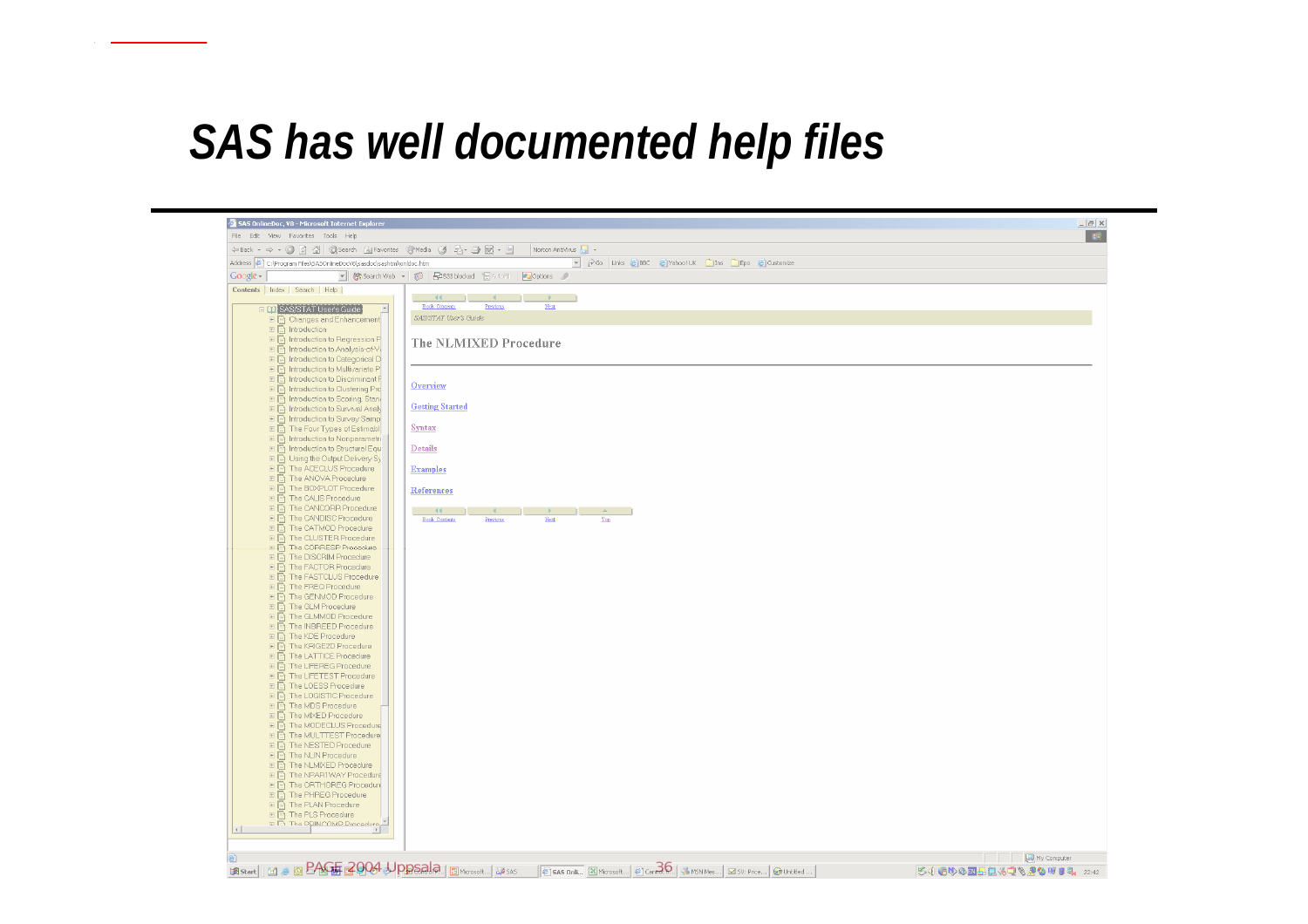# *SAS has well documented help files*

| SAS OnlineDoc, V8 - Microsoft Internet Explorer                                        |                                                                                                                                                                                                                                                                                                                | $ \boxed{B}$ $\times$ |
|----------------------------------------------------------------------------------------|----------------------------------------------------------------------------------------------------------------------------------------------------------------------------------------------------------------------------------------------------------------------------------------------------------------|-----------------------|
| File Edit View Favorites Tools Help                                                    |                                                                                                                                                                                                                                                                                                                |                       |
| ÷Back ← → ← ◎ 図 △ │ ◎Search ③Favorites ④Media ③ │ 名← ③ 國 ・ 目                           | Norton AntiVirus 2 +                                                                                                                                                                                                                                                                                           |                       |
| Address $\circled{e}$ C:\Program Files\5A5OnlineDocV8\sasdoc\sashtml\onldoc.htm        | ▼ @ Go Links @ BBC @ Yahoo! UK   Ins   Epo @ Customize                                                                                                                                                                                                                                                         |                       |
| Google -                                                                               | ▼ おsearch Web ▼ 39 BB533 blocked 日 AutoFill   20ptions 2                                                                                                                                                                                                                                                       |                       |
| Contents Index Search Help                                                             |                                                                                                                                                                                                                                                                                                                |                       |
|                                                                                        | <b>State of the Contract of the Contract of the Contract of the Contract of the Contract of the Contract of the Contract of the Contract of the Contract of the Contract of the Contract of the Contract of the Contract of the </b><br>$-4$<br>$\rightarrow$<br><b>Chapter Contents</b><br>$Next$<br>Previous |                       |
| E 88 SAS/STAT User's Guide<br>E changes and Enhancement                                | The NLMIXED Procedure                                                                                                                                                                                                                                                                                          |                       |
| $\mathbb{E}$ $\Box$ Introduction                                                       |                                                                                                                                                                                                                                                                                                                |                       |
| E E Introduction to Regression P<br><b>E Introduction to Analysis-of-Vi</b>            | Details                                                                                                                                                                                                                                                                                                        |                       |
| <b>E E</b> Introduction to Categorical D                                               |                                                                                                                                                                                                                                                                                                                |                       |
| <b>E htroduction to Multivariate P</b>                                                 | This section contains details about the underlying theory and computations of PROC NLMDKED.                                                                                                                                                                                                                    |                       |
| E <b>E</b> Introduction to Discriminant F<br><b>E E</b> Introduction to Clustering Pro |                                                                                                                                                                                                                                                                                                                |                       |
| <b>E E</b> Introduction to Scoring, Stand                                              |                                                                                                                                                                                                                                                                                                                |                       |
| <b>E E</b> Introduction to Survival Analy                                              | <b>Modeling Assumptions and Notation</b>                                                                                                                                                                                                                                                                       |                       |
| <b>E E</b> Introduction to Survey Samp<br>E <b>E</b> The Four Types of Estimabl        | <b>Integral Approximations</b>                                                                                                                                                                                                                                                                                 |                       |
| <b>E E</b> Introduction to Nonparametri                                                |                                                                                                                                                                                                                                                                                                                |                       |
| <b>E E</b> Introduction to Structural Equ                                              | <b>Optimization Algorithms</b>                                                                                                                                                                                                                                                                                 |                       |
| <b>E E</b> Using the Output Delivery Sy                                                |                                                                                                                                                                                                                                                                                                                |                       |
| <b>E</b> The ACECLUS Procedure<br><b>E E</b> The ANOVA Procedure                       | <b>Finite Difference Approximations of Derivatives</b>                                                                                                                                                                                                                                                         |                       |
| <b>E E</b> The BOXPLOT Procedure                                                       | <b>Hessian Scaling</b>                                                                                                                                                                                                                                                                                         |                       |
| <b>E</b> The CALIS Procedure                                                           |                                                                                                                                                                                                                                                                                                                |                       |
| <b>E</b> The CANCORR Procedure<br><b>E E</b> The CANDISC Procedure                     | <b>Active Set Methods</b>                                                                                                                                                                                                                                                                                      |                       |
| <b>E E</b> The CATMOD Procedure                                                        | Line-Search Methods                                                                                                                                                                                                                                                                                            |                       |
| <b>E E</b> The CLUSTER Procedure                                                       |                                                                                                                                                                                                                                                                                                                |                       |
| E E The CORRESP Procedure<br>E E The DISCRIM Procedure                                 | <b>Restricting the Step Length</b>                                                                                                                                                                                                                                                                             |                       |
| <b>E</b> The FACTOR Procedure                                                          |                                                                                                                                                                                                                                                                                                                |                       |
| <b>E E</b> The FASTCLUS Procedure                                                      | <b>Computational Problems</b>                                                                                                                                                                                                                                                                                  |                       |
| E The FREQ Procedure<br><b>E F</b> The GENMOD Procedure                                | <b>Covariance Matrix</b>                                                                                                                                                                                                                                                                                       |                       |
| E F The GLM Procedure                                                                  |                                                                                                                                                                                                                                                                                                                |                       |
| <b>E</b> The GLMMOD Procedure                                                          | Prediction                                                                                                                                                                                                                                                                                                     |                       |
| <b>E E</b> The INBREED Procedure<br><b>E</b> The KDE Procedure                         | <b>Computational Resources</b>                                                                                                                                                                                                                                                                                 |                       |
| <b>E</b> The KRIGE2D Procedure                                                         |                                                                                                                                                                                                                                                                                                                |                       |
| E <b>F</b> The LATTICE Procedure                                                       | <b>Displayed Output</b>                                                                                                                                                                                                                                                                                        |                       |
| E <b>B</b> The LIFEREG Procedure<br><b>E</b> B The LIFETEST Procedure                  | <b>ODS</b> Table Names                                                                                                                                                                                                                                                                                         |                       |
| ⊞ The LOESS Procedure                                                                  |                                                                                                                                                                                                                                                                                                                |                       |
| <b>E E</b> The LOGISTIC Procedure                                                      |                                                                                                                                                                                                                                                                                                                |                       |
| <b>E</b> The MDS Procedure<br><b>E E</b> The MIXED Procedure                           | Chapter Contents<br>Next.<br>Previous<br>Top                                                                                                                                                                                                                                                                   |                       |
| <b>E E</b> The MODECLUS Procedure                                                      | Copyright @ 1999 by SAS Institute Inc., Cary, NC, USA. All rights reserved.                                                                                                                                                                                                                                    |                       |
| E E The MULTTEST Procedure                                                             |                                                                                                                                                                                                                                                                                                                |                       |
| <b>E E</b> The NESTED Procedure<br>E E The NLIN Procedure                              |                                                                                                                                                                                                                                                                                                                |                       |
| E E The NLMIXED Procedure                                                              |                                                                                                                                                                                                                                                                                                                |                       |
| <b>E The NPAR1WAY Procedure</b>                                                        |                                                                                                                                                                                                                                                                                                                |                       |
| <b>E</b> E The ORTHOREG Procedure<br>国国 The PHREG Procedure                            |                                                                                                                                                                                                                                                                                                                |                       |
| <b>E</b> Fi The PLAN Procedure                                                         |                                                                                                                                                                                                                                                                                                                |                       |
| <b>⊞ The PLS Procedure</b><br><b>E F</b> The PRINCOMP Procedure                        |                                                                                                                                                                                                                                                                                                                |                       |
|                                                                                        |                                                                                                                                                                                                                                                                                                                |                       |
|                                                                                        |                                                                                                                                                                                                                                                                                                                |                       |
|                                                                                        |                                                                                                                                                                                                                                                                                                                | My Computer           |
|                                                                                        | 9<br>9Astart    [2] @ <u>@ BASTE @ QO</u> A JODDSQIQ  [@]microsoft  @\$sas        @]sas_onli  @\crosoft  @\crata_ @\anstingstances  @@untitled                                                                                                                                                                 | 54600000003000000     |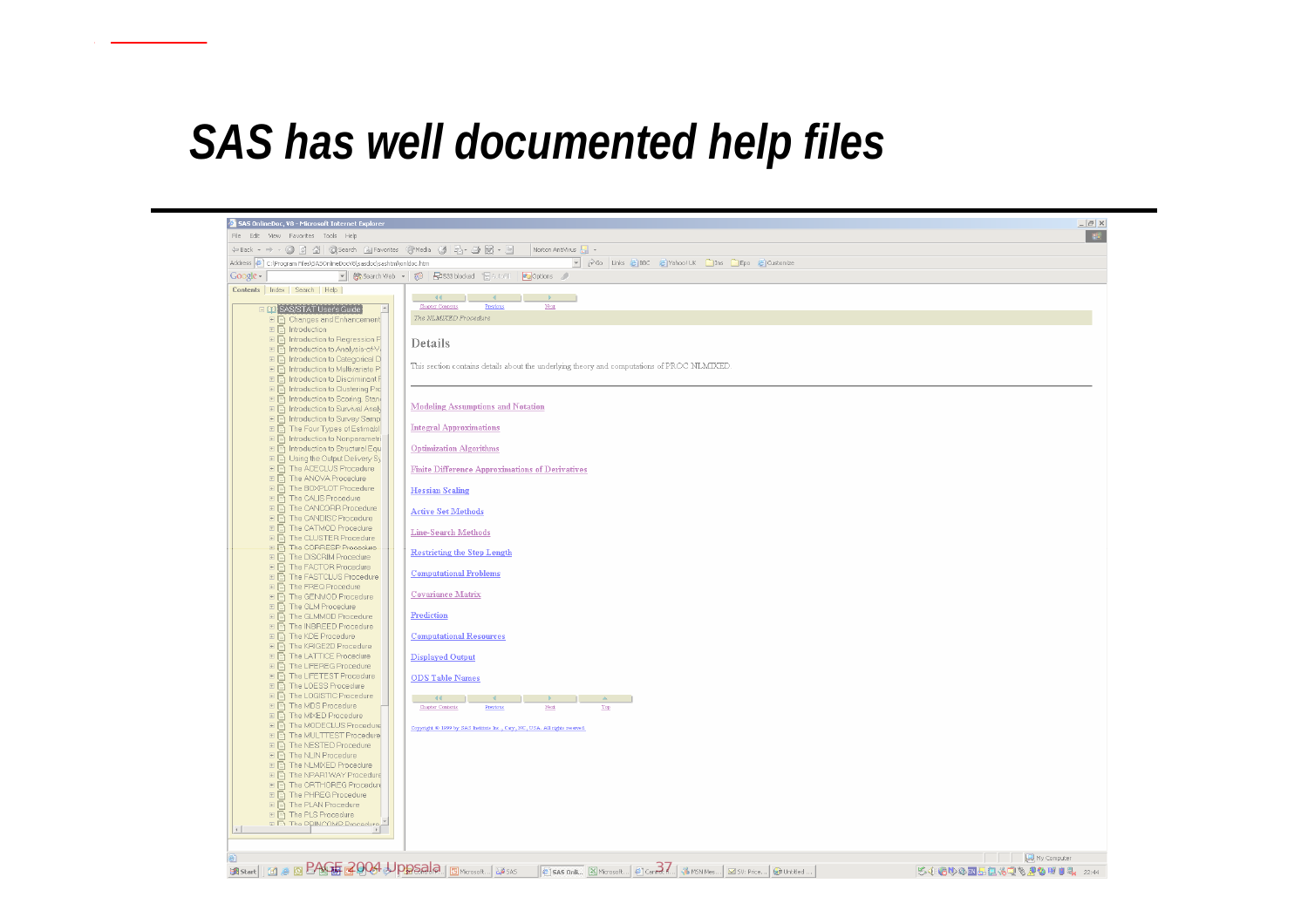# *SAS has well documented help files*

| File Edit View Favorites Tools Help<br>←Back ← → ← ◎ ② △ │ ◎Search ③Favorites ④Media ④   B+ 刍 丽 • 目<br>Norton AntiVirus New<br>Address (C:\Program Files\SASOnlineDocV8\sasdoc\sashtml\onldoc.htm<br>Vahoo! UK TIns Epo & Customize<br>Google -<br>▼ 徐Search Web → 第 日533 blocked 日 AutoFil   20ptions /<br>Contents Index Search Help<br>$\blacktriangleleft$<br>Next<br><b>Chapter Contents</b><br>Previous<br>E BE SAS/STAT User's Guide<br>The NLMIXED Procedure<br><b>E E</b> Changes and Enhancement<br>$\mathbb{E}$ $\Box$ Introduction<br><b>E E</b> Introduction to Regression P<br><b>Integral Approximations</b><br>E E Introduction to Analysis-of-Vi<br><b>E E</b> Introduction to Categorical D<br>An important part of the marginal maximum likelihood method described previously is the computation of the integral over the random effects. The default method in PROC NLMIXED for computing this<br>E E Introduction to Multivariate P<br>integral is adaptive Gaussian quadrature as described in Pinheiro and Bates (1995). Another approximation method is the first-order method of Beal and Sheiner (1982, 1988). A description of these two<br>E E Introduction to Discriminant F<br>methods follows.<br><b>E E</b> Introduction to Clustering Pro<br>E E Introduction to Scoring, Stand<br><b>Adaptive Gaussian Quadrature</b><br><b>E E</b> Introduction to Survival Analy<br><b>E</b> E Introduction to Survey Samp<br><b>E E</b> The Four Types of Estimabl<br>A quadrature method approximates a given integral by a weighted sum over predefined abscissas for the random effects. A good approximation can usually be obtained with an adequate number of<br><b>E E</b> Introduction to Nonparametri<br>quadrature points as well as appropriate centering and scaling of the abscissas. Adaptive Gaussian quadrature for the integral over $u_i$ centers the integral at the empirical Bayes estimate of $u_i$ , defined as the<br><b>E E</b> Introduction to Structural Equ<br>vector $\hat{u}_i$ that minimizes<br><b>E</b> E Using the Output Delivery Sy<br><b>E E</b> The ACECLUS Procedure<br><b>⊞ E</b> The ANOVA Procedure<br><b>E</b> E The BOXPLOT Procedure<br>$-\log[p(y_i X_i, \phi, u_i)q(u_i \xi)]$<br>E E The CALIS Procedure<br><b>E</b> E The CANCORR Procedure<br><b>⊞</b> The CANDISC Procedure<br><b>⊞</b> The CATMOD Procedure<br>with $\phi$ and $\xi$ set equal to their current estimates. The final Hessian matrix from this optimization can be used to scale the quadrature abscissas.<br>E E The CLUSTER Procedure<br>E The CORRESP Procedure<br>E E The DISCRIM Procedure<br>Suppose (Z <sub>p</sub> , W <sub>p</sub> ,j = 1,  p) denote the standard Gauss-Hermite abscissas and weights (Golub and Welsch 1969, or Table 25.10 of Abramowitz and Stegun 1972). The adaptive Gaussian quadrature<br><b>E F</b> The FACTOR Procedure<br>integral approximation is as follows.<br><b>E E</b> The FASTCLUS Procedure<br>E F The FREQ Procedure<br><b>E F</b> The GENMOD Procedure<br><b>E</b> Fi The GLM Procedure<br>$\int p(y_i X_i,\phi,u_i)q(u_i \xi)du_i \approx$<br><b>E</b> The GLMMOD Procedure<br>E E The INBREED Procedure<br><b>E F</b> The KDE Procedure<br>$2^{r/2} \;  \Gamma(X_i,\theta) ^{-1/2} \; \sum_{i, \, = \, 1}^p \cdots \sum_{i, \, = \, 1}^p \left[ p\big( y_i   X_i, \phi, a_{j_1,\ldots,j_r} \big) q\big( a_{j_1,\ldots,j_r}   \xi \big) \prod_{k=1}^r w_{j_k} \; \text{exp} \, x_{j_k}^2 \right]$<br>国国 The KRIGE2D Procedure<br><b>E</b> The LATTICE Procedure<br><b>E The LIFEREG Procedure</b><br><b>E</b> B The LIFETEST Procedure<br>⊞ The LOESS Procedure<br><b>E E</b> The LOGISTIC Procedure<br>⊞ The MDS Procedure<br>where r is the dimension of $u_j$ , $\Gamma(X_i, \theta)$ is the Hessian matrix from the empirical Bayes minimization, $z_{j_1,\dots,j_r}$ is a vector with elements $(z_{j_1}, \dots, z_{j_r})$ , and<br><b>E E</b> The MIXED Procedure<br><b>E</b> E The MODECLUS Procedure<br>E E The MULTTEST Procedure<br><b>⊞</b> The NESTED Procedure<br>$a_{j_1,\ldots,j_k} = \hat{u}_i + 2^{1/2} \Gamma(X_i,\theta)^{-1/2} z_{j_1,\ldots,j_k}$<br>国国<br>The NLIN Procedure<br>E E The NLMIXED Procedure<br><b>E</b> E The NPAR1WAY Procedure<br><b>E E</b> The ORTHOREG Procedure<br>PROC NLMIXED selects the number of quadrature points adaptively by evaluating the log likelihood function at the starting values of the parameters until two successive evaluations have a relative<br>国国 The PHREG Procedure<br>difference less than the value of the QTOL= option. The specific search sequence is described under the QFAC= option. Using the QPOINTS= option, you can adjust the number of quadrature points p to<br><b>⊞ The PLAN Procedure</b><br>obtain different levels of accuracy. Setting p=1 results in the Laplacian approximation as described in Beal and Sheiner (1992), Wolfinger (1993), Vonesh (1992, 1996), Vonesh and Chinchilli (1997), and<br><b>⊞</b> The PLS Procedure<br>Wolfinger and Lin (1997).<br><b>E</b> The PRINCOMP Procedure<br>The NOAD option in the PROC NLMDCED statement requests nonadaptive Gaussian quadrature. Here all $\hat{u}_i$ are set equal to zero, and the Cholesky root of the estimated variance matrix of the random<br>e) Done<br>My Computer | SAS OnlineDoc, V8 - Microsoft Internet Explorer | $ \theta$ $\times$ |  |
|-----------------------------------------------------------------------------------------------------------------------------------------------------------------------------------------------------------------------------------------------------------------------------------------------------------------------------------------------------------------------------------------------------------------------------------------------------------------------------------------------------------------------------------------------------------------------------------------------------------------------------------------------------------------------------------------------------------------------------------------------------------------------------------------------------------------------------------------------------------------------------------------------------------------------------------------------------------------------------------------------------------------------------------------------------------------------------------------------------------------------------------------------------------------------------------------------------------------------------------------------------------------------------------------------------------------------------------------------------------------------------------------------------------------------------------------------------------------------------------------------------------------------------------------------------------------------------------------------------------------------------------------------------------------------------------------------------------------------------------------------------------------------------------------------------------------------------------------------------------------------------------------------------------------------------------------------------------------------------------------------------------------------------------------------------------------------------------------------------------------------------------------------------------------------------------------------------------------------------------------------------------------------------------------------------------------------------------------------------------------------------------------------------------------------------------------------------------------------------------------------------------------------------------------------------------------------------------------------------------------------------------------------------------------------------------------------------------------------------------------------------------------------------------------------------------------------------------------------------------------------------------------------------------------------------------------------------------------------------------------------------------------------------------------------------------------------------------------------------------------------------------------------------------------------------------------------------------------------------------------------------------------------------------------------------------------------------------------------------------------------------------------------------------------------------------------------------------------------------------------------------------------------------------------------------------------------------------------------------------------------------------------------------------------------------------------------------------------------------------------------------------------------------------------------------------------------------------------------------------------------------------------------------------------------------------------------------------------------------------------------------------------------------------------------------------------------------------------------------------------------------------------------------------------------------------------------------------------------------------------------------------------------------------------------------------------------------------------------------------------------------------------------------------------------------------------------------------------------------------------------------------------------------------------------------------------------------------------------------------------------------------------------------------------------------------------------------------------------------------------------------------------------------------------------------------------------------------------------------------------------------------------------------------------------------------------------------------------------------------------------------------------------------------------------------------------------------------------------------------------------------------------------------------------------------------------------------------------------------------------------------------------------------------------------------------------------------|-------------------------------------------------|--------------------|--|
|                                                                                                                                                                                                                                                                                                                                                                                                                                                                                                                                                                                                                                                                                                                                                                                                                                                                                                                                                                                                                                                                                                                                                                                                                                                                                                                                                                                                                                                                                                                                                                                                                                                                                                                                                                                                                                                                                                                                                                                                                                                                                                                                                                                                                                                                                                                                                                                                                                                                                                                                                                                                                                                                                                                                                                                                                                                                                                                                                                                                                                                                                                                                                                                                                                                                                                                                                                                                                                                                                                                                                                                                                                                                                                                                                                                                                                                                                                                                                                                                                                                                                                                                                                                                                                                                                                                                                                                                                                                                                                                                                                                                                                                                                                                                                                                                                                                                                                                                                                                                                                                                                                                                                                                                                                                                                                                             |                                                 |                    |  |
|                                                                                                                                                                                                                                                                                                                                                                                                                                                                                                                                                                                                                                                                                                                                                                                                                                                                                                                                                                                                                                                                                                                                                                                                                                                                                                                                                                                                                                                                                                                                                                                                                                                                                                                                                                                                                                                                                                                                                                                                                                                                                                                                                                                                                                                                                                                                                                                                                                                                                                                                                                                                                                                                                                                                                                                                                                                                                                                                                                                                                                                                                                                                                                                                                                                                                                                                                                                                                                                                                                                                                                                                                                                                                                                                                                                                                                                                                                                                                                                                                                                                                                                                                                                                                                                                                                                                                                                                                                                                                                                                                                                                                                                                                                                                                                                                                                                                                                                                                                                                                                                                                                                                                                                                                                                                                                                             |                                                 |                    |  |
|                                                                                                                                                                                                                                                                                                                                                                                                                                                                                                                                                                                                                                                                                                                                                                                                                                                                                                                                                                                                                                                                                                                                                                                                                                                                                                                                                                                                                                                                                                                                                                                                                                                                                                                                                                                                                                                                                                                                                                                                                                                                                                                                                                                                                                                                                                                                                                                                                                                                                                                                                                                                                                                                                                                                                                                                                                                                                                                                                                                                                                                                                                                                                                                                                                                                                                                                                                                                                                                                                                                                                                                                                                                                                                                                                                                                                                                                                                                                                                                                                                                                                                                                                                                                                                                                                                                                                                                                                                                                                                                                                                                                                                                                                                                                                                                                                                                                                                                                                                                                                                                                                                                                                                                                                                                                                                                             |                                                 |                    |  |
|                                                                                                                                                                                                                                                                                                                                                                                                                                                                                                                                                                                                                                                                                                                                                                                                                                                                                                                                                                                                                                                                                                                                                                                                                                                                                                                                                                                                                                                                                                                                                                                                                                                                                                                                                                                                                                                                                                                                                                                                                                                                                                                                                                                                                                                                                                                                                                                                                                                                                                                                                                                                                                                                                                                                                                                                                                                                                                                                                                                                                                                                                                                                                                                                                                                                                                                                                                                                                                                                                                                                                                                                                                                                                                                                                                                                                                                                                                                                                                                                                                                                                                                                                                                                                                                                                                                                                                                                                                                                                                                                                                                                                                                                                                                                                                                                                                                                                                                                                                                                                                                                                                                                                                                                                                                                                                                             |                                                 |                    |  |
|                                                                                                                                                                                                                                                                                                                                                                                                                                                                                                                                                                                                                                                                                                                                                                                                                                                                                                                                                                                                                                                                                                                                                                                                                                                                                                                                                                                                                                                                                                                                                                                                                                                                                                                                                                                                                                                                                                                                                                                                                                                                                                                                                                                                                                                                                                                                                                                                                                                                                                                                                                                                                                                                                                                                                                                                                                                                                                                                                                                                                                                                                                                                                                                                                                                                                                                                                                                                                                                                                                                                                                                                                                                                                                                                                                                                                                                                                                                                                                                                                                                                                                                                                                                                                                                                                                                                                                                                                                                                                                                                                                                                                                                                                                                                                                                                                                                                                                                                                                                                                                                                                                                                                                                                                                                                                                                             |                                                 |                    |  |
|                                                                                                                                                                                                                                                                                                                                                                                                                                                                                                                                                                                                                                                                                                                                                                                                                                                                                                                                                                                                                                                                                                                                                                                                                                                                                                                                                                                                                                                                                                                                                                                                                                                                                                                                                                                                                                                                                                                                                                                                                                                                                                                                                                                                                                                                                                                                                                                                                                                                                                                                                                                                                                                                                                                                                                                                                                                                                                                                                                                                                                                                                                                                                                                                                                                                                                                                                                                                                                                                                                                                                                                                                                                                                                                                                                                                                                                                                                                                                                                                                                                                                                                                                                                                                                                                                                                                                                                                                                                                                                                                                                                                                                                                                                                                                                                                                                                                                                                                                                                                                                                                                                                                                                                                                                                                                                                             |                                                 |                    |  |
|                                                                                                                                                                                                                                                                                                                                                                                                                                                                                                                                                                                                                                                                                                                                                                                                                                                                                                                                                                                                                                                                                                                                                                                                                                                                                                                                                                                                                                                                                                                                                                                                                                                                                                                                                                                                                                                                                                                                                                                                                                                                                                                                                                                                                                                                                                                                                                                                                                                                                                                                                                                                                                                                                                                                                                                                                                                                                                                                                                                                                                                                                                                                                                                                                                                                                                                                                                                                                                                                                                                                                                                                                                                                                                                                                                                                                                                                                                                                                                                                                                                                                                                                                                                                                                                                                                                                                                                                                                                                                                                                                                                                                                                                                                                                                                                                                                                                                                                                                                                                                                                                                                                                                                                                                                                                                                                             |                                                 |                    |  |
|                                                                                                                                                                                                                                                                                                                                                                                                                                                                                                                                                                                                                                                                                                                                                                                                                                                                                                                                                                                                                                                                                                                                                                                                                                                                                                                                                                                                                                                                                                                                                                                                                                                                                                                                                                                                                                                                                                                                                                                                                                                                                                                                                                                                                                                                                                                                                                                                                                                                                                                                                                                                                                                                                                                                                                                                                                                                                                                                                                                                                                                                                                                                                                                                                                                                                                                                                                                                                                                                                                                                                                                                                                                                                                                                                                                                                                                                                                                                                                                                                                                                                                                                                                                                                                                                                                                                                                                                                                                                                                                                                                                                                                                                                                                                                                                                                                                                                                                                                                                                                                                                                                                                                                                                                                                                                                                             |                                                 |                    |  |
|                                                                                                                                                                                                                                                                                                                                                                                                                                                                                                                                                                                                                                                                                                                                                                                                                                                                                                                                                                                                                                                                                                                                                                                                                                                                                                                                                                                                                                                                                                                                                                                                                                                                                                                                                                                                                                                                                                                                                                                                                                                                                                                                                                                                                                                                                                                                                                                                                                                                                                                                                                                                                                                                                                                                                                                                                                                                                                                                                                                                                                                                                                                                                                                                                                                                                                                                                                                                                                                                                                                                                                                                                                                                                                                                                                                                                                                                                                                                                                                                                                                                                                                                                                                                                                                                                                                                                                                                                                                                                                                                                                                                                                                                                                                                                                                                                                                                                                                                                                                                                                                                                                                                                                                                                                                                                                                             |                                                 |                    |  |
|                                                                                                                                                                                                                                                                                                                                                                                                                                                                                                                                                                                                                                                                                                                                                                                                                                                                                                                                                                                                                                                                                                                                                                                                                                                                                                                                                                                                                                                                                                                                                                                                                                                                                                                                                                                                                                                                                                                                                                                                                                                                                                                                                                                                                                                                                                                                                                                                                                                                                                                                                                                                                                                                                                                                                                                                                                                                                                                                                                                                                                                                                                                                                                                                                                                                                                                                                                                                                                                                                                                                                                                                                                                                                                                                                                                                                                                                                                                                                                                                                                                                                                                                                                                                                                                                                                                                                                                                                                                                                                                                                                                                                                                                                                                                                                                                                                                                                                                                                                                                                                                                                                                                                                                                                                                                                                                             |                                                 |                    |  |
|                                                                                                                                                                                                                                                                                                                                                                                                                                                                                                                                                                                                                                                                                                                                                                                                                                                                                                                                                                                                                                                                                                                                                                                                                                                                                                                                                                                                                                                                                                                                                                                                                                                                                                                                                                                                                                                                                                                                                                                                                                                                                                                                                                                                                                                                                                                                                                                                                                                                                                                                                                                                                                                                                                                                                                                                                                                                                                                                                                                                                                                                                                                                                                                                                                                                                                                                                                                                                                                                                                                                                                                                                                                                                                                                                                                                                                                                                                                                                                                                                                                                                                                                                                                                                                                                                                                                                                                                                                                                                                                                                                                                                                                                                                                                                                                                                                                                                                                                                                                                                                                                                                                                                                                                                                                                                                                             |                                                 |                    |  |
|                                                                                                                                                                                                                                                                                                                                                                                                                                                                                                                                                                                                                                                                                                                                                                                                                                                                                                                                                                                                                                                                                                                                                                                                                                                                                                                                                                                                                                                                                                                                                                                                                                                                                                                                                                                                                                                                                                                                                                                                                                                                                                                                                                                                                                                                                                                                                                                                                                                                                                                                                                                                                                                                                                                                                                                                                                                                                                                                                                                                                                                                                                                                                                                                                                                                                                                                                                                                                                                                                                                                                                                                                                                                                                                                                                                                                                                                                                                                                                                                                                                                                                                                                                                                                                                                                                                                                                                                                                                                                                                                                                                                                                                                                                                                                                                                                                                                                                                                                                                                                                                                                                                                                                                                                                                                                                                             |                                                 |                    |  |
|                                                                                                                                                                                                                                                                                                                                                                                                                                                                                                                                                                                                                                                                                                                                                                                                                                                                                                                                                                                                                                                                                                                                                                                                                                                                                                                                                                                                                                                                                                                                                                                                                                                                                                                                                                                                                                                                                                                                                                                                                                                                                                                                                                                                                                                                                                                                                                                                                                                                                                                                                                                                                                                                                                                                                                                                                                                                                                                                                                                                                                                                                                                                                                                                                                                                                                                                                                                                                                                                                                                                                                                                                                                                                                                                                                                                                                                                                                                                                                                                                                                                                                                                                                                                                                                                                                                                                                                                                                                                                                                                                                                                                                                                                                                                                                                                                                                                                                                                                                                                                                                                                                                                                                                                                                                                                                                             |                                                 |                    |  |
|                                                                                                                                                                                                                                                                                                                                                                                                                                                                                                                                                                                                                                                                                                                                                                                                                                                                                                                                                                                                                                                                                                                                                                                                                                                                                                                                                                                                                                                                                                                                                                                                                                                                                                                                                                                                                                                                                                                                                                                                                                                                                                                                                                                                                                                                                                                                                                                                                                                                                                                                                                                                                                                                                                                                                                                                                                                                                                                                                                                                                                                                                                                                                                                                                                                                                                                                                                                                                                                                                                                                                                                                                                                                                                                                                                                                                                                                                                                                                                                                                                                                                                                                                                                                                                                                                                                                                                                                                                                                                                                                                                                                                                                                                                                                                                                                                                                                                                                                                                                                                                                                                                                                                                                                                                                                                                                             |                                                 |                    |  |
|                                                                                                                                                                                                                                                                                                                                                                                                                                                                                                                                                                                                                                                                                                                                                                                                                                                                                                                                                                                                                                                                                                                                                                                                                                                                                                                                                                                                                                                                                                                                                                                                                                                                                                                                                                                                                                                                                                                                                                                                                                                                                                                                                                                                                                                                                                                                                                                                                                                                                                                                                                                                                                                                                                                                                                                                                                                                                                                                                                                                                                                                                                                                                                                                                                                                                                                                                                                                                                                                                                                                                                                                                                                                                                                                                                                                                                                                                                                                                                                                                                                                                                                                                                                                                                                                                                                                                                                                                                                                                                                                                                                                                                                                                                                                                                                                                                                                                                                                                                                                                                                                                                                                                                                                                                                                                                                             |                                                 |                    |  |
|                                                                                                                                                                                                                                                                                                                                                                                                                                                                                                                                                                                                                                                                                                                                                                                                                                                                                                                                                                                                                                                                                                                                                                                                                                                                                                                                                                                                                                                                                                                                                                                                                                                                                                                                                                                                                                                                                                                                                                                                                                                                                                                                                                                                                                                                                                                                                                                                                                                                                                                                                                                                                                                                                                                                                                                                                                                                                                                                                                                                                                                                                                                                                                                                                                                                                                                                                                                                                                                                                                                                                                                                                                                                                                                                                                                                                                                                                                                                                                                                                                                                                                                                                                                                                                                                                                                                                                                                                                                                                                                                                                                                                                                                                                                                                                                                                                                                                                                                                                                                                                                                                                                                                                                                                                                                                                                             |                                                 |                    |  |
|                                                                                                                                                                                                                                                                                                                                                                                                                                                                                                                                                                                                                                                                                                                                                                                                                                                                                                                                                                                                                                                                                                                                                                                                                                                                                                                                                                                                                                                                                                                                                                                                                                                                                                                                                                                                                                                                                                                                                                                                                                                                                                                                                                                                                                                                                                                                                                                                                                                                                                                                                                                                                                                                                                                                                                                                                                                                                                                                                                                                                                                                                                                                                                                                                                                                                                                                                                                                                                                                                                                                                                                                                                                                                                                                                                                                                                                                                                                                                                                                                                                                                                                                                                                                                                                                                                                                                                                                                                                                                                                                                                                                                                                                                                                                                                                                                                                                                                                                                                                                                                                                                                                                                                                                                                                                                                                             |                                                 |                    |  |
|                                                                                                                                                                                                                                                                                                                                                                                                                                                                                                                                                                                                                                                                                                                                                                                                                                                                                                                                                                                                                                                                                                                                                                                                                                                                                                                                                                                                                                                                                                                                                                                                                                                                                                                                                                                                                                                                                                                                                                                                                                                                                                                                                                                                                                                                                                                                                                                                                                                                                                                                                                                                                                                                                                                                                                                                                                                                                                                                                                                                                                                                                                                                                                                                                                                                                                                                                                                                                                                                                                                                                                                                                                                                                                                                                                                                                                                                                                                                                                                                                                                                                                                                                                                                                                                                                                                                                                                                                                                                                                                                                                                                                                                                                                                                                                                                                                                                                                                                                                                                                                                                                                                                                                                                                                                                                                                             |                                                 |                    |  |
|                                                                                                                                                                                                                                                                                                                                                                                                                                                                                                                                                                                                                                                                                                                                                                                                                                                                                                                                                                                                                                                                                                                                                                                                                                                                                                                                                                                                                                                                                                                                                                                                                                                                                                                                                                                                                                                                                                                                                                                                                                                                                                                                                                                                                                                                                                                                                                                                                                                                                                                                                                                                                                                                                                                                                                                                                                                                                                                                                                                                                                                                                                                                                                                                                                                                                                                                                                                                                                                                                                                                                                                                                                                                                                                                                                                                                                                                                                                                                                                                                                                                                                                                                                                                                                                                                                                                                                                                                                                                                                                                                                                                                                                                                                                                                                                                                                                                                                                                                                                                                                                                                                                                                                                                                                                                                                                             |                                                 |                    |  |
|                                                                                                                                                                                                                                                                                                                                                                                                                                                                                                                                                                                                                                                                                                                                                                                                                                                                                                                                                                                                                                                                                                                                                                                                                                                                                                                                                                                                                                                                                                                                                                                                                                                                                                                                                                                                                                                                                                                                                                                                                                                                                                                                                                                                                                                                                                                                                                                                                                                                                                                                                                                                                                                                                                                                                                                                                                                                                                                                                                                                                                                                                                                                                                                                                                                                                                                                                                                                                                                                                                                                                                                                                                                                                                                                                                                                                                                                                                                                                                                                                                                                                                                                                                                                                                                                                                                                                                                                                                                                                                                                                                                                                                                                                                                                                                                                                                                                                                                                                                                                                                                                                                                                                                                                                                                                                                                             |                                                 |                    |  |
|                                                                                                                                                                                                                                                                                                                                                                                                                                                                                                                                                                                                                                                                                                                                                                                                                                                                                                                                                                                                                                                                                                                                                                                                                                                                                                                                                                                                                                                                                                                                                                                                                                                                                                                                                                                                                                                                                                                                                                                                                                                                                                                                                                                                                                                                                                                                                                                                                                                                                                                                                                                                                                                                                                                                                                                                                                                                                                                                                                                                                                                                                                                                                                                                                                                                                                                                                                                                                                                                                                                                                                                                                                                                                                                                                                                                                                                                                                                                                                                                                                                                                                                                                                                                                                                                                                                                                                                                                                                                                                                                                                                                                                                                                                                                                                                                                                                                                                                                                                                                                                                                                                                                                                                                                                                                                                                             |                                                 |                    |  |
|                                                                                                                                                                                                                                                                                                                                                                                                                                                                                                                                                                                                                                                                                                                                                                                                                                                                                                                                                                                                                                                                                                                                                                                                                                                                                                                                                                                                                                                                                                                                                                                                                                                                                                                                                                                                                                                                                                                                                                                                                                                                                                                                                                                                                                                                                                                                                                                                                                                                                                                                                                                                                                                                                                                                                                                                                                                                                                                                                                                                                                                                                                                                                                                                                                                                                                                                                                                                                                                                                                                                                                                                                                                                                                                                                                                                                                                                                                                                                                                                                                                                                                                                                                                                                                                                                                                                                                                                                                                                                                                                                                                                                                                                                                                                                                                                                                                                                                                                                                                                                                                                                                                                                                                                                                                                                                                             |                                                 |                    |  |
|                                                                                                                                                                                                                                                                                                                                                                                                                                                                                                                                                                                                                                                                                                                                                                                                                                                                                                                                                                                                                                                                                                                                                                                                                                                                                                                                                                                                                                                                                                                                                                                                                                                                                                                                                                                                                                                                                                                                                                                                                                                                                                                                                                                                                                                                                                                                                                                                                                                                                                                                                                                                                                                                                                                                                                                                                                                                                                                                                                                                                                                                                                                                                                                                                                                                                                                                                                                                                                                                                                                                                                                                                                                                                                                                                                                                                                                                                                                                                                                                                                                                                                                                                                                                                                                                                                                                                                                                                                                                                                                                                                                                                                                                                                                                                                                                                                                                                                                                                                                                                                                                                                                                                                                                                                                                                                                             |                                                 |                    |  |
|                                                                                                                                                                                                                                                                                                                                                                                                                                                                                                                                                                                                                                                                                                                                                                                                                                                                                                                                                                                                                                                                                                                                                                                                                                                                                                                                                                                                                                                                                                                                                                                                                                                                                                                                                                                                                                                                                                                                                                                                                                                                                                                                                                                                                                                                                                                                                                                                                                                                                                                                                                                                                                                                                                                                                                                                                                                                                                                                                                                                                                                                                                                                                                                                                                                                                                                                                                                                                                                                                                                                                                                                                                                                                                                                                                                                                                                                                                                                                                                                                                                                                                                                                                                                                                                                                                                                                                                                                                                                                                                                                                                                                                                                                                                                                                                                                                                                                                                                                                                                                                                                                                                                                                                                                                                                                                                             |                                                 |                    |  |
|                                                                                                                                                                                                                                                                                                                                                                                                                                                                                                                                                                                                                                                                                                                                                                                                                                                                                                                                                                                                                                                                                                                                                                                                                                                                                                                                                                                                                                                                                                                                                                                                                                                                                                                                                                                                                                                                                                                                                                                                                                                                                                                                                                                                                                                                                                                                                                                                                                                                                                                                                                                                                                                                                                                                                                                                                                                                                                                                                                                                                                                                                                                                                                                                                                                                                                                                                                                                                                                                                                                                                                                                                                                                                                                                                                                                                                                                                                                                                                                                                                                                                                                                                                                                                                                                                                                                                                                                                                                                                                                                                                                                                                                                                                                                                                                                                                                                                                                                                                                                                                                                                                                                                                                                                                                                                                                             |                                                 |                    |  |
|                                                                                                                                                                                                                                                                                                                                                                                                                                                                                                                                                                                                                                                                                                                                                                                                                                                                                                                                                                                                                                                                                                                                                                                                                                                                                                                                                                                                                                                                                                                                                                                                                                                                                                                                                                                                                                                                                                                                                                                                                                                                                                                                                                                                                                                                                                                                                                                                                                                                                                                                                                                                                                                                                                                                                                                                                                                                                                                                                                                                                                                                                                                                                                                                                                                                                                                                                                                                                                                                                                                                                                                                                                                                                                                                                                                                                                                                                                                                                                                                                                                                                                                                                                                                                                                                                                                                                                                                                                                                                                                                                                                                                                                                                                                                                                                                                                                                                                                                                                                                                                                                                                                                                                                                                                                                                                                             |                                                 |                    |  |
|                                                                                                                                                                                                                                                                                                                                                                                                                                                                                                                                                                                                                                                                                                                                                                                                                                                                                                                                                                                                                                                                                                                                                                                                                                                                                                                                                                                                                                                                                                                                                                                                                                                                                                                                                                                                                                                                                                                                                                                                                                                                                                                                                                                                                                                                                                                                                                                                                                                                                                                                                                                                                                                                                                                                                                                                                                                                                                                                                                                                                                                                                                                                                                                                                                                                                                                                                                                                                                                                                                                                                                                                                                                                                                                                                                                                                                                                                                                                                                                                                                                                                                                                                                                                                                                                                                                                                                                                                                                                                                                                                                                                                                                                                                                                                                                                                                                                                                                                                                                                                                                                                                                                                                                                                                                                                                                             |                                                 |                    |  |
|                                                                                                                                                                                                                                                                                                                                                                                                                                                                                                                                                                                                                                                                                                                                                                                                                                                                                                                                                                                                                                                                                                                                                                                                                                                                                                                                                                                                                                                                                                                                                                                                                                                                                                                                                                                                                                                                                                                                                                                                                                                                                                                                                                                                                                                                                                                                                                                                                                                                                                                                                                                                                                                                                                                                                                                                                                                                                                                                                                                                                                                                                                                                                                                                                                                                                                                                                                                                                                                                                                                                                                                                                                                                                                                                                                                                                                                                                                                                                                                                                                                                                                                                                                                                                                                                                                                                                                                                                                                                                                                                                                                                                                                                                                                                                                                                                                                                                                                                                                                                                                                                                                                                                                                                                                                                                                                             |                                                 |                    |  |
|                                                                                                                                                                                                                                                                                                                                                                                                                                                                                                                                                                                                                                                                                                                                                                                                                                                                                                                                                                                                                                                                                                                                                                                                                                                                                                                                                                                                                                                                                                                                                                                                                                                                                                                                                                                                                                                                                                                                                                                                                                                                                                                                                                                                                                                                                                                                                                                                                                                                                                                                                                                                                                                                                                                                                                                                                                                                                                                                                                                                                                                                                                                                                                                                                                                                                                                                                                                                                                                                                                                                                                                                                                                                                                                                                                                                                                                                                                                                                                                                                                                                                                                                                                                                                                                                                                                                                                                                                                                                                                                                                                                                                                                                                                                                                                                                                                                                                                                                                                                                                                                                                                                                                                                                                                                                                                                             |                                                 |                    |  |
|                                                                                                                                                                                                                                                                                                                                                                                                                                                                                                                                                                                                                                                                                                                                                                                                                                                                                                                                                                                                                                                                                                                                                                                                                                                                                                                                                                                                                                                                                                                                                                                                                                                                                                                                                                                                                                                                                                                                                                                                                                                                                                                                                                                                                                                                                                                                                                                                                                                                                                                                                                                                                                                                                                                                                                                                                                                                                                                                                                                                                                                                                                                                                                                                                                                                                                                                                                                                                                                                                                                                                                                                                                                                                                                                                                                                                                                                                                                                                                                                                                                                                                                                                                                                                                                                                                                                                                                                                                                                                                                                                                                                                                                                                                                                                                                                                                                                                                                                                                                                                                                                                                                                                                                                                                                                                                                             |                                                 |                    |  |
|                                                                                                                                                                                                                                                                                                                                                                                                                                                                                                                                                                                                                                                                                                                                                                                                                                                                                                                                                                                                                                                                                                                                                                                                                                                                                                                                                                                                                                                                                                                                                                                                                                                                                                                                                                                                                                                                                                                                                                                                                                                                                                                                                                                                                                                                                                                                                                                                                                                                                                                                                                                                                                                                                                                                                                                                                                                                                                                                                                                                                                                                                                                                                                                                                                                                                                                                                                                                                                                                                                                                                                                                                                                                                                                                                                                                                                                                                                                                                                                                                                                                                                                                                                                                                                                                                                                                                                                                                                                                                                                                                                                                                                                                                                                                                                                                                                                                                                                                                                                                                                                                                                                                                                                                                                                                                                                             |                                                 |                    |  |
|                                                                                                                                                                                                                                                                                                                                                                                                                                                                                                                                                                                                                                                                                                                                                                                                                                                                                                                                                                                                                                                                                                                                                                                                                                                                                                                                                                                                                                                                                                                                                                                                                                                                                                                                                                                                                                                                                                                                                                                                                                                                                                                                                                                                                                                                                                                                                                                                                                                                                                                                                                                                                                                                                                                                                                                                                                                                                                                                                                                                                                                                                                                                                                                                                                                                                                                                                                                                                                                                                                                                                                                                                                                                                                                                                                                                                                                                                                                                                                                                                                                                                                                                                                                                                                                                                                                                                                                                                                                                                                                                                                                                                                                                                                                                                                                                                                                                                                                                                                                                                                                                                                                                                                                                                                                                                                                             |                                                 |                    |  |
|                                                                                                                                                                                                                                                                                                                                                                                                                                                                                                                                                                                                                                                                                                                                                                                                                                                                                                                                                                                                                                                                                                                                                                                                                                                                                                                                                                                                                                                                                                                                                                                                                                                                                                                                                                                                                                                                                                                                                                                                                                                                                                                                                                                                                                                                                                                                                                                                                                                                                                                                                                                                                                                                                                                                                                                                                                                                                                                                                                                                                                                                                                                                                                                                                                                                                                                                                                                                                                                                                                                                                                                                                                                                                                                                                                                                                                                                                                                                                                                                                                                                                                                                                                                                                                                                                                                                                                                                                                                                                                                                                                                                                                                                                                                                                                                                                                                                                                                                                                                                                                                                                                                                                                                                                                                                                                                             |                                                 |                    |  |
|                                                                                                                                                                                                                                                                                                                                                                                                                                                                                                                                                                                                                                                                                                                                                                                                                                                                                                                                                                                                                                                                                                                                                                                                                                                                                                                                                                                                                                                                                                                                                                                                                                                                                                                                                                                                                                                                                                                                                                                                                                                                                                                                                                                                                                                                                                                                                                                                                                                                                                                                                                                                                                                                                                                                                                                                                                                                                                                                                                                                                                                                                                                                                                                                                                                                                                                                                                                                                                                                                                                                                                                                                                                                                                                                                                                                                                                                                                                                                                                                                                                                                                                                                                                                                                                                                                                                                                                                                                                                                                                                                                                                                                                                                                                                                                                                                                                                                                                                                                                                                                                                                                                                                                                                                                                                                                                             |                                                 |                    |  |
|                                                                                                                                                                                                                                                                                                                                                                                                                                                                                                                                                                                                                                                                                                                                                                                                                                                                                                                                                                                                                                                                                                                                                                                                                                                                                                                                                                                                                                                                                                                                                                                                                                                                                                                                                                                                                                                                                                                                                                                                                                                                                                                                                                                                                                                                                                                                                                                                                                                                                                                                                                                                                                                                                                                                                                                                                                                                                                                                                                                                                                                                                                                                                                                                                                                                                                                                                                                                                                                                                                                                                                                                                                                                                                                                                                                                                                                                                                                                                                                                                                                                                                                                                                                                                                                                                                                                                                                                                                                                                                                                                                                                                                                                                                                                                                                                                                                                                                                                                                                                                                                                                                                                                                                                                                                                                                                             |                                                 |                    |  |
|                                                                                                                                                                                                                                                                                                                                                                                                                                                                                                                                                                                                                                                                                                                                                                                                                                                                                                                                                                                                                                                                                                                                                                                                                                                                                                                                                                                                                                                                                                                                                                                                                                                                                                                                                                                                                                                                                                                                                                                                                                                                                                                                                                                                                                                                                                                                                                                                                                                                                                                                                                                                                                                                                                                                                                                                                                                                                                                                                                                                                                                                                                                                                                                                                                                                                                                                                                                                                                                                                                                                                                                                                                                                                                                                                                                                                                                                                                                                                                                                                                                                                                                                                                                                                                                                                                                                                                                                                                                                                                                                                                                                                                                                                                                                                                                                                                                                                                                                                                                                                                                                                                                                                                                                                                                                                                                             |                                                 |                    |  |
|                                                                                                                                                                                                                                                                                                                                                                                                                                                                                                                                                                                                                                                                                                                                                                                                                                                                                                                                                                                                                                                                                                                                                                                                                                                                                                                                                                                                                                                                                                                                                                                                                                                                                                                                                                                                                                                                                                                                                                                                                                                                                                                                                                                                                                                                                                                                                                                                                                                                                                                                                                                                                                                                                                                                                                                                                                                                                                                                                                                                                                                                                                                                                                                                                                                                                                                                                                                                                                                                                                                                                                                                                                                                                                                                                                                                                                                                                                                                                                                                                                                                                                                                                                                                                                                                                                                                                                                                                                                                                                                                                                                                                                                                                                                                                                                                                                                                                                                                                                                                                                                                                                                                                                                                                                                                                                                             |                                                 |                    |  |
|                                                                                                                                                                                                                                                                                                                                                                                                                                                                                                                                                                                                                                                                                                                                                                                                                                                                                                                                                                                                                                                                                                                                                                                                                                                                                                                                                                                                                                                                                                                                                                                                                                                                                                                                                                                                                                                                                                                                                                                                                                                                                                                                                                                                                                                                                                                                                                                                                                                                                                                                                                                                                                                                                                                                                                                                                                                                                                                                                                                                                                                                                                                                                                                                                                                                                                                                                                                                                                                                                                                                                                                                                                                                                                                                                                                                                                                                                                                                                                                                                                                                                                                                                                                                                                                                                                                                                                                                                                                                                                                                                                                                                                                                                                                                                                                                                                                                                                                                                                                                                                                                                                                                                                                                                                                                                                                             |                                                 |                    |  |
|                                                                                                                                                                                                                                                                                                                                                                                                                                                                                                                                                                                                                                                                                                                                                                                                                                                                                                                                                                                                                                                                                                                                                                                                                                                                                                                                                                                                                                                                                                                                                                                                                                                                                                                                                                                                                                                                                                                                                                                                                                                                                                                                                                                                                                                                                                                                                                                                                                                                                                                                                                                                                                                                                                                                                                                                                                                                                                                                                                                                                                                                                                                                                                                                                                                                                                                                                                                                                                                                                                                                                                                                                                                                                                                                                                                                                                                                                                                                                                                                                                                                                                                                                                                                                                                                                                                                                                                                                                                                                                                                                                                                                                                                                                                                                                                                                                                                                                                                                                                                                                                                                                                                                                                                                                                                                                                             |                                                 |                    |  |
|                                                                                                                                                                                                                                                                                                                                                                                                                                                                                                                                                                                                                                                                                                                                                                                                                                                                                                                                                                                                                                                                                                                                                                                                                                                                                                                                                                                                                                                                                                                                                                                                                                                                                                                                                                                                                                                                                                                                                                                                                                                                                                                                                                                                                                                                                                                                                                                                                                                                                                                                                                                                                                                                                                                                                                                                                                                                                                                                                                                                                                                                                                                                                                                                                                                                                                                                                                                                                                                                                                                                                                                                                                                                                                                                                                                                                                                                                                                                                                                                                                                                                                                                                                                                                                                                                                                                                                                                                                                                                                                                                                                                                                                                                                                                                                                                                                                                                                                                                                                                                                                                                                                                                                                                                                                                                                                             |                                                 |                    |  |
|                                                                                                                                                                                                                                                                                                                                                                                                                                                                                                                                                                                                                                                                                                                                                                                                                                                                                                                                                                                                                                                                                                                                                                                                                                                                                                                                                                                                                                                                                                                                                                                                                                                                                                                                                                                                                                                                                                                                                                                                                                                                                                                                                                                                                                                                                                                                                                                                                                                                                                                                                                                                                                                                                                                                                                                                                                                                                                                                                                                                                                                                                                                                                                                                                                                                                                                                                                                                                                                                                                                                                                                                                                                                                                                                                                                                                                                                                                                                                                                                                                                                                                                                                                                                                                                                                                                                                                                                                                                                                                                                                                                                                                                                                                                                                                                                                                                                                                                                                                                                                                                                                                                                                                                                                                                                                                                             |                                                 |                    |  |
|                                                                                                                                                                                                                                                                                                                                                                                                                                                                                                                                                                                                                                                                                                                                                                                                                                                                                                                                                                                                                                                                                                                                                                                                                                                                                                                                                                                                                                                                                                                                                                                                                                                                                                                                                                                                                                                                                                                                                                                                                                                                                                                                                                                                                                                                                                                                                                                                                                                                                                                                                                                                                                                                                                                                                                                                                                                                                                                                                                                                                                                                                                                                                                                                                                                                                                                                                                                                                                                                                                                                                                                                                                                                                                                                                                                                                                                                                                                                                                                                                                                                                                                                                                                                                                                                                                                                                                                                                                                                                                                                                                                                                                                                                                                                                                                                                                                                                                                                                                                                                                                                                                                                                                                                                                                                                                                             |                                                 |                    |  |
|                                                                                                                                                                                                                                                                                                                                                                                                                                                                                                                                                                                                                                                                                                                                                                                                                                                                                                                                                                                                                                                                                                                                                                                                                                                                                                                                                                                                                                                                                                                                                                                                                                                                                                                                                                                                                                                                                                                                                                                                                                                                                                                                                                                                                                                                                                                                                                                                                                                                                                                                                                                                                                                                                                                                                                                                                                                                                                                                                                                                                                                                                                                                                                                                                                                                                                                                                                                                                                                                                                                                                                                                                                                                                                                                                                                                                                                                                                                                                                                                                                                                                                                                                                                                                                                                                                                                                                                                                                                                                                                                                                                                                                                                                                                                                                                                                                                                                                                                                                                                                                                                                                                                                                                                                                                                                                                             |                                                 |                    |  |
|                                                                                                                                                                                                                                                                                                                                                                                                                                                                                                                                                                                                                                                                                                                                                                                                                                                                                                                                                                                                                                                                                                                                                                                                                                                                                                                                                                                                                                                                                                                                                                                                                                                                                                                                                                                                                                                                                                                                                                                                                                                                                                                                                                                                                                                                                                                                                                                                                                                                                                                                                                                                                                                                                                                                                                                                                                                                                                                                                                                                                                                                                                                                                                                                                                                                                                                                                                                                                                                                                                                                                                                                                                                                                                                                                                                                                                                                                                                                                                                                                                                                                                                                                                                                                                                                                                                                                                                                                                                                                                                                                                                                                                                                                                                                                                                                                                                                                                                                                                                                                                                                                                                                                                                                                                                                                                                             |                                                 |                    |  |
|                                                                                                                                                                                                                                                                                                                                                                                                                                                                                                                                                                                                                                                                                                                                                                                                                                                                                                                                                                                                                                                                                                                                                                                                                                                                                                                                                                                                                                                                                                                                                                                                                                                                                                                                                                                                                                                                                                                                                                                                                                                                                                                                                                                                                                                                                                                                                                                                                                                                                                                                                                                                                                                                                                                                                                                                                                                                                                                                                                                                                                                                                                                                                                                                                                                                                                                                                                                                                                                                                                                                                                                                                                                                                                                                                                                                                                                                                                                                                                                                                                                                                                                                                                                                                                                                                                                                                                                                                                                                                                                                                                                                                                                                                                                                                                                                                                                                                                                                                                                                                                                                                                                                                                                                                                                                                                                             |                                                 |                    |  |
|                                                                                                                                                                                                                                                                                                                                                                                                                                                                                                                                                                                                                                                                                                                                                                                                                                                                                                                                                                                                                                                                                                                                                                                                                                                                                                                                                                                                                                                                                                                                                                                                                                                                                                                                                                                                                                                                                                                                                                                                                                                                                                                                                                                                                                                                                                                                                                                                                                                                                                                                                                                                                                                                                                                                                                                                                                                                                                                                                                                                                                                                                                                                                                                                                                                                                                                                                                                                                                                                                                                                                                                                                                                                                                                                                                                                                                                                                                                                                                                                                                                                                                                                                                                                                                                                                                                                                                                                                                                                                                                                                                                                                                                                                                                                                                                                                                                                                                                                                                                                                                                                                                                                                                                                                                                                                                                             |                                                 |                    |  |
| <b>© BAGE 2004 Jppsala</b><br>SAS Online <b>N</b> Microsoft <b>8</b> Cannel <b>A.</b> S. MSN Mes <b>8</b> SV: Price <b>9</b> Untilled<br><b>El Microsoft</b> 23 SAS<br>5460000 <del>00</del> 2302 <i>2</i> 0008<br><b>B</b> Start<br>22:53                                                                                                                                                                                                                                                                                                                                                                                                                                                                                                                                                                                                                                                                                                                                                                                                                                                                                                                                                                                                                                                                                                                                                                                                                                                                                                                                                                                                                                                                                                                                                                                                                                                                                                                                                                                                                                                                                                                                                                                                                                                                                                                                                                                                                                                                                                                                                                                                                                                                                                                                                                                                                                                                                                                                                                                                                                                                                                                                                                                                                                                                                                                                                                                                                                                                                                                                                                                                                                                                                                                                                                                                                                                                                                                                                                                                                                                                                                                                                                                                                                                                                                                                                                                                                                                                                                                                                                                                                                                                                                                                                                                                                                                                                                                                                                                                                                                                                                                                                                                                                                                                                  |                                                 |                    |  |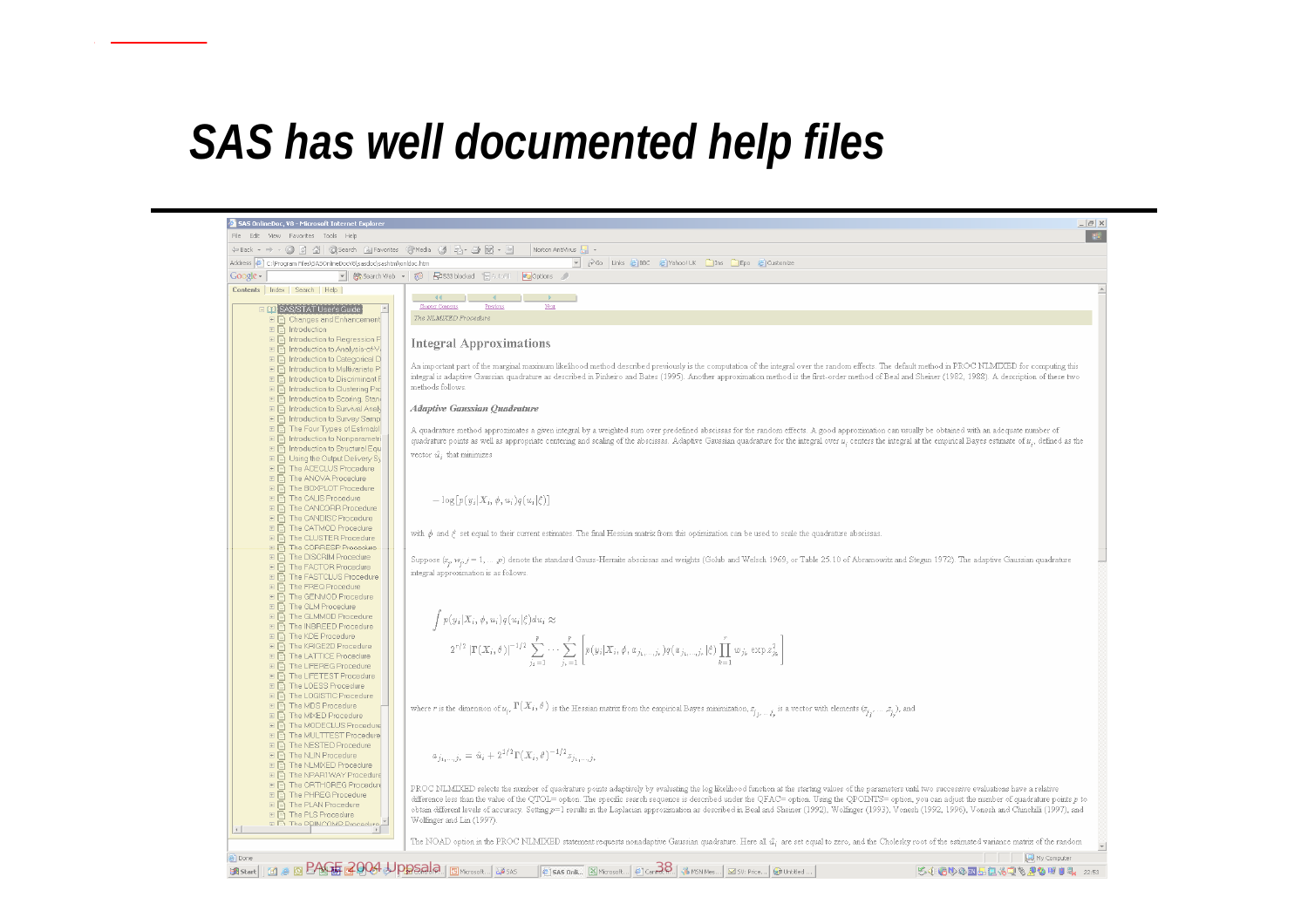# *The Output Deliver System (ODS) in SAS allows any output to be available later*

#### **ODS Table Name**

**AdditionalFstimates** ConvergenceStatus Convergence status CorrMatAddEstCorrMatParmEst**CovMatAddEst** CovMatParmEstDerAddEst**Dimensions FitStatistics Hessian IterHistory** Iteration history **Parameters ParameterEstimates** Specifications Model specifications

#### **Description**

Results from ESTIMATE statementCorrelation matrix of additional estimates Correlation matrix of parameter estimates Covariance matrix of additional estimatesCovariance m atrix of parameter estimates Derivatives of additional estimates Dimensions of the problem Fit statistics Second derivative matrix **Parameters**  Parameter estimates StartingHessian Starting hessian matrix Starting Values Starting values and gradient

### e.g.

ods output ParameterEstimates = est1; ods output CovMatParmEst=cov1;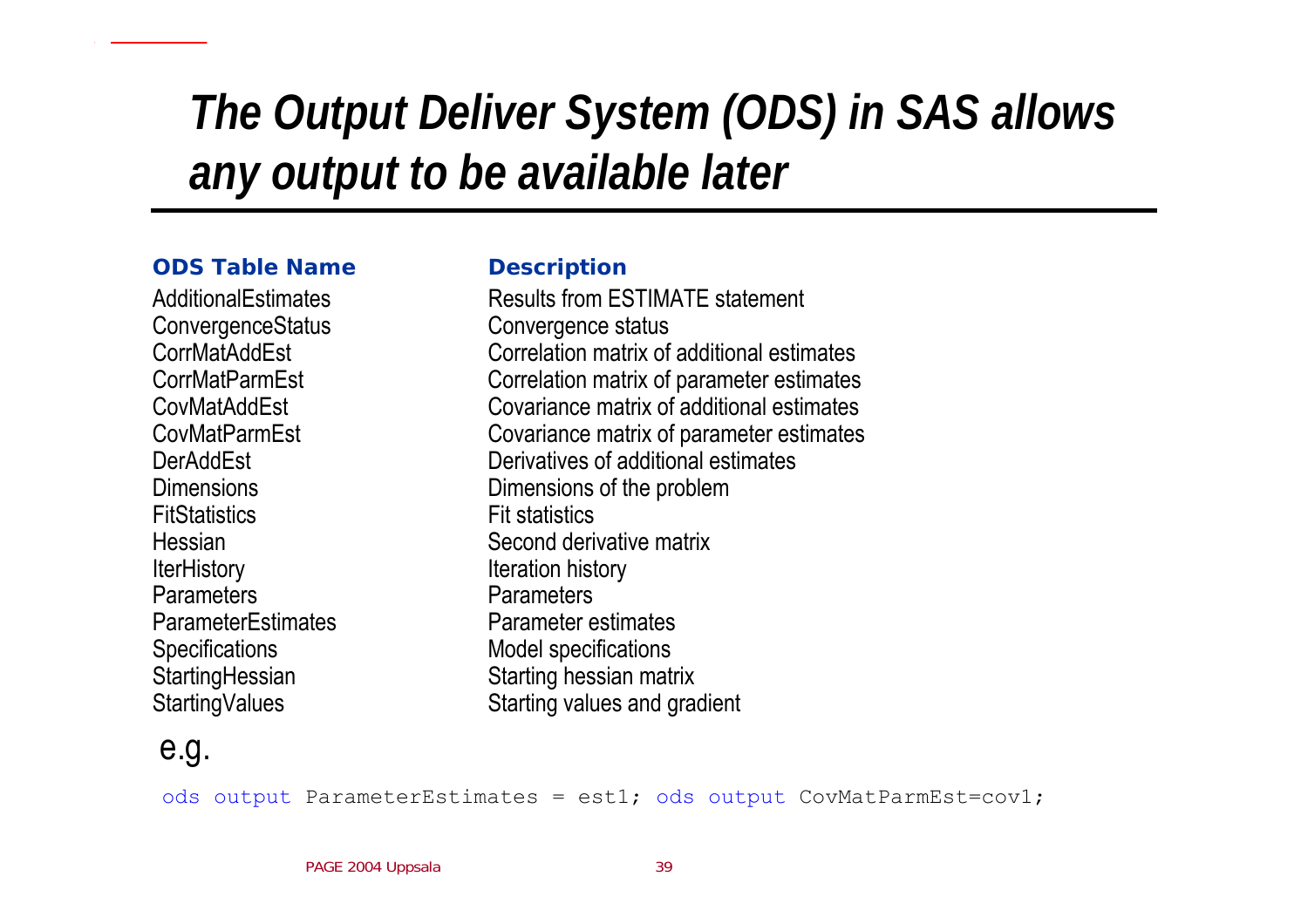## *Finite difference approximations of derivatives -forward or central?*

SAS uses numerical approximations for derivatives.

Gradient - first order derivatives

Hessian - second order derivatives

Consider the hessian:

**Forward**

\n
$$
\frac{\partial^2 f}{\partial \theta_i \partial \theta_j} \approx \frac{f(\theta + h_i e_i + h_j e_j) - f(\theta + h_i e_i) - f(\theta + h_j e_j) + f(\theta)}{h_i h_j}
$$
\n**Central**

\n
$$
\frac{\partial^2 f}{\partial \theta_i^2} \approx \frac{-f(\theta + 2h_i e_i) + 16f(\theta + h_i e_i) - 30f(\theta) + 16f(\theta - h_i e_i) - f(\theta - 2h_i e_i)}{12h_i^2}
$$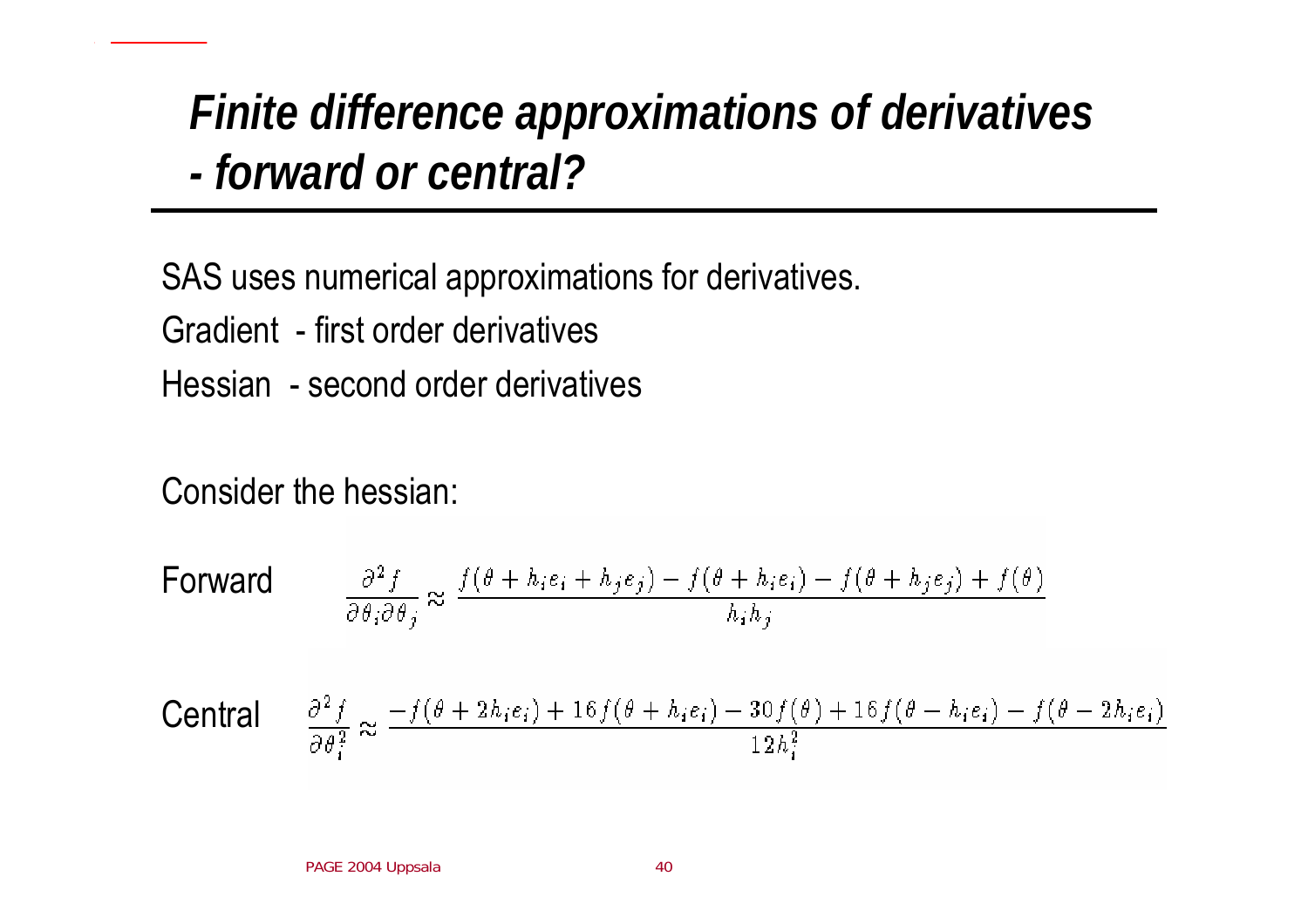# *The "PREDICT" and "ESTIMATE" statements provide additional requested results*

Predict - can obtain predicted results.

```
predict pred out = pred1;
```
### Estimate - can request additional contrasts

pred = disease ( **<sup>1</sup>**+drug\_eff\*drug\_delay);

placebo = B0 + B1\*(baseline);

```
dose50
= B0 + B1*(baseline) + emax * 50 / (exp(lec50)+50) ; 
estimate 'Dose of 50mg v placebo' dose50-plac;
```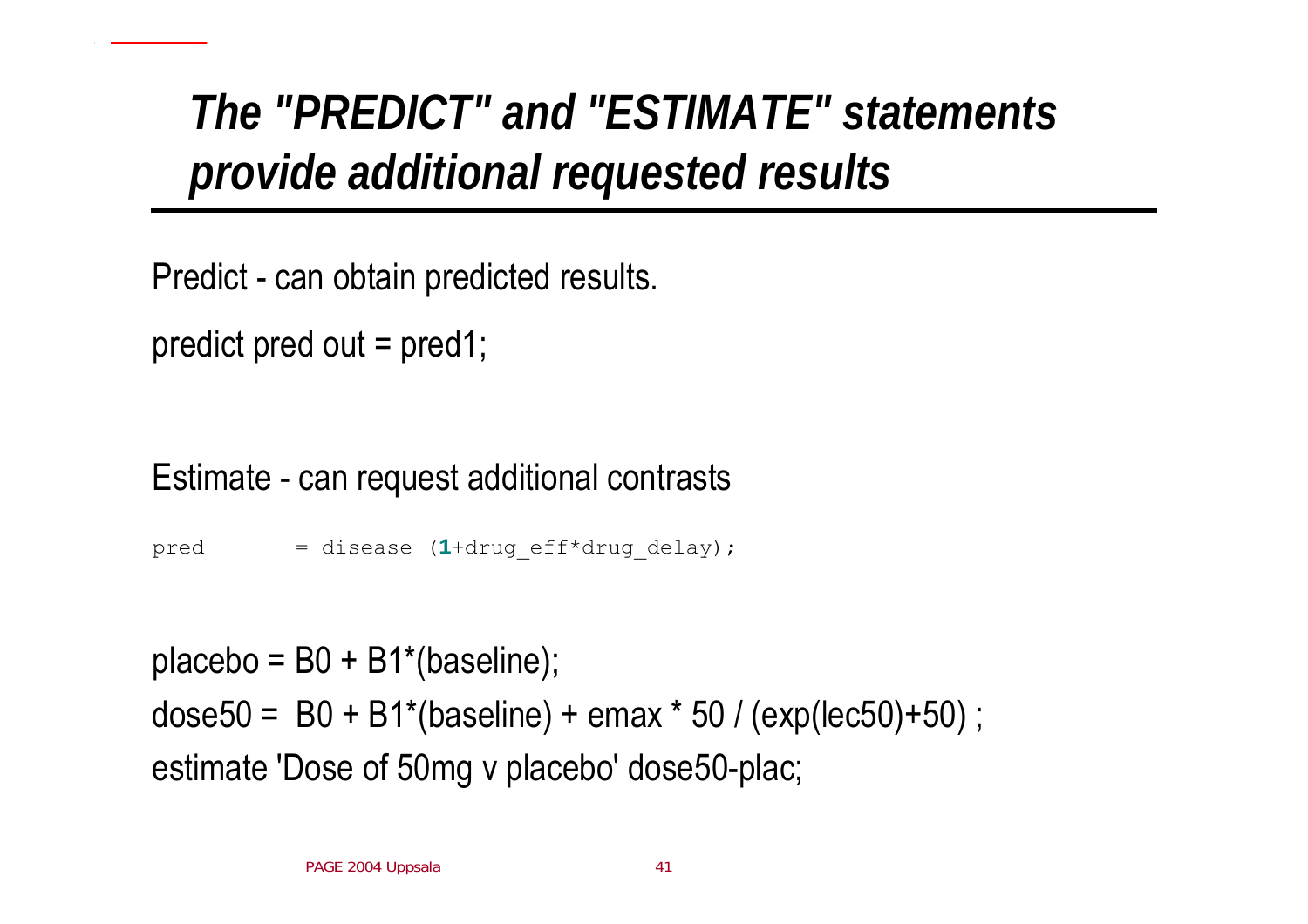# *An example*

### Adaptive design

- Using NLMIXED to determine the 'best' dose to allocate the next patient to, given a tentative model.
- $\blacksquare$ M&S has predicted target dose of Drug X to be between 1 and 200mg.
- $\blacksquare$ 10 potential doses = 0 (placebo), 1, 2, 4, 8, 15, 30, 50,100, 200mg.
- $\blacksquare$ Longitudinal model in place, developed on competitors in similar class.
- $\blacksquare$  Initially, expect ED50 to be different for drug X, but similar Emax. Target - require 95% CI for log(ED50) to be within a 4 fold range.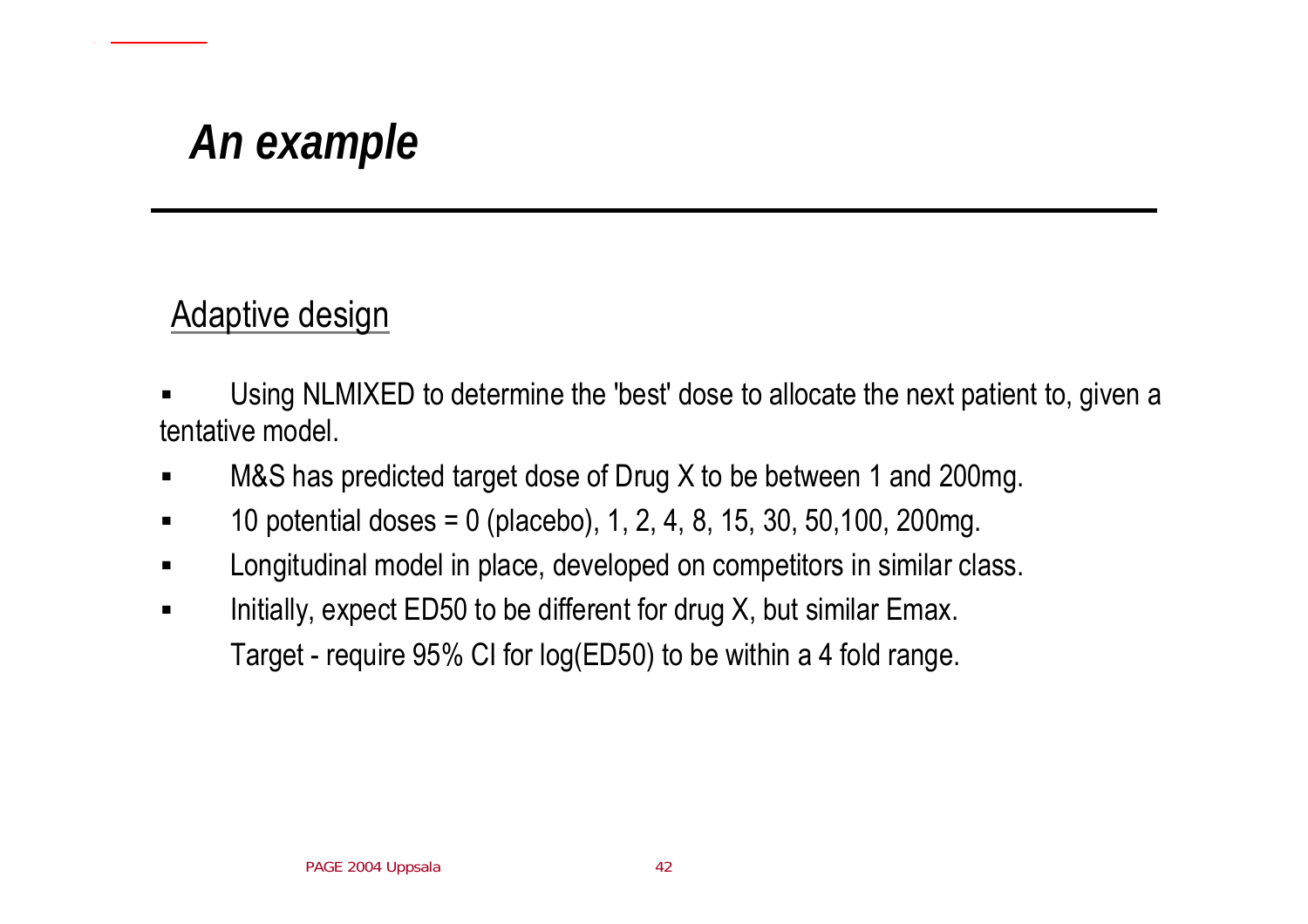# *Using NLMIXED, you can determine which is the best dose to randomise the new patient to*

- Step 1 : Fit model, with data (pseudo + real), and 1 missing records for each potential dose level.
- Step 2 : Refit model (10 times) putting in predicted value for each 'virtual' patient at each of the 10 doses.
- Step 3 : Estimate statistic of choice for each step above.
- Step 4: Determine which 'virtual' patient (dose level) provides the most information to your statistic/statistics of interest.
- Step 5: Randomise to best dose, and repeat for next patient.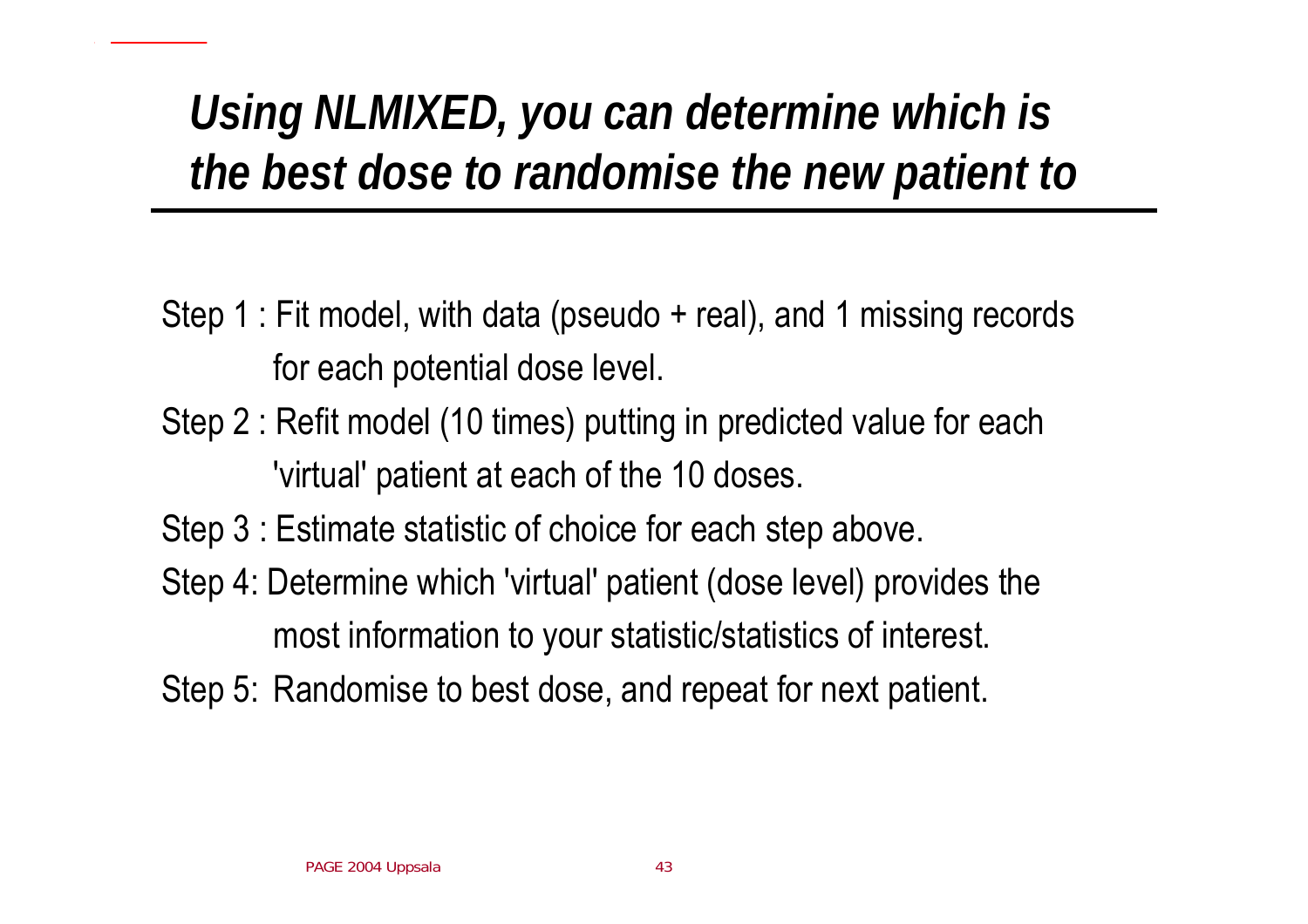# *To give the model some initial stability, you create pseudo data.*

Akin to priors in a bayesian sense. ED50 will depend on pseudo data at start of recruitment, but will not contribute at end.

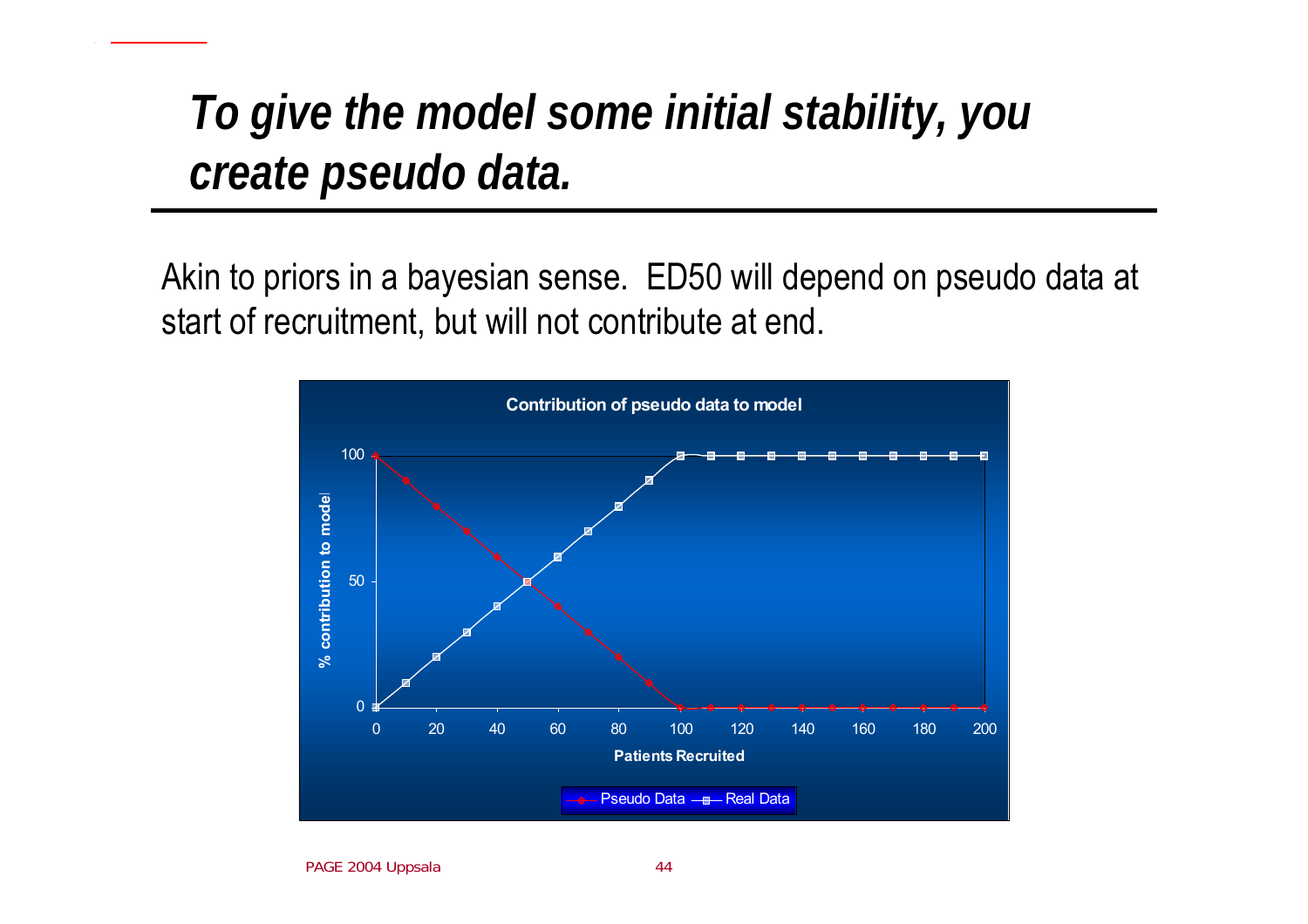## *At each iteration, the data is updated, and the benefit to the test statistic is determined*





As study progresses, we can fit new data into longitudinal model

10 NLMIXED fits, with a new dose of 15mg for the next patient likely to providing the most information

#### PAGE 2004 Uppsala 45